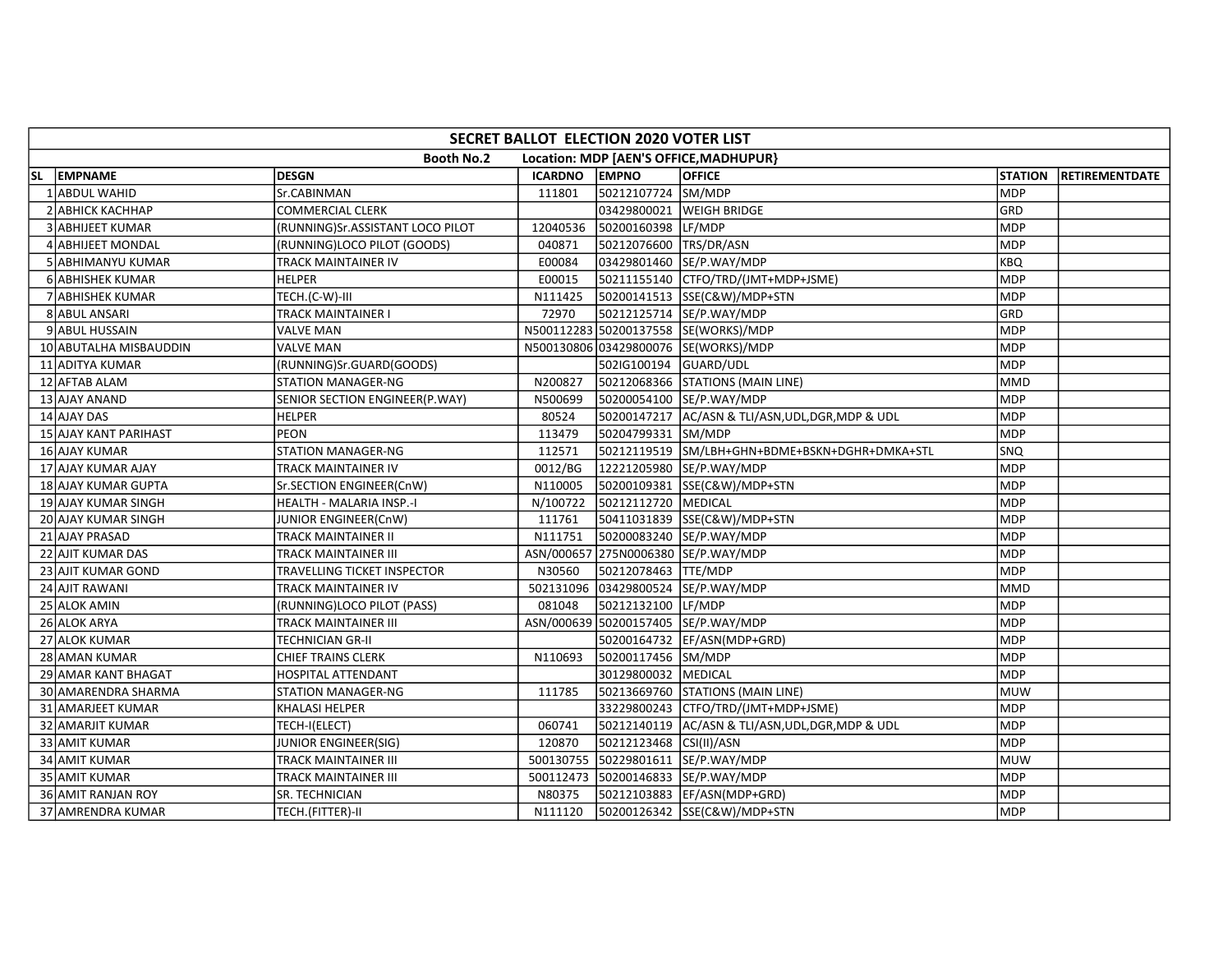|     | SECRET BALLOT ELECTION 2020 VOTER LIST |                                  |          |                         |                                        |                |                       |  |  |  |  |  |
|-----|----------------------------------------|----------------------------------|----------|-------------------------|----------------------------------------|----------------|-----------------------|--|--|--|--|--|
|     |                                        | <b>Booth No.2</b>                |          |                         | Location: MDP [AEN'S OFFICE, MADHUPUR] |                |                       |  |  |  |  |  |
| SL. | <b>EMPNAME</b>                         | <b>DESGN</b>                     | ICARDNO  | <b>EMPNO</b>            | <b>OFFICE</b>                          | <b>STATION</b> | <b>RETIREMENTDATE</b> |  |  |  |  |  |
|     | 38 AMRENDRA KUMAR                      | <b>TRACK MAINTAINER IV</b>       |          | 333J1200657             | SE/P.WAY/MDP                           | <b>MDP</b>     |                       |  |  |  |  |  |
|     | <b>39 AMRESH KUMAR</b>                 | TRACK MAINTAINER IV              |          |                         | 03429802697 SE/P.WAY/MDP               | <b>MUW</b>     |                       |  |  |  |  |  |
|     | 40 AMRESH KUMAR                        | TRACK MAINTAINER III             |          |                         | 500112460 50200146560 SE/P.WAY/MDP     | <b>KBQ</b>     |                       |  |  |  |  |  |
|     | 41 AMRIT                               | TRACK MAINTAINER II              | 72820    |                         | 50212048045 SE/P.WAY/MDP               | <b>MDP</b>     |                       |  |  |  |  |  |
|     | 42 AMRIT MONDAL                        | Sr.TECH(FITTER)                  | 081540   |                         | 50212074494 SSE(C&W)/MDP+STN           | <b>MDP</b>     |                       |  |  |  |  |  |
|     | 43 ANAND KUMAR DAS                     | <b>HELPER</b>                    | E00009   |                         | 50211155127 CTFO/TRD/(JMT+MDP+JSME)    | MDP            |                       |  |  |  |  |  |
|     | 44 ANAND RAJ KUMAR                     | <b>TECHNICIAN GR-II</b>          | N70206   |                         | 50200087830 CTFO/TRD/(JMT+MDP+JSME)    | <b>MDP</b>     |                       |  |  |  |  |  |
|     | 45 ANANDI THAKUR                       | <b>TRACK MAINTAINER I</b>        |          |                         | 500111754 50200041907 SE/P.WAY/MDP     | SNQ            |                       |  |  |  |  |  |
|     | 46 ANIL DAS                            | TRACK MAINTAINER IV              |          |                         | ASN/000640 27223005293 SE/P.WAY/MDP    | <b>MDP</b>     |                       |  |  |  |  |  |
|     | 47 ANIL KUMAR                          | PORTER (COMMERCIAL)              | N201834  |                         | 50200127541 STATIONS (MAIN LINE)       | <b>MMD</b>     |                       |  |  |  |  |  |
|     | <b>48 ANIL KUMAR</b>                   | <b>STATION MANAGER-NG</b>        | N200456  | 50200021120 SM/MDP      |                                        | MDP            |                       |  |  |  |  |  |
|     | 49 ANIL KUMAR                          | (RUNNING)Sr.ASSISTANT LOCO PILOT | 12040521 | 502JM148970 LF/MDP      |                                        | <b>MDP</b>     |                       |  |  |  |  |  |
|     | 50 ANIL KUMAR DAS                      | TRACK MAINTAINER III             | E00166   |                         | 27223004858 SE/P.WAY/MDP               | Імрр           |                       |  |  |  |  |  |
|     | 51 ANIL KUMAR DEO                      | (RUNNING)Sr.GUARD(PASS)          |          | 50212071894 GUARD/UDL   |                                        | <b>MDP</b>     |                       |  |  |  |  |  |
|     | 52 ANIL KUMAR JHA                      | (RUNNING)Sr.GUARD(GOODS)         | N200781  | 50209636006 GUARD/UDL   |                                        | MDP            |                       |  |  |  |  |  |
|     | 53 ANIL KUMAR ROY                      | SR. TECHNICIAN                   | 081379   |                         | 50211073871 SSE(C&W)/MDP+STN           | <b>MDP</b>     |                       |  |  |  |  |  |
|     | 54 ANIL KUMAR SHARMA                   | TRACK MAINTAINER IV              |          |                         | 03429802424 SE/P.WAY/MDP               | NPZ            |                       |  |  |  |  |  |
|     | 55 ANIL PRASAD SINGH                   | Sr.TECH.(SIGNAL MAINTAINER)      | N170318  | 50204702864 CSI(II)/ASN |                                        | <b>MDP</b>     |                       |  |  |  |  |  |
|     | 56 ANIRUDHA AHAMMED                    | KHALASI(MULTI PURPOSE)           |          |                         | ASN/000725 03429800709 SE(WORKS)/MDP   | <b>MDP</b>     |                       |  |  |  |  |  |
|     | 57 ANISH KUMAR PANDEY                  | TECH.(TELECOM MAINTAINER)-I      | N170205  | 50200036500 CTCI/ASN    |                                        | MDP            |                       |  |  |  |  |  |
|     | 58 ANOJ KUMAR YADAV                    | TRACK MAINTAINER III             | N111127  | 50200127917             | SE/P.WAY/MDP                           | MDP            |                       |  |  |  |  |  |
|     | 59 ANUP RANJAN TOPPO                   | (RUNNING)LOCO PILOT (PASS)       | 081482   | 50212132615             | LF/MDP                                 | <b>MDP</b>     |                       |  |  |  |  |  |
|     | 60 ARBIND KUMAR CHOUDHARY              | <b>STATION MASTER</b>            | N110589  | 50212068354 SM/MDP      |                                        | <b>MDP</b>     |                       |  |  |  |  |  |
|     | 61 ARJUN YADAV                         | SAFAIWALA                        |          | 50200400990 DTT/SCL/MDP |                                        | <b>MDP</b>     |                       |  |  |  |  |  |
|     | 62 ARJUN KUMAR KUSHWAHA                | TRACK MAINTAINER IV              |          |                         | 500131412 03429801461 SE/P.WAY/MDP     | <b>JGD</b>     |                       |  |  |  |  |  |
|     | 63 ARJUN KUMAR SINGH                   | TRACK MAINTAINER IV              |          |                         | ASN/000641 50200403375 SE/P.WAY/MDP    | MDP            |                       |  |  |  |  |  |
|     | 64 ARJUN MONDAL                        | TRACK MAINTAINER II              | N111112  |                         | 50200081632 SE/P.WAY/MDP               | MDP            |                       |  |  |  |  |  |
|     | 65 ARJUN NONIA                         | PORTER (COMMERCIAL)              | 112812   |                         | 50212039470 STATIONS (MAIN LINE)       | <b>JGD</b>     |                       |  |  |  |  |  |
|     | 66 ARUN KUMAR DAS                      | (RUNNING)Sr.GUARD(PASS)          | 110191   | 50212070087 GUARD/UDL   |                                        | <b>MDP</b>     |                       |  |  |  |  |  |
|     | 67 ARUN KUMAR                          | (RUNNING)Sr.ASSISTANT LOCO PILOT | 12040639 | 50200160258 LF/MDP      |                                        | <b>MDP</b>     |                       |  |  |  |  |  |
|     | 68 ARUN KUMAR RAM                      | TRACK MAINTAINER I               | 72726    |                         | 50212090591 SE/P.WAY/MDP               | <b>KBQ</b>     |                       |  |  |  |  |  |
|     | 69 ARUN RAM                            | TRACK MAINTAINER II              |          |                         | 500111137 50200083094 SE/P.WAY/MDP     | <b>KBQ</b>     |                       |  |  |  |  |  |
|     | 70 ARVIND KUMAR                        | <b>TECHNICIAN GR-I</b>           | 050282   |                         | 50212138198 CTFO/TRD/(JMT+MDP+JSME)    | MDP            |                       |  |  |  |  |  |
|     | 71 ARVIND KUMAR                        | POINTSMAN(OPT)                   |          | 27304161865 SM/MDP      |                                        | <b>MDP</b>     |                       |  |  |  |  |  |
|     | 72 ARVIND KUMAR YADAV                  | TRACK MAINTAINER IV              |          |                         | ASN/000642 27312421042 SE/P.WAY/MDP    | MDP            |                       |  |  |  |  |  |
|     | 73 ASHIS KUMAR BOSE                    | SR. TECHNICIAN                   | 121192   |                         | 50208262550 SR.DSTE OFFICE/ASN         | <b>MDP</b>     |                       |  |  |  |  |  |
|     | 74 ASHISH GUPTA                        | TRACK MAINTAINER IV              |          |                         | 03429802692 SE/P.WAY/MDP               | <b>SNQ</b>     |                       |  |  |  |  |  |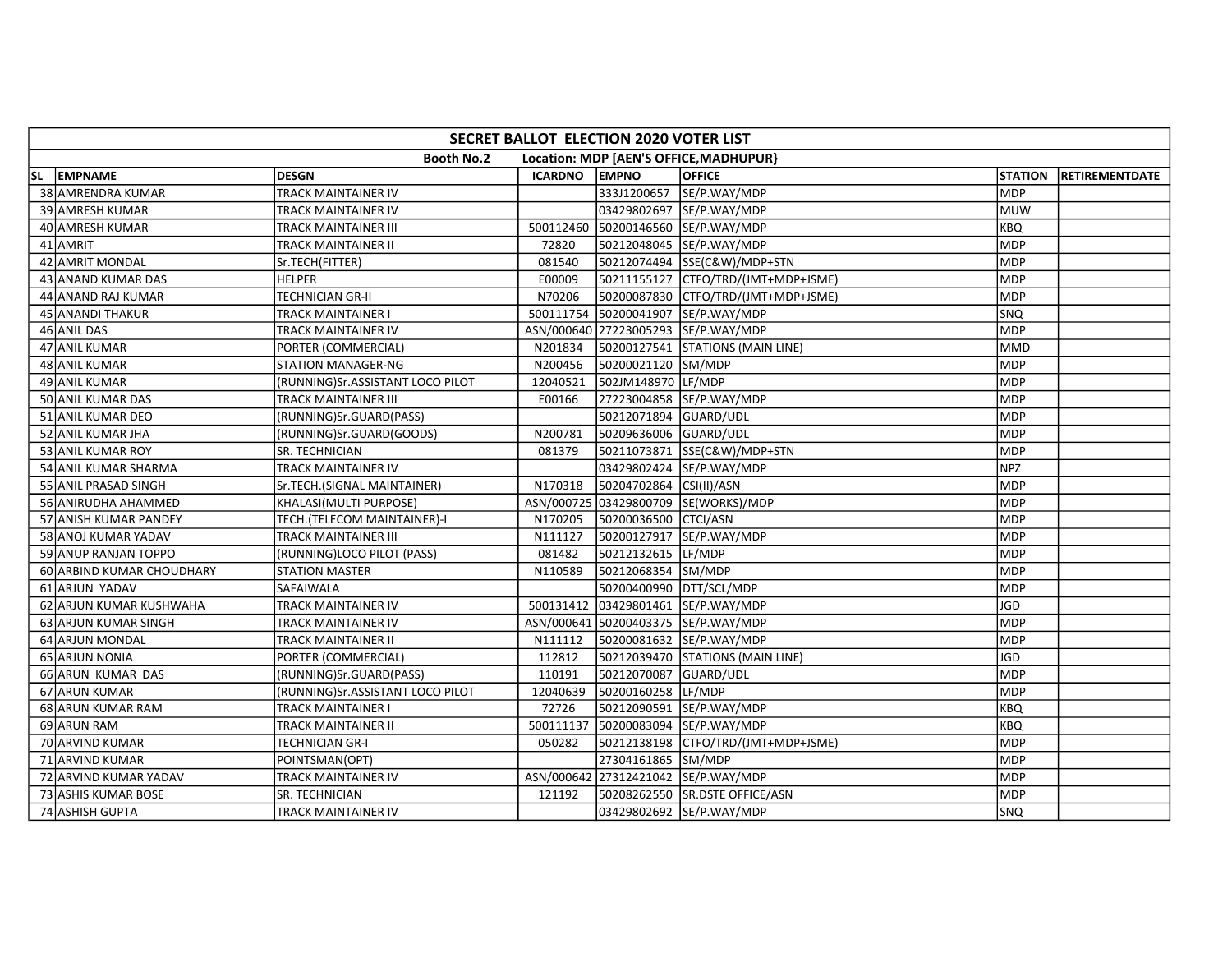|     | SECRET BALLOT ELECTION 2020 VOTER LIST |                                    |                |                         |                                        |                |                |  |  |  |  |
|-----|----------------------------------------|------------------------------------|----------------|-------------------------|----------------------------------------|----------------|----------------|--|--|--|--|
|     |                                        | <b>Booth No.2</b>                  |                |                         | Location: MDP [AEN'S OFFICE, MADHUPUR} |                |                |  |  |  |  |
| SL. | <b>EMPNAME</b>                         | <b>DESGN</b>                       | <b>ICARDNO</b> | <b>EMPNO</b>            | <b>OFFICE</b>                          | <b>STATION</b> | RETIREMENTDATE |  |  |  |  |
|     | 75 ASHISH KUMAR                        | <b>VALVE MAN</b>                   |                |                         | 50200163855 SE(WORKS)/MDP              | <b>MDP</b>     |                |  |  |  |  |
|     | <b>76 ASHOK KUMAR BARI</b>             | CHIEF.TRAVELLING TICKET INSPECTOR  | N30555         |                         | 50212049177 DRM/TRNSP/ASN              | <b>MDP</b>     |                |  |  |  |  |
|     | 77 ASHOK KUMAR DAS                     | SUPERVISOR (ENQUIRY / RESERVATION) | 030763         |                         | 50212122415 STATIONS (MAIN-LINE)       | GRD            |                |  |  |  |  |
|     | 78 ASHOK KUMAR YADAV                   | TECHNICIAN GR-I                    | N70046         |                         |                                        | MDP            |                |  |  |  |  |
|     | 79 ASHOK RAM                           | TRACK MAINTAINER II                |                |                         | 500111188 50200083148 SE/P.WAY/MDP     | GRD            |                |  |  |  |  |
|     | 80 ASIM KUMAR CHAKRABORTY              | (RUNNING)LOCO PILOT (MAIL/EXP)     | 081081         | 50207317578 LF/MDP      |                                        | <b>MDP</b>     |                |  |  |  |  |
|     | 81 ASLAM ANSARI                        | <b>TRACK MAINTAINER III</b>        |                |                         | 500112783 50200157387 SE/P.WAY/MDP     | <b>NPZ</b>     |                |  |  |  |  |
|     | 82 ATIREK KUMAR                        | TRACK MAINTAINER III               |                |                         | 500112472 50200146640 SE/P.WAY/MDP     | <b>NPZ</b>     |                |  |  |  |  |
|     | 83 ATUL KUMAR                          | SENIOR SECTION ENGINEER(P.WAY)     | E00088         |                         | 03429800750 SE/P.WAY/MDP               | <b>MDP</b>     |                |  |  |  |  |
|     | 84 AVANISH KUMAR                       | (RUNNING)Sr.ASSISTANT LOCO PILOT   | 120491         | 502NPS00444 LF/MDP      |                                        | <b>MDP</b>     |                |  |  |  |  |
|     | 85 AWADHESH KUMAR BHAIYA               | <b>STATION MANAGER-NG</b>          | 112279         | 50214632639 SM/MDP      |                                        | <b>MDP</b>     |                |  |  |  |  |
|     | 86 AZAD ANSARI                         | TECH.(FITTER)-I                    | N110872        |                         | 50200018193 SSE(C&W)/MDP+STN           | <b>MDP</b>     |                |  |  |  |  |
|     | 87 BABITA DEVI                         | <b>KHALASI HELPER</b>              | N40384         |                         | 50200055803 SE(WORKS)/MDP              | <b>MDP</b>     |                |  |  |  |  |
|     | 88 BABLOO KUMAR CHOUDHARY              | SENIOR SECTION ENGINEER(P.WAY)     | N500888        |                         | 50200021970 SE/P.WAY/MDP               | <b>MDP</b>     |                |  |  |  |  |
|     | 89 BABLU DAS                           | TRACK MAINTAINER IV                |                |                         | ASN/000661 27312411139 SE/P.WAY/MDP    | <b>MDP</b>     |                |  |  |  |  |
|     | 90 BABLU YADAV                         | TRACK MAINTAINER IV                |                |                         | 500130588 502NPS00531 SE/P.WAY/MDP     | KBQ            |                |  |  |  |  |
|     | 91 BABUJAN MAJHI                       | TRACK MAINTAINER II                | N111189        |                         | 50200042572 SE/P.WAY/MDP               | <b>MDP</b>     |                |  |  |  |  |
|     | 92 BABULAL BHOGTA                      | TRACK MAINTAINER II                | N111184        |                         | 50200082995 SE/P.WAY/MDP               | MDP            |                |  |  |  |  |
|     | 93 BABURAM TUDU                        | TRACK MAINTAINER II                | N111377        |                         | 50200129240 SE/P.WAY/MDP               | <b>MDP</b>     |                |  |  |  |  |
|     | 94 BADAL CHANDRA MUDI                  | (RUNNING)Sr.GUARD(PASS)            | N201288        | 50212080184 GUARD/UDL   |                                        | <b>MDP</b>     |                |  |  |  |  |
|     | 95 BADRIDAYAL GUPTA                    | (RUNNING)Sr.GUARD(PASS)            | N201487        | 50212051871             | GUARD/UDL                              | MDP            |                |  |  |  |  |
|     | 96 BAHADUR MARIK                       | STATION MANAGER-NG                 | N200535        |                         | 50200060185 STATIONS (MAIN LINE)       | <b>MUW</b>     |                |  |  |  |  |
|     | 97 BAIDYANATH SOREN                    | Sr.SECTION ENGINEER(CnW)           | N110867        |                         | 50212086800 SSE(C&W)/MDP+STN           | <b>MDP</b>     |                |  |  |  |  |
|     | 98 BALDEO MAHATO                       | TRACK MAINTAINER I                 | 72768          |                         | 50212048562 SE/P.WAY/MDP               | <b>KBQ</b>     |                |  |  |  |  |
|     | 99 BALDEO MAHATO                       | SR. TECHNICIAN                     | N-80097        |                         | 50212013213  EF/ASN(MDP+GRD)           | <b>MDP</b>     |                |  |  |  |  |
|     | 100 BALDEO MAHATO                      | <b>SR. TECHNICIAN</b>              | N110885        |                         | 50209388989 SSE(C&W)/MDP+STN           | <b>MDP</b>     |                |  |  |  |  |
|     | 101 BALESHWAR DAS                      | Sr.TECH(FITTER)                    | 082457         |                         | 50212144101 SSE(C&W)/MDP+STN           | <b>MDP</b>     |                |  |  |  |  |
|     | 102 BALESWAR SHAW                      | SR. TECHNICIAN                     | N110882        |                         | 50212096064 SSE(C&W)/MDP+STN           | MDP            |                |  |  |  |  |
|     | 103 BALMIKI PRASAD                     | TECH.(TELECOM MAINTAINER)-I        | N170140        | 50200036481 CTCI/ASN    |                                        | <b>MDP</b>     |                |  |  |  |  |
|     | 104 BALO SINGH                         | Sr.CABINMAN                        | N201837        |                         | 50212111478 STATIONS (MAIN-LINE)       | GRD            |                |  |  |  |  |
|     | 105 BALRAM MANDAL                      | TRACK MAINTAINER IV                |                |                         | 500112788 50200157508 SE/P.WAY/MDP     | <b>MDP</b>     |                |  |  |  |  |
|     | 106 BANESH HEMRAM                      | TECHNICIAN III                     | N-80337        |                         | 50212090293 EF/ASN(MDP+GRD)            | MDP            |                |  |  |  |  |
|     | 107 BARTU MUNDA                        | Sr.SECTION ENGINEER(DRAWING-ELE)   | N170439        | 50200043370 CSI(II)/ASN |                                        | <b>MDP</b>     |                |  |  |  |  |
|     | 108 BARUN DAS                          | TECH.(TELECOM MAINTAINER)-I        | 120826         | 50212136128 CTCI/ASN    |                                        | <b>MDP</b>     |                |  |  |  |  |
|     | 109 BASANT KUMAR ROUTH                 | (RUNNING)Sr.GUARD(GOODS)           | 112385         | 50212110371 GUARD/UDL   |                                        | MDP            |                |  |  |  |  |
|     | 110 BASANTI DEVI                       | TECHNICIAN GR-I                    | 081387         |                         | 50212106197 SSE(C&W)/MDP+STN           | <b>MDP</b>     |                |  |  |  |  |
|     | 111 BASKI PRASAD YADAV                 | TRACK MAINTAINER III               | N111135        |                         | 50200094160 SE/P.WAY/MDP               | <b>SNQ</b>     |                |  |  |  |  |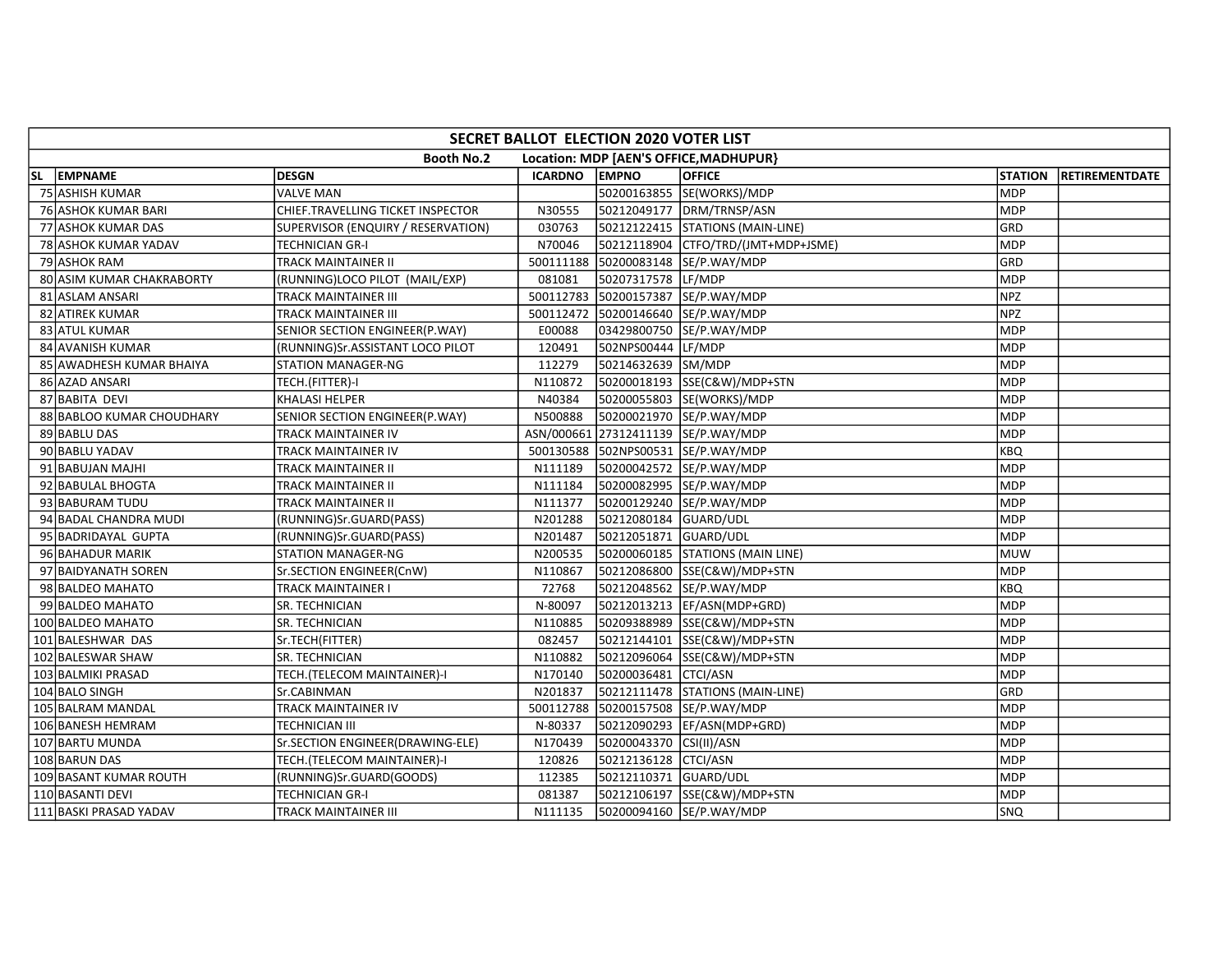| SECRET BALLOT ELECTION 2020 VOTER LIST |                                  |               |                               |                                                   |                |                       |  |  |  |  |
|----------------------------------------|----------------------------------|---------------|-------------------------------|---------------------------------------------------|----------------|-----------------------|--|--|--|--|
|                                        | <b>Booth No.2</b>                |               |                               | Location: MDP [AEN'S OFFICE, MADHUPUR]            |                |                       |  |  |  |  |
| SL EMPNAME                             | <b>DESGN</b>                     | ICARDNO EMPNO |                               | <b>OFFICE</b>                                     | <b>STATION</b> | <b>RETIREMENTDATE</b> |  |  |  |  |
| 112 BASUDEO GOPE                       | TRACK MAINTAINER II              | N111742       |                               | 50200087087 SE/P.WAY/MDP                          | GRD            |                       |  |  |  |  |
| 113 BEHARI PRASAD RAM                  | TRACK MAINTAINER II              |               |                               | ASN/000843 50212125751 SE/P.WAY/MDP               | <b>MDP</b>     |                       |  |  |  |  |
| 114 BHAGIRATH MANDAL                   | TRACK MAINTAINER IV              | 72694         |                               | 50212090645 SE/P.WAY/MDP                          | <b>MDP</b>     |                       |  |  |  |  |
| 115 BHAGTU YADAV                       | TECH.(FITTER)-I                  | N110061       |                               | 50200022743 SSE(C&W)/MDP+STN                      | <b>MDP</b>     |                       |  |  |  |  |
| 116 BHARAT KUMAR YADAV                 | <b>HEAD TICKET EXAMINER</b>      | N30196        | 50212082089 TTE/MDP           |                                                   | <b>MDP</b>     |                       |  |  |  |  |
| 117 BHARAT LAL KAUSHAL                 | (RUNNING)Sr.ASSISTANT LOCO PILOT |               | N12040640 50200160271 LF/MDP  |                                                   | <b>MDP</b>     |                       |  |  |  |  |
| 118 BHARAT YADAV                       | TRACK MAINTAINER II              | N111107       |                               | 50200083343 SE/P.WAY/MDP                          | <b>NPZ</b>     |                       |  |  |  |  |
| 119 BHASKAR DAS                        | (RUNNING)GUARD(GOODS)            | N201139       | 50212085509 GUARD/UDL         |                                                   | <b>MDP</b>     |                       |  |  |  |  |
| 120 BHIM MONDAL                        | TECHNICIAN GR-I                  | 060203        |                               | 50212122774 EF/ASN(MDP+GRD)                       | <b>MDP</b>     |                       |  |  |  |  |
| 121 BHIM RAWANI                        | TECHNICIAN GR-II                 | 050357        |                               | 50212128168 CTFO/TRD/(JMT+MDP+JSME)               | <b>MDP</b>     |                       |  |  |  |  |
| 122 BHOLA PRASAD MAHATO                | TRACK MAINTAINER I               | 72821         |                               | 50212062303 SE/P.WAY/MDP                          | <b>MDP</b>     |                       |  |  |  |  |
| 123 BHOLA MONDAL                       | TECH-III(ELECT)                  | N80186        |                               | 50200096611  EF/ASN(MDP+GRD)                      | <b>MDP</b>     |                       |  |  |  |  |
| 124 BHOLA PRASAD DAS                   | <b>STATION MANAGER-NG</b>        | 112580        |                               | 50209352417 SM/LBH+GHN+BDME+BSKN+DGHR+DMKA+STL    | SNQ            |                       |  |  |  |  |
| 125 BHOLA RAM                          | TRACK MAINTAINER II              | N111194       |                               | 50200083033 SE/P.WAY/MDP                          | <b>MMD</b>     |                       |  |  |  |  |
| 126 BHUBNESWAR PRASAD YADAV            | PORTER(TRANSPORTATION)           | N200496       |                               | 50200058105 SM/LBH+GHN+BDME+BSKN+DGHR+DMKA+STL    | SNQ            |                       |  |  |  |  |
| 127 BHUDEV MONDAL                      | PORTER (COMMERCIAL)              | 110592        |                               | 50212119957 STATIONS (MAIN LINE)                  | <b>NPZ</b>     |                       |  |  |  |  |
| 128 BHUNESHWAR KUMAR                   | TRACK MAINTAINER III             |               | 500131028 50200156310 AEN/MDP |                                                   | <b>MDP</b>     |                       |  |  |  |  |
| 129 BHUNESHWAR SAW                     | TRACK MAINTAINER III             |               |                               | 502112453 50200146808 SE/P.WAY/MDP                | GRD            |                       |  |  |  |  |
| 130 BHUNESWAR ROUT                     | TECH-III(ELECT)                  | N80347        |                               | 50200096507 AC/ASN & TLI/ASN, UDL, DGR, MDP & UDL | <b>MDP</b>     |                       |  |  |  |  |
| 131 BHUWNESHWAR MANJHI                 | TRAVELLING TICKET INSPECTOR      | N30581        | 50210630480 TTE/MDP           |                                                   | <b>MDP</b>     |                       |  |  |  |  |
| 132 BIBHUTI KUMAR                      | (RUNNING)Sr.ASSISTANT LOCO PILOT |               | 502NPS00453 LF/MDP            |                                                   | <b>MDP</b>     |                       |  |  |  |  |
| 133 BIHARI RAWANI                      | TRACK MAINTAINER II              | N111757       |                               | 50200083161 SE/P.WAY/MDP                          | <b>KBQ</b>     |                       |  |  |  |  |
| 134 BIJAY HEMBRAM                      | TRACK MAINTAINER I               | N40008        |                               | 50200069541 SE/P.WAY/MDP                          | <b>MDP</b>     |                       |  |  |  |  |
| 135 BIJAY KUMAR                        | (RUNNING)LOCO PILOT (PASS)       | N120328       | 50213706354 LF/MDP            |                                                   | <b>MDP</b>     |                       |  |  |  |  |
| 136 BIJAY KUMAR SHRIVASTAWA            | (RUNNING)Sr.GUARD(PASS)          | 112028        | 50212089898 GUARD/UDL         |                                                   | <b>MDP</b>     |                       |  |  |  |  |
| 137 BIJAY KUMAR SONI                   | <b>SHUNT MAN</b>                 | N200841       | 50200058087 SM/MDP            |                                                   | <b>MDP</b>     |                       |  |  |  |  |
| 138 BIKASH DAS                         | TRACK MAINTAINER III             |               |                               | 500130817 502NPS10693 SE/P.WAY/MDP                | <b>JGD</b>     |                       |  |  |  |  |
| 139 BIKLESH KUMAR                      | TRACK MAINTAINER IV              |               |                               | 500112779 50200163909 SE/P.WAY/MDP                | <b>MMD</b>     |                       |  |  |  |  |
| 140 BIMAL PANDIT                       | PEON                             | N100021       | 50200061530 MEDICAL           |                                                   | <b>MDP</b>     |                       |  |  |  |  |
| 141 BINDHYACHAL KUMAR RAI              | TRACK MAINTAINER IV              |               |                               | 500131411 03429801462 SE/P.WAY/MDP                | <b>NPZ</b>     |                       |  |  |  |  |
| 142 BINOD KUMAR                        | TRACK MAINTAINER III             | N111865       |                               | 50200083306 SE/P.WAY/MDP                          | <b>JGD</b>     |                       |  |  |  |  |
| 143 BINOD KUMAR DAS                    | TRACK MAINTAINER III             |               |                               | ASN/000644 27420150630 SE/P.WAY/MDP               | <b>JGD</b>     |                       |  |  |  |  |
| 144 BINOD KUMAR DAS                    | TRACK MAINTAINER II              |               |                               | 500112434 50200146778 SE/P.WAY/MDP                | <b>JGD</b>     |                       |  |  |  |  |
| 145 BINOD KUMAR YADAV                  | <b>HELPER</b>                    | 80338         |                               | 50200118394   EF/ASN(MDP+GRD)                     | <b>MDP</b>     |                       |  |  |  |  |
| 146 BINOD KUMAR YADAV                  | TRACK MAINTAINER IV              |               |                               | ASN/000645 03529800663 SE/P.WAY/MDP               | <b>MDP</b>     |                       |  |  |  |  |
| 147 BINOD RAUT                         | (RUNNING)LOCO PILOT (GOODS)      | 12040825      | 50207313378 LF/MDP            |                                                   | <b>MDP</b>     |                       |  |  |  |  |
| 148 BIPIN KUMAR                        | TRACK MAINTAINER IV              |               |                               | 500131183 03429800842 SE/P.WAY/MDP                | <b>SNQ</b>     |                       |  |  |  |  |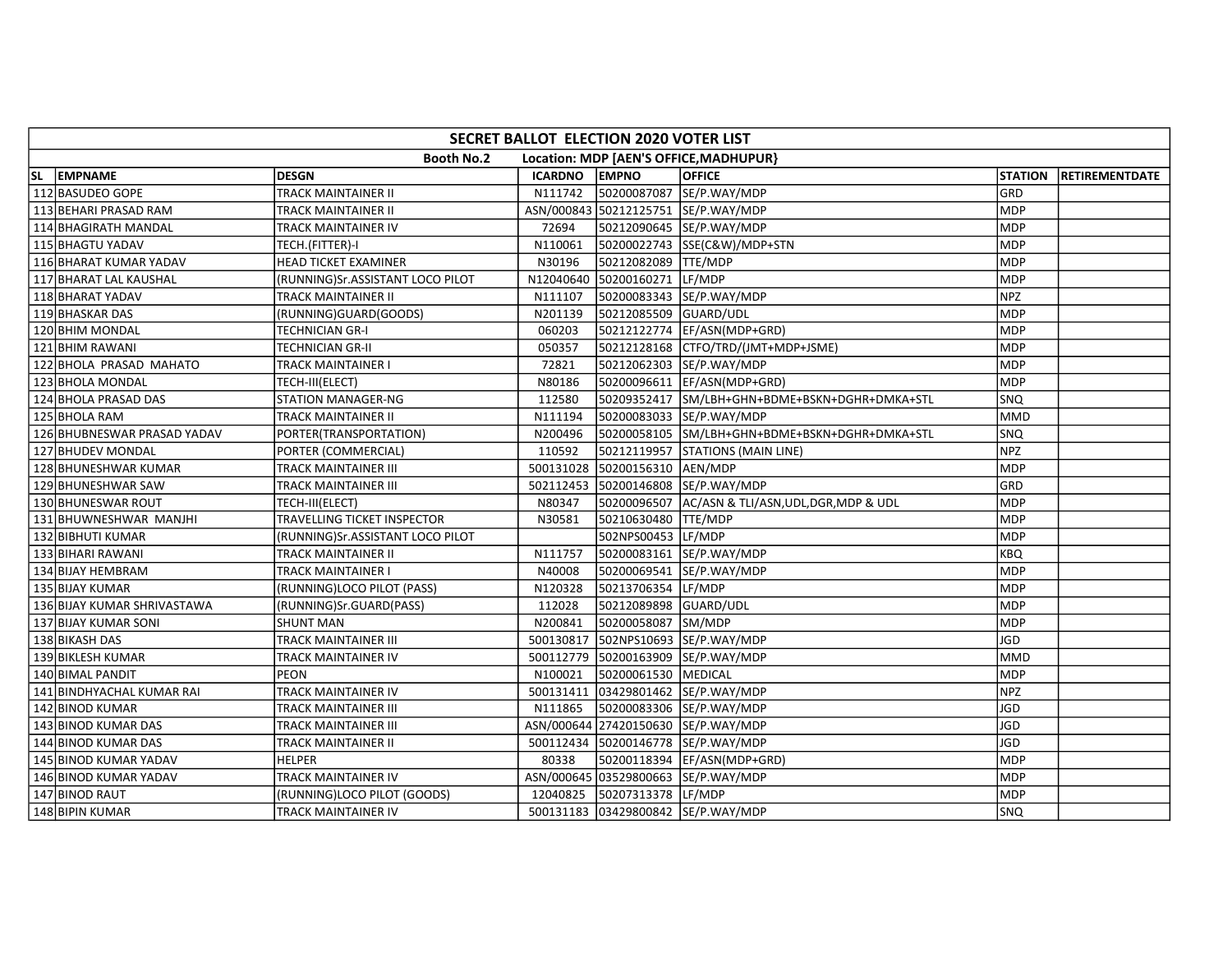| SECRET BALLOT ELECTION 2020 VOTER LIST |                                    |           |                         |                                         |                |                |  |  |  |  |  |
|----------------------------------------|------------------------------------|-----------|-------------------------|-----------------------------------------|----------------|----------------|--|--|--|--|--|
|                                        | <b>Booth No.2</b>                  |           |                         | Location: MDP [AEN'S OFFICE, MADHUPUR}  |                |                |  |  |  |  |  |
| SL EMPNAME                             | <b>DESGN</b>                       | ICARDNO   | <b>EMPNO</b>            | <b>OFFICE</b>                           | <b>STATION</b> | RETIREMENTDATE |  |  |  |  |  |
| 149 BIPIN KUMAR                        | (RUNNING)LOCO PILOT (GOODS)        | 000710    | 50200105284 LF/MDP      |                                         | <b>MDP</b>     |                |  |  |  |  |  |
| 150 BIPIN KUMAR                        | TRACK MAINTAINER IV                |           |                         | 03429802696 SE/P.WAY/MDP                | SNQ            |                |  |  |  |  |  |
| 151 BIPUL ROY SARMA                    | <b>SECTION ENGINEER(WORKS)</b>     | N111269   |                         | 50200096787 SE(WORKS)/MDP               | MDP            |                |  |  |  |  |  |
| 152 BIRBAL SINGH                       | TRACK MAINTAINER I                 | N111185   |                         | 50200093543 SE/P.WAY/MDP                | <b>MDP</b>     |                |  |  |  |  |  |
| 153 BIRENDRA KUMAR                     | <b>TECHNICIAN GR-I</b>             | 050304    |                         | 50212138174 CTFO/TRD/(JMT+MDP+JSME)     | MDP            |                |  |  |  |  |  |
| 154 BIRENDRA YADAV                     | TRACK MAINTAINER III               |           |                         | 500112443 50200146365 SE/P.WAY/MDP      | <b>MDP</b>     |                |  |  |  |  |  |
| 155 BISHNU KUMAR                       | PORTER (COMMERCIAL)                | N200451   |                         | 50200063526 STATIONS (MAIN-LINE)        | GRD            |                |  |  |  |  |  |
| 156 BISHNU PRASAD CHOUDHARY            | SUPERVISOR (ENQUIRY / RESERVATION) | 030869    |                         | 50212090438 STATIONS (MAIN-LINE)        | GRD            |                |  |  |  |  |  |
| 157 BISHWAJEET KUMAR SINHA             | JUNIOR ENGINEER(WORKS)             | N40333    |                         | 50212141501  SE(WORKS)/MDP              | <b>MDP</b>     |                |  |  |  |  |  |
| <b>158 BISWANATH MAHATO</b>            | Sr.CABINMAN                        | 112075    | 50212098048 SM/MDP      |                                         | <b>MDP</b>     |                |  |  |  |  |  |
| 159 BISWANATH SHARMA                   | TECH.(SIGNAL MAINTAINER)-I         | 120892    | 50212085637 CSI(II)/ASN |                                         | MDP            |                |  |  |  |  |  |
| 160 BOM SHANKAR ROY                    | Sr.CABINMAN                        | N200133   | 50212111545 SM/MDP      |                                         | <b>MDP</b>     |                |  |  |  |  |  |
| 161 BRAHMADEO MONDAL                   | Sr.TECH(WELDER)                    | 073080    |                         | 50212093040 SE/P.WAY/MDP                | <b>MDP</b>     |                |  |  |  |  |  |
| 162 BRAJESH KUMAR                      | (RUNNING)LOCO PILOT (GOODS)        | N120004   | 50200072394 LF/MDP      |                                         | <b>MDP</b>     |                |  |  |  |  |  |
| 163 BRAJESH KUMAR PASWAN               | TRACK MAINTAINER II                | 500112457 |                         | 50200146584 SE/P.WAY/MDP                | <b>MUW</b>     |                |  |  |  |  |  |
| 164 BRAMDEO                            | SANITARY JAMADAR                   | 100663    |                         | 50212065201 HI/STN+BRR+MDP+PAN          | <b>MDP</b>     |                |  |  |  |  |  |
| 165 BUDDHADEV BISWAS                   | <b>CABIN MASTER</b>                | N200585   | 50212102672 SM/MDP      |                                         | <b>MDP</b>     |                |  |  |  |  |  |
| 166 BUDHNA MURMU                       | SAFAIWALA                          | 112713    |                         | 50212136153 DTT/SCL/MDP                 | <b>MDP</b>     |                |  |  |  |  |  |
| 167 BUSI WILLIAM CARI                  | TRACK MAINTAINER I                 | 73020     |                         | 50212075255 SE/P.WAY/MDP                | <b>MDP</b>     |                |  |  |  |  |  |
| 168 CHANDAN KUMAR                      | TRACK MAINTAINER IV                |           |                         | 500131179 03429800836 SE/P.WAY/MDP      | <b>SNQ</b>     |                |  |  |  |  |  |
| <b>169 CHANDAN KUMAR</b>               | <b>TRACK MAINTAINER II</b>         | N111124   |                         | 50200043138 SE/P.WAY/MDP                | MDP            |                |  |  |  |  |  |
| 170 CHANDAN KUMAR SINHA                | Sr.COMMERCIAL CLERK                |           |                         | 502NPS06268 STATIONS (MAIN-LINE)        | GRD            |                |  |  |  |  |  |
| 171 CHANDAN PRASAD MAHTO               | TECH.(SIGNAL MAINTAINER)-I         | N170149   | 50212145270 CSI(II)/ASN |                                         | <b>MUW</b>     |                |  |  |  |  |  |
| 172 CHANDLAL RABIDAS                   | <b>HELPER</b>                      | 120975    | 50212129896 CSI(II)/ASN |                                         | MDP            |                |  |  |  |  |  |
| 173 CHANDRA MOHAN SINGH                | TRACK MAINTAINER IV                |           |                         | ASN/000648 03429800870 SE/P.WAY/MDP     | <b>MUW</b>     |                |  |  |  |  |  |
| 174 CHARAN TUDU                        | Sr.CABINMAN                        | N110089   |                         | 50212111648 STATIONS (MAIN-LINE)        | GRD            |                |  |  |  |  |  |
| 175 CHATTOO BANSFORE                   | SANITARY JAMADAR                   | 100668    |                         | 50212090906 HI/STN+BRR+MDP+PAN          | <b>MDP</b>     |                |  |  |  |  |  |
| 176 CHHOTHU KUMAR MANDAL               | TRACK MAINTAINER IV                | 50013088  |                         | 50201770287 SE/P.WAY/MDP                | MDP            |                |  |  |  |  |  |
| 177 CHHOTRAY SINGH MUNDA               | Sr. SECTION ENGINEER(TELE)         | N170138   | 50208329187 CTCI/ASN    |                                         | <b>MDP</b>     |                |  |  |  |  |  |
| 178 CHHOTU KUMAR                       | TRACK MAINTAINER IV                | E00082    |                         | 03429801297 SE/P.WAY/MDP                | KBQ            |                |  |  |  |  |  |
| 179 CHHOTU RAM                         | TECH.CARPENTER-III                 |           |                         | N500111130 50200083136 SSE(C&W)/MDP+STN | MDP            |                |  |  |  |  |  |
| 180 CHIRAUDDIN MIA                     | HOSPITAL ATTENDANT                 | N100024   | 50212085388 MEDICAL     |                                         | <b>MDP</b>     |                |  |  |  |  |  |
| 181 CHITRA RANJAN KUMAR YADAV          | <b>HELPER</b>                      | N-80505   |                         | 50200402284 EF/ASN(MDP+GRD)             | <b>MDP</b>     |                |  |  |  |  |  |
| 182 CHOWA MONDAL                       | TECH.(ELEC)-II                     | 041915    |                         |                                         | SNQ            |                |  |  |  |  |  |
| 183 CHURAMAN MONDAL                    | TECHNICIAN GR-I                    | N110858   |                         | 50212105880 SSE(C&W)/MDP+STN            | MDP            |                |  |  |  |  |  |
| 184 CONGRESS PRASAD YADAV              | TRACK MAINTAINER I                 | N111201   |                         | 50200035117 SE/P.WAY/MDP                | <b>MDP</b>     |                |  |  |  |  |  |
| 185 DABALOO KUMAR                      | TRACK MAINTAINER IV                |           |                         | 03429802701 SE/P.WAY/MDP                | SNO            |                |  |  |  |  |  |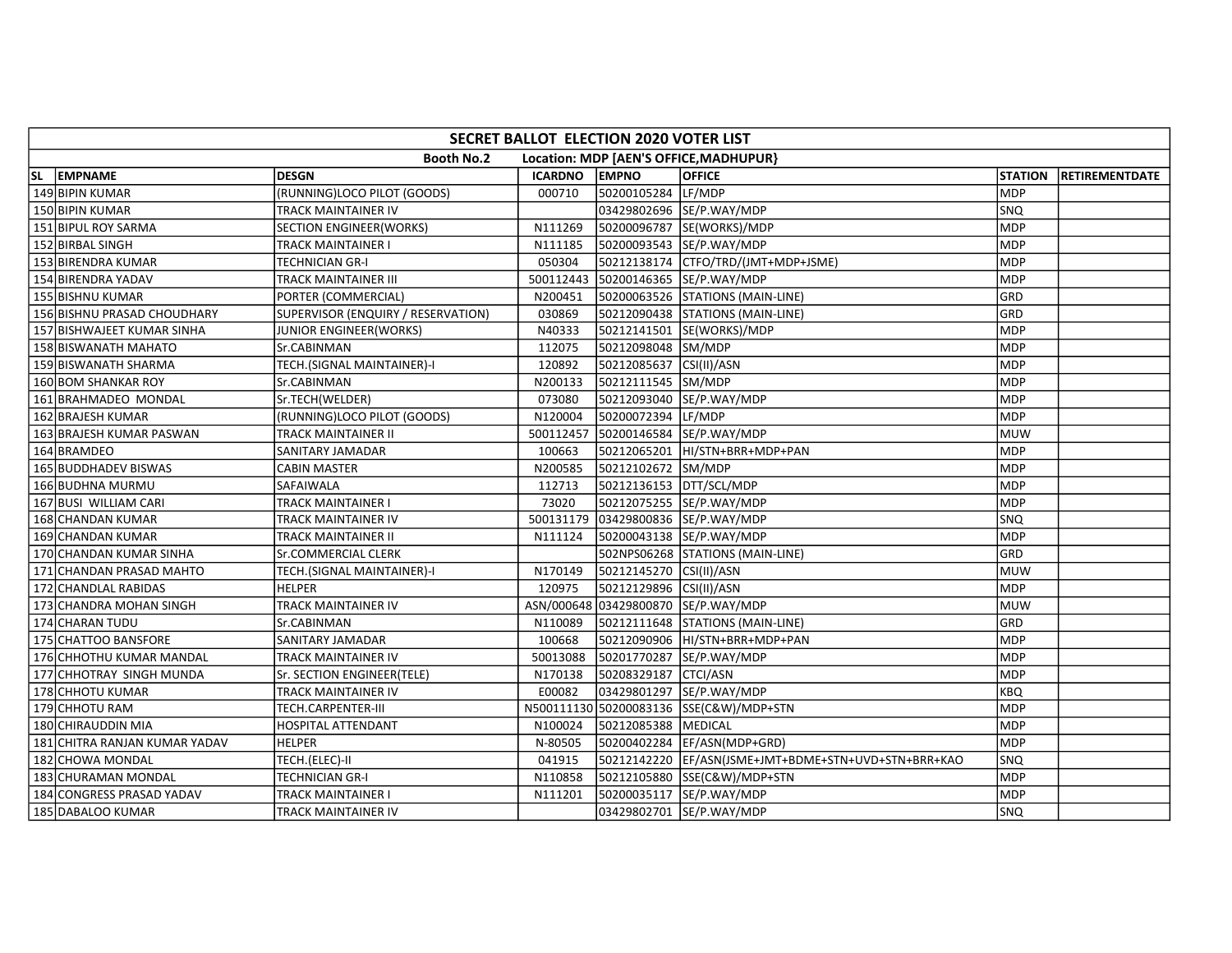| SECRET BALLOT ELECTION 2020 VOTER LIST |                                  |          |                               |                                                   |                |                       |  |  |  |  |
|----------------------------------------|----------------------------------|----------|-------------------------------|---------------------------------------------------|----------------|-----------------------|--|--|--|--|
|                                        | <b>Booth No.2</b>                |          |                               | Location: MDP [AEN'S OFFICE, MADHUPUR]            |                |                       |  |  |  |  |
| SL EMPNAME                             | <b>DESGN</b>                     | ICARDNO  | <b>EMPNO</b>                  | <b>OFFICE</b>                                     | <b>STATION</b> | <b>RETIREMENTDATE</b> |  |  |  |  |
| 186 DABLU KUMAR YADAV                  | KHALASI(MULTI PURPOSE)           | N500641  |                               | 50200110450 SE(WORKS)/MDP                         | <b>MDP</b>     |                       |  |  |  |  |
| 187 DALESWAR MAHTO                     | TRACK MAINTAINER II              | N111879  |                               | 50200041828 SE/P.WAY/MDP                          | GRD            |                       |  |  |  |  |
| 188 DAMODAR BHOGTA                     | TRACK MAINTAINER II              |          |                               | 500111177 50200083173 SE/P.WAY/MDP                | <b>KBQ</b>     |                       |  |  |  |  |
| 189 DANDU RAM SOREN                    | Chief LOCO.INSPECTOR.            | N120412  |                               | 50212136207 LOCO/ASANSOL                          | <b>MDP</b>     |                       |  |  |  |  |
| 190 DASARATH RAM                       | TRACK MAINTAINER I               | N111133  |                               | 50200083021 SE/P.WAY/MDP                          | <b>SNQ</b>     |                       |  |  |  |  |
| 191 DAULAT RAI                         | TRACK MAINTAINER I               | N111868  |                               | 50200055827 SE/P.WAY/MDP                          | <b>MUW</b>     |                       |  |  |  |  |
| 192 DAYANAND PRASAD RAI                | ASSISTANT(S/T)                   | N170314  | 50200086885 CSI(II)/ASN       |                                                   | <b>MDP</b>     |                       |  |  |  |  |
| 193 DEBASISH DAS                       | TRACK MAINTAINER IV              |          |                               | ASN/000658 502NPS10754 SE/P.WAY/MDP               | <b>MDP</b>     |                       |  |  |  |  |
| 194 DEBENDER YADAV                     | TRACK MAINTAINER II              | 72834    |                               | 50212038933 SE/P.WAY/MDP                          | <b>KBQ</b>     |                       |  |  |  |  |
| 195 DEENA NATH VERMA                   | (RUNNING)Sr.ASSISTANT LOCO PILOT | 12040410 | 50200166996 LF/MDP            |                                                   | <b>MDP</b>     |                       |  |  |  |  |
| 196 DEEPAK DAS                         | TRACK MAINTAINER III             |          | 500112464 50200146754 AEN/MDP |                                                   | <b>MDP</b>     |                       |  |  |  |  |
| 197 DEEPAK KERKETTA                    | (RUNNING)Sr.GUARD(PASS)          | 111498   | 50206087553 GUARD/UDL         |                                                   | <b>MDP</b>     |                       |  |  |  |  |
| 198 DEEPAK KUMAR                       | KHALASI(MULTI PURPOSE)           |          |                               | 50205580213 SE(WORKS)/MDP                         | <b>MDP</b>     |                       |  |  |  |  |
| 199 DENO DEBI                          | <b>TECHNICIAN GR-I</b>           | 081385   |                               | 50212105053 SSE(C&W)/MDP+STN                      | <b>MDP</b>     |                       |  |  |  |  |
| 200 DEO NARAYAN YADAV                  | <b>PEON</b>                      | N200449  | 50212141094 SM/MDP            |                                                   | <b>MDP</b>     |                       |  |  |  |  |
| 201 DEONARAYAN YADAV                   | ASSISTANT(S/T)                   | N170135  | 50212048574 CTCI/ASN          |                                                   | MDP            |                       |  |  |  |  |
| 202 DEVENDRA MARIK                     | PORTER(TRANSPORTATION)           | N200468  |                               | 50200054367 SM/LBH+GHN+BDME+BSKN+DGHR+DMKA+STL    | SNQ            |                       |  |  |  |  |
| 203 DEVENDRA PASWAN                    | TRACK MAINTAINER II              | N111175  |                               | 50200083380 SE/P.WAY/MDP                          | <b>MDP</b>     |                       |  |  |  |  |
| 204 DHANANJAY KR PARASHAR              | PORTER (COMMERCIAL)              | N200701  | 50200097822 SM/MDP            |                                                   | MDP            |                       |  |  |  |  |
| 205 DHANANJAY SAREN                    | TRACK MAINTAINER IV              |          |                               | 03429802444 SE/P.WAY/MDP                          | <b>MMD</b>     |                       |  |  |  |  |
| 206 DHANESHWAR SINGH                   | TRACK MAINTAINER IV              |          |                               | 50200157569 SE/P.WAY/MDP                          | <b>JGD</b>     |                       |  |  |  |  |
| 207 DHARMENDRA KR SHAH                 | <b>HELPER</b>                    |          |                               | ASN/000728 27223004626 SE(WORKS)/MDP              | <b>MDP</b>     |                       |  |  |  |  |
| 208 DHARMENDRA KUMAR                   | TECHNICIAN GR-I                  | N111041  |                               | 50200059766  SSE(C&W)/MDP+STN                     | <b>MDP</b>     |                       |  |  |  |  |
| 209 DHARMENDRA KUMAR                   | TECHNICIAN GR-II                 | 11786    |                               | 502NPS07959 SSE(C&W)/MDP+STN                      | <b>MDP</b>     |                       |  |  |  |  |
| 210 DHARMENDRA KUMAR AZAD              | TRAVELLING TICKET INSPECTOR      | N30566   | 50212115393 TTE/MDP           |                                                   | <b>MDP</b>     |                       |  |  |  |  |
| 211 DHARMENDRA YADAV                   | TRACK MAINTAINER III             |          |                               | 500111202 50200126755 SE/P.WAY/MDP                | <b>MDP</b>     |                       |  |  |  |  |
| 212 DHARMRAJ MAHTO                     | <b>Sr.COMMERCIAL CLERK</b>       | 030580   | 50212090347 SM/MDP            |                                                   | <b>MDP</b>     |                       |  |  |  |  |
| 213 DHIRENDRA NATH MONDAL              | Chief LOCO.INSPECTOR.            |          |                               | 50212142694 LOCO/ASANSOL                          | MDP            |                       |  |  |  |  |
| 214 DIBAKAR KUMAR GUPTA                | CHIEF COML. SUPERVISOR(PARCEL)   | 030742   | 50212090451 SM/MDP            |                                                   | <b>MDP</b>     |                       |  |  |  |  |
| 215 DILIP KUMAR MANDAL                 | ASSISTANT(S/T)                   | N040169  | 50200123262 CSI(II)/ASN       |                                                   | <b>MDP</b>     |                       |  |  |  |  |
| 216 DILIP KUMAR RAUT                   | TRACK MAINTAINER IV              |          |                               | 27312413859 SE/P.WAY/MDP                          | MDP            |                       |  |  |  |  |
| 217 DILIP KUMAR SINGH                  | <b>TRACK MAINTAINER II</b>       |          |                               | ASN/000647 50200042560 SE/P.WAY/MDP               | <b>MMD</b>     |                       |  |  |  |  |
| 218 DILIP PRASAD YADAV                 | (RUNNING)LOCO PILOT (PASS)       | 081321   | 50212076570 LF/MDP            |                                                   | <b>MDP</b>     |                       |  |  |  |  |
| 219 DILIP SOREN                        | TECH. (TL FITTER EHLF)-I         | 060044   |                               | 50212090062 AC/ASN & TLI/ASN, UDL, DGR, MDP & UDL | MDP            |                       |  |  |  |  |
| 220 DIPAK KUMAR MISHRA                 | (RUNNING)Sr.GUARD(PASS)          | 111774   | 50212090372 GUARD/UDL         |                                                   | <b>MDP</b>     |                       |  |  |  |  |
| 221 DIPAK KUMAR SINGH                  | Sr. SECTION ENGINEER(TRD-ELEC)   | N70144   |                               | 50212118564  TRD(JSME+MDP+JMT)                    | <b>MDP</b>     |                       |  |  |  |  |
| 222 DIPANKAR MAHATO                    | TRACK MAINTAINER IV              |          |                               | 03429802432 SE/P.WAY/MDP                          | <b>INPZ</b>    |                       |  |  |  |  |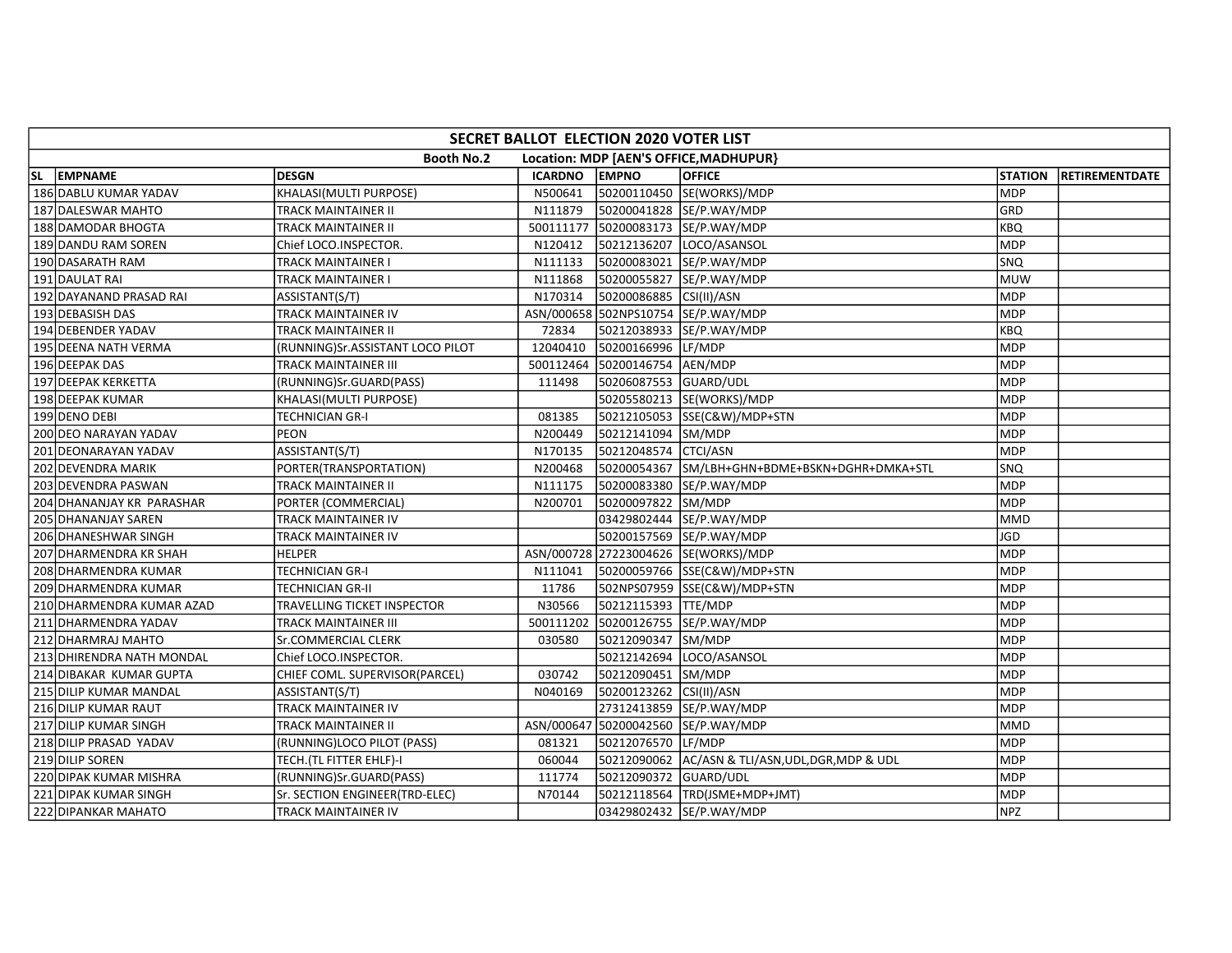| SECRET BALLOT ELECTION 2020 VOTER LIST |                                  |                |                         |                                                |                |                |  |  |  |  |
|----------------------------------------|----------------------------------|----------------|-------------------------|------------------------------------------------|----------------|----------------|--|--|--|--|
|                                        | <b>Booth No.2</b>                |                |                         | Location: MDP [AEN'S OFFICE, MADHUPUR}         |                |                |  |  |  |  |
| SL EMPNAME                             | <b>DESGN</b>                     | <b>ICARDNO</b> | <b>EMPNO</b>            | <b>OFFICE</b>                                  | <b>STATION</b> | RETIREMENTDATE |  |  |  |  |
| 223 DIWAKAR CHANDRA JHA                | (RUNNING)Sr.GUARD(PASS)          | 111821         | 50212096842 GUARD/UDL   |                                                | <b>MDP</b>     |                |  |  |  |  |
| 224 DIWALI MAHATO                      | PORTER (COMMERCIAL)              | 112020         | 50212085418  SM/MDP     |                                                | <b>MDP</b>     |                |  |  |  |  |
| 225 DULARI DEVI                        | SAFAIWALA                        | N140200        |                         | 50200116944  HI/STN+BRR+MDP+PAN                | MDP            |                |  |  |  |  |
| 226 DUMAR YADAV                        | TRACK MAINTAINER I               | N111739        |                         | 50200011400 SE/P.WAY/MDP                       | MMD            |                |  |  |  |  |
| 227 DWARIKA YADAV                      | TRACK MAINTAINER II              | N111197        |                         | 50200086824 SE/P.WAY/MDP                       | <b>MMD</b>     |                |  |  |  |  |
| 228 DWARKA MAHATO                      | PORTER (COMMERCIAL)              | N112079        | 50212098073 SM/MDP      |                                                | <b>MDP</b>     |                |  |  |  |  |
| 229 FARZANA BANO                       | <b>TECHNICIAN GR-I</b>           | 081386         |                         | 50212122907 SSE(C&W)/MDP+STN                   | <b>MDP</b>     |                |  |  |  |  |
| 230 FULESWAR YADAV                     | TRACK MAINTAINER II              | N111208        |                         | 50200081700 SE/P.WAY/MDP                       | MDP            |                |  |  |  |  |
| 231 GANESH MONDAL                      | SANITARY JAMADAR                 | N140199        |                         | 50212121010 HI/STN+BRR+MDP+PAN                 | <b>MDP</b>     |                |  |  |  |  |
| 232 GANESH PRASAD SAHU                 | STATION MANAGER-NG               | N200444        |                         | 50205473275 STATIONS (MAIN-LINE)               | GRD            |                |  |  |  |  |
| 233 GANGADHAR                          | TRACK MAINTAINER I               | 72699          |                         | 50212033558 SE/P.WAY/MDP                       | MUW            |                |  |  |  |  |
| 234 GANGIA DEVI                        | <b>KHALASI HELPER</b>            | N40388         |                         | 50200055815 SE(WORKS)/MDP                      | <b>MDP</b>     |                |  |  |  |  |
| 235 GANGO SHAW                         | TRACK MAINTAINER II              |                |                         | 500111131 50200083367 SE/P.WAY/MDP             | <b>MDP</b>     |                |  |  |  |  |
| 236 GAURAV KUMAR                       | TRACK MAINTAINER IV              |                |                         | ASN/000649 50200408204 SE/P.WAY/MDP            | <b>MDP</b>     |                |  |  |  |  |
| 237 GAURAV PRAKASH                     | TRAINEE SKILLED                  |                |                         | 03429803075 SE(WORKS)/MDP                      | <b>MDP</b>     |                |  |  |  |  |
| 238 GAURI SHANKAR RAM                  | PORTER(TRANSPORTATION)           | N30635         | 50212126688 SM/MDP      |                                                | <b>MDP</b>     |                |  |  |  |  |
| 239 GAURISHANKAR PRASAD                | TRACK MAINTAINER III             |                |                         | 500112781 50200146407 SE/P.WAY/MDP             | <b>MDP</b>     |                |  |  |  |  |
| 240 GHANSHYAM PRASAD YADAV             | (RUNNING)Sr.GUARD(PASS)          | 112803         | 50212102295 GUARD/UDL   |                                                | <b>MDP</b>     |                |  |  |  |  |
| 241 GHANSHYAM MANDAL                   | ASSISTANT(S/T)                   | N170315        | 50200088020 CSI(II)/ASN |                                                | <b>MDP</b>     |                |  |  |  |  |
| 242 GIRINDRA PRASAD SHARMA             | (RUNNING)GUARD(GOODS)            | 111815         | 50212112586 GUARD/UDL   |                                                | MDP            |                |  |  |  |  |
| 243 GOBIND PRASAD YADAV                | TECH-I(ELECT)                    | N80351         |                         | 50212122348 AC/ASN & TLI/ASN,UDL,DGR,MDP & UDL | MDP            |                |  |  |  |  |
| 244 GOBINDA TUDU                       | Sr.CABINMAN                      | 112679         |                         | 50212094006 STATIONS (MAIN LINE)               | <b>JGD</b>     |                |  |  |  |  |
| 245 GOPAL KUMAR                        | (RUNNING)Sr.ASSISTANT LOCO PILOT | 12040907       | 502NPS00385 LE/MDP      |                                                | MDP            |                |  |  |  |  |
| 246 GOPAL SHARAN                       | TRACK MAINTAINER IV              |                |                         | 500131186 03429800876 SE/P.WAY/MDP             | <b>NPZ</b>     |                |  |  |  |  |
| 247 GOVIND KUMAR SRIVASTAVA            | TECH.(FITTER)-I                  | 111764         |                         | 502NPS06350 SSE(C&W)/MDP+STN                   | <b>MDP</b>     |                |  |  |  |  |
| 248 GULAM SARWAR                       | TRACK MAINTAINER III             |                |                         | 500112450 50200146602 SE/P.WAY/MDP             | GRD            |                |  |  |  |  |
| 249 GUNJAN KUMAR                       | TRACK MAINTAINER IV              | 50031352       |                         | 03429800872 SE/P.WAY/MDP                       | SNQ            |                |  |  |  |  |
| 250 HAMID EKKA                         | (RUNNING)LOCO PILOT (MAIL/EXP)   | 081014         | 50212131416 LF/MDP      |                                                | MDP            |                |  |  |  |  |
| 251 HARI RAWANI                        | Sr.CABINMAN                      | 111833         | 50212108972 SM/MDP      |                                                | <b>MDP</b>     |                |  |  |  |  |
| 252 HARISH MAHAWER                     | SENIOR NURSING SUPERINTENDENT    |                | 03429802885   MEDICAL   |                                                | <b>MDP</b>     |                |  |  |  |  |
| 253 HARS NARAYAN PASWAN                | (RUNNING)Sr.ASSISTANT LOCO PILOT |                | 502NPS00439 LF/MDP      |                                                | MDP            |                |  |  |  |  |
| 254 HASMUDDIN                          | PORTER (COMMERCIAL)              | 112382         |                         | 50212135501 STATIONS (MAIN LINE)               | JGD            |                |  |  |  |  |
| 255 HEERA KUMAR                        | <b>STATION MASTER</b>            |                | 27529802878 SM/MDP      |                                                | <b>MDP</b>     |                |  |  |  |  |
| 256 HIRA KUMAR BURMAN                  | TRACK MAINTAINER IV              |                |                         | ASN/000646 50200160477 SE/P.WAY/MDP            | <b>MDP</b>     |                |  |  |  |  |
| 257 HUBLAL SINGH                       | <b>HELPER</b>                    | 050466         |                         | 50212141720 CTFO/TRD/(JMT+MDP+JSME)            | MDP            |                |  |  |  |  |
| 258 HURO GOPE                          | <b>CHIEF TRAINS CLERK</b>        | 111787         | 50212006816 SM/MDP      |                                                | <b>MDP</b>     |                |  |  |  |  |
| 259 IMTIYAZ                            | TRACK MAINTAINER IV              |                |                         | 500130812 50200163922 SE/P.WAY/MDP             | <b>MMD</b>     |                |  |  |  |  |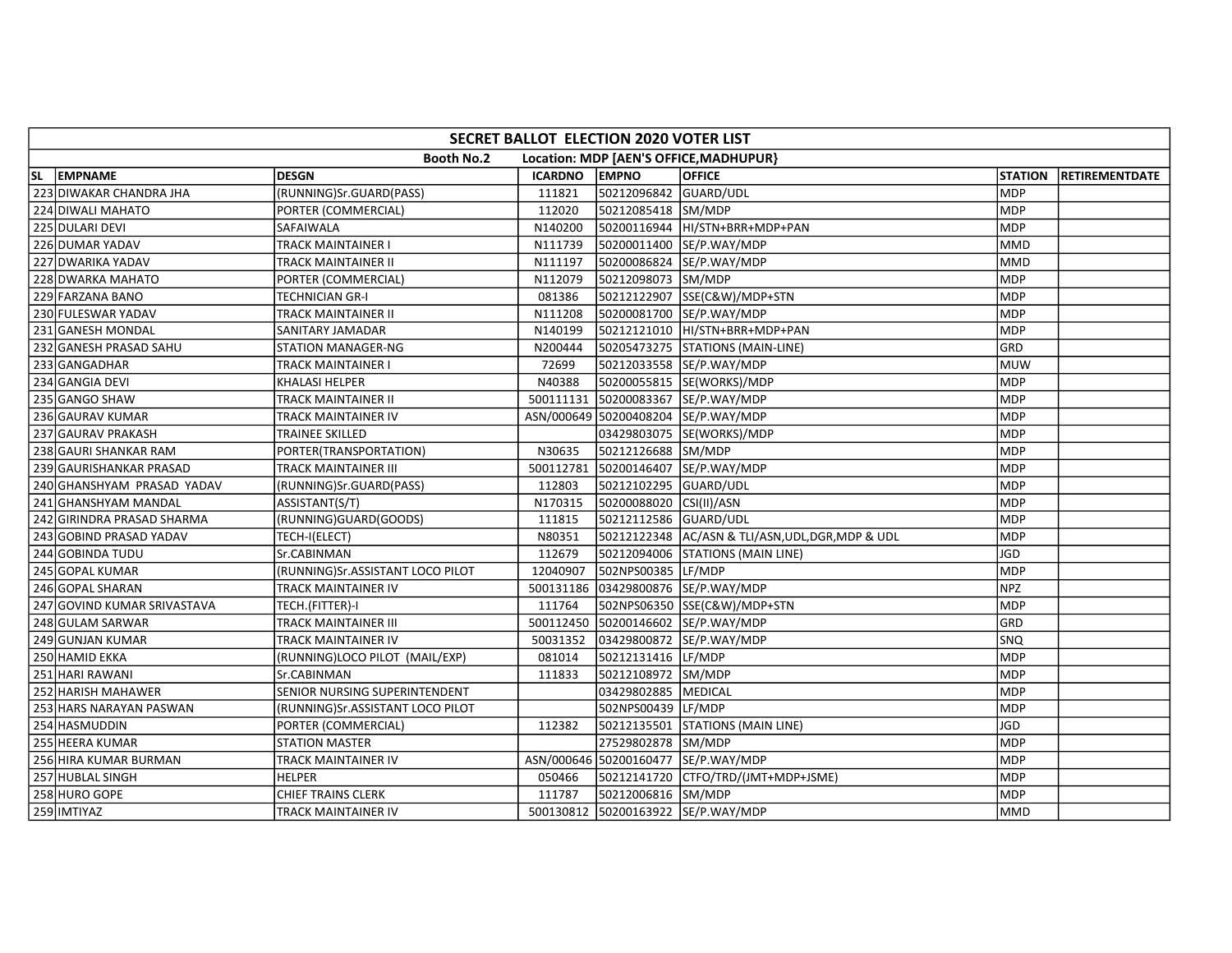| SECRET BALLOT ELECTION 2020 VOTER LIST                      |                                  |         |                              |                                                   |                |                |  |  |  |  |  |
|-------------------------------------------------------------|----------------------------------|---------|------------------------------|---------------------------------------------------|----------------|----------------|--|--|--|--|--|
| <b>Booth No.2</b><br>Location: MDP [AEN'S OFFICE, MADHUPUR} |                                  |         |                              |                                                   |                |                |  |  |  |  |  |
| SL EMPNAME                                                  | <b>DESGN</b>                     | ICARDNO | <b>EMPNO</b>                 | <b>OFFICE</b>                                     | <b>STATION</b> | RETIREMENTDATE |  |  |  |  |  |
| 260 INDRADEEP NARAYAN SHARMA                                | Sr. CLERK                        |         | ASN/001149 50714405094       | LF/ASN+UDL+MDP                                    | <b>MDP</b>     |                |  |  |  |  |  |
| 261 INDRADEO KUMAR                                          | TRACK MAINTAINER II              | N111939 |                              | 50200047521 SE/P.WAY/MDP                          | <b>MDP</b>     |                |  |  |  |  |  |
| 262 INDRAJEET KUMAR                                         | TECH.(SIGNAL MAINTAINER)-I       | N170137 | 50210343738 CSI(II)/ASN      |                                                   | MDP            |                |  |  |  |  |  |
| 263 INDRAJIT KUMAR DAS                                      | Sr.TECH.(TRD)                    | 050482  |                              | 50212139646 CTFO/TRD/(JMT+MDP+JSME)               | MDP            |                |  |  |  |  |  |
| 264 INOD CHOUDHARY                                          | TECH.(TRD)-II                    | N70174  |                              | 50200087828 CTFO/TRD/(JMT+MDP+JSME)               | MDP            |                |  |  |  |  |  |
| 265 ISHWAR CHANDRA PREMSAGAR                                | (RUNNING)GUARD(GOODS)            | 100210  | 50212101515 GUARD/UDL        |                                                   | <b>MDP</b>     |                |  |  |  |  |  |
| 266 ISSAC TOPPO                                             | Sr.COMMERCIAL CLERK(BOOKING)     | 113499  | 50212144540 SM/MDP           |                                                   | <b>MDP</b>     |                |  |  |  |  |  |
| 267 JADAB RAY                                               | (RUNNING)LOCO PILOT (PASS)       | 081125  | 50212142669 LF/MDP           |                                                   | MDP            |                |  |  |  |  |  |
| 268 JAGESHWAR SAW                                           | TRACK MAINTAINER III             |         |                              | 500112447 50200146614 SE/P.WAY/MDP                | <b>MMD</b>     |                |  |  |  |  |  |
| 269 JAI LAL ROY                                             | CABIN MASTER                     | N200802 | 50200033832 SM/MDP           |                                                   | <b>MDP</b>     |                |  |  |  |  |  |
| 270 JAI PRAKASH MAHTO                                       | TRACK MAINTAINER III             | N111122 |                              | 50200119910 SE/P.WAY/MDP                          | GRD            |                |  |  |  |  |  |
| 271 JAINUL MIAN                                             | TECH.(BLACK SMITH)-I             | N111206 |                              | 50200083227 SE/P.WAY/MDP                          | <b>MDP</b>     |                |  |  |  |  |  |
| 272 JALESHWAR KUMAR                                         | PORTER(TRANSPORTATION)           | N200607 |                              | 50200070105 SM/LBH+GHN+BDME+BSKN+DGHR+DMKA+STL    | <b>SNQ</b>     |                |  |  |  |  |  |
| 273 JAMUNA HARI                                             | SANITARY JAMADAR                 | 100669  |                              | 50212094997 HI/STN+BRR+MDP+PAN                    | <b>MDP</b>     |                |  |  |  |  |  |
| 274 JAMUNA PASSY                                            | PORTER (COMMERCIAL)              | 111764  | 50212122452 SM/MDP           |                                                   | MDP            |                |  |  |  |  |  |
| 275 JAWAHAR RAM                                             | TECH.(T.W. DRIVER)-I(RUNNING)    | 140008  |                              | 50212047600 TW/DRVR/ASN+BRR+JSME+MDP+JMT          | <b>MDP</b>     |                |  |  |  |  |  |
| 276 JAY KISHAN KUMAR                                        | (RUNNING)Sr.ASSISTANT LOCO PILOT |         | N12040505 50200166844 LF/MDP |                                                   | <b>MDP</b>     |                |  |  |  |  |  |
| 277 JAY NARAYAN DAS                                         | <b>SHUNT MAN</b>                 | N201492 | 50212137108 SM/MDP           |                                                   | <b>MDP</b>     |                |  |  |  |  |  |
| 278 JAY PRAKASH SEN                                         | TRACK MAINTAINER II              | 72697   |                              | 50212061748 SE/P.WAY/MDP                          | <b>MDP</b>     |                |  |  |  |  |  |
| 279 JAYPALSINGH BODRA                                       | TECHNICIAN GR-I                  | N80099  |                              | 50200054215  EF/ASN(MDP+GRD)                      | GRD            |                |  |  |  |  |  |
| 280 JHARI MANDAL                                            | TRACK MAINTAINER IV              |         |                              | ASN/000650 27312416340 SE/P.WAY/MDP               | <b>MUW</b>     |                |  |  |  |  |  |
| 281 JITENDRA DAS                                            | (RUNNING) ASSISTANT LOCO PILOT   | 000713  | 27229802232 LF/MDP           |                                                   | <b>MDP</b>     |                |  |  |  |  |  |
| 282 JITENDRA KUMAR                                          | <b>HELPER</b>                    | E66612  |                              |                                                   | MDP            |                |  |  |  |  |  |
| 283JOGENDRA                                                 | TRACK MAINTAINER I               | N111195 |                              | 50200083203 SE/P.WAY/MDP                          | <b>NPZ</b>     |                |  |  |  |  |  |
| 284 JOGENDRA DAS                                            | TRACK MAINTAINER II              | N111209 |                              | 50200083379 SE/P.WAY/MDP                          | <b>MDP</b>     |                |  |  |  |  |  |
| 285 JOYDEB DHIBAR                                           | TECH.(ELEC)-II                   | N-80465 |                              | 50200159554  EF/ASN(MDP+GRD)                      | <b>MDP</b>     |                |  |  |  |  |  |
| 286 JWALA MANDAL                                            | CHOWKIDAR                        | N111129 | 50200083355 AEN/MDP          |                                                   | <b>MDP</b>     |                |  |  |  |  |  |
| 287 KAILASH HAZAM                                           | <b>Sr.SHUNTING MASTER</b>        | 112964  | 50212018375 SM/MDP           |                                                   | MDP            |                |  |  |  |  |  |
| 288 KAILU MAHATO                                            | TRACK MAINTAINER II              | N111875 |                              | 50200083318 SE/P.WAY/MDP                          | <b>MDP</b>     |                |  |  |  |  |  |
| 289 KALI GOPE                                               | TRACK MAINTAINER II              | N111942 |                              | 50200087026 SE/P.WAY/MDP                          | GRD            |                |  |  |  |  |  |
| 290 KALICHARAN PASWAN                                       | TRACK MAINTAINER I               | N111182 |                              | 50200083045 SE/P.WAY/MDP                          | GRD            |                |  |  |  |  |  |
| 291 KALO DEVI                                               | TECH.(TL FITTER EHLF)-I          | N80357  |                              | 50212123675 AC/ASN & TLI/ASN, UDL, DGR, MDP & UDL | <b>MDP</b>     |                |  |  |  |  |  |
| 292 KALYAN PUJARI                                           | (RUNNING)LOCO PILOT (PASS)       | 081330  | 50212043217 LF/MDP           |                                                   | <b>MDP</b>     |                |  |  |  |  |  |
| 293 KAMALI DEVI                                             | <b>KHALASI HELPER</b>            | 075875  |                              | 50212141446 SE(WORKS)/MDP                         | <b>MDP</b>     |                |  |  |  |  |  |
| 294 KAMDEO MAHTO                                            | <b>VALVE MAN</b>                 | N111101 |                              | 50200044945 SE(WORKS)/MDP                         | MDP            |                |  |  |  |  |  |
| 295 KAMDEO MANDAL                                           | TECH.(WELDER)-II                 |         |                              | ASN/000655 50200070452 SE/P.WAY/MDP               | <b>MDP</b>     |                |  |  |  |  |  |
| 296 KAMDEO RAM                                              | Sr.TECH(BLACK SMITH)             | 120209  | 50212112367 CSI(II)/ASN      |                                                   | MDP            |                |  |  |  |  |  |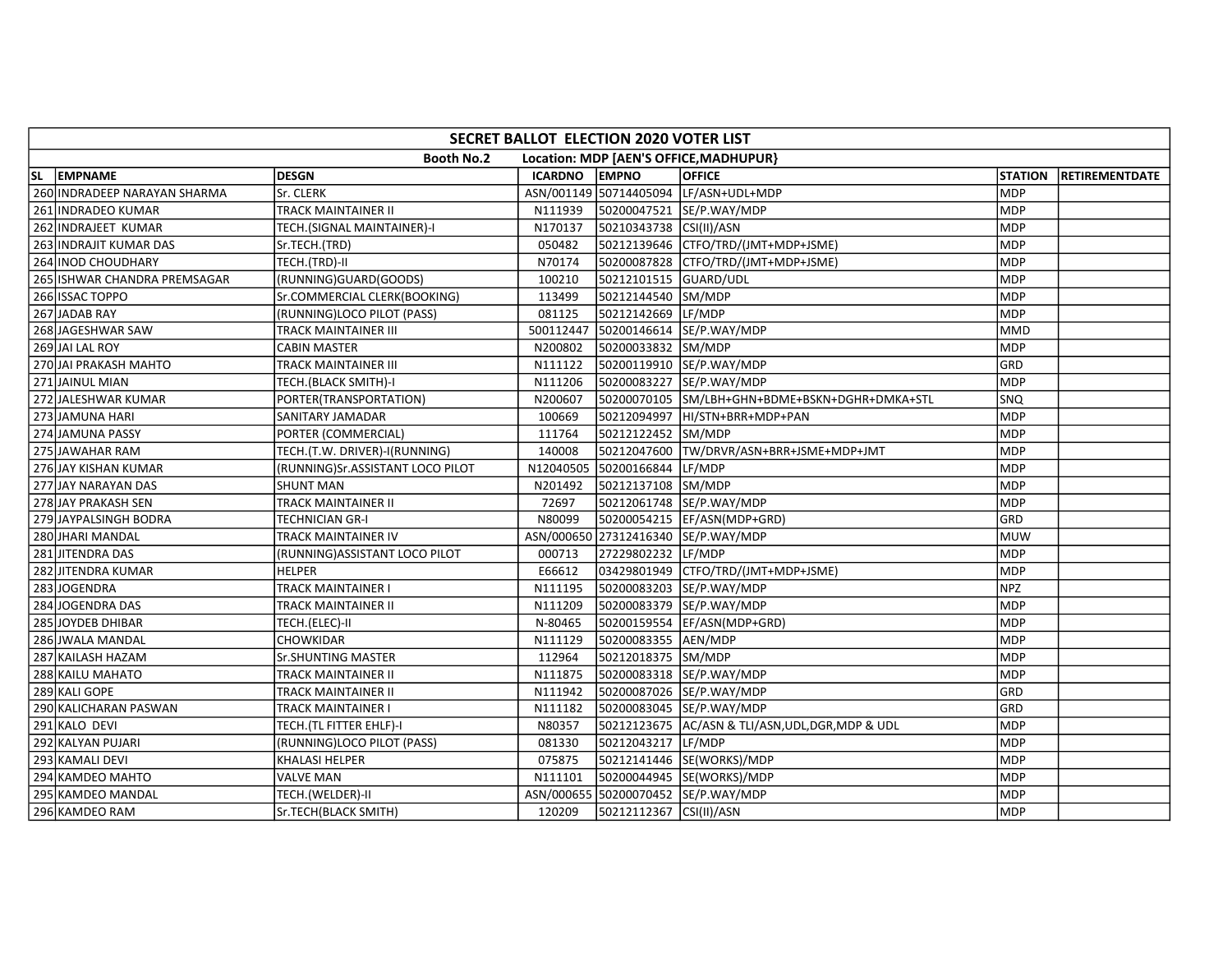| SECRET BALLOT ELECTION 2020 VOTER LIST |                                  |                |                       |                                                   |                |                |  |  |  |  |  |
|----------------------------------------|----------------------------------|----------------|-----------------------|---------------------------------------------------|----------------|----------------|--|--|--|--|--|
|                                        | <b>Booth No.2</b>                |                |                       | Location: MDP [AEN'S OFFICE, MADHUPUR}            |                |                |  |  |  |  |  |
| SL EMPNAME                             | <b>DESGN</b>                     | <b>ICARDNO</b> | <b>EMPNO</b>          | <b>OFFICE</b>                                     | <b>STATION</b> | RETIREMENTDATE |  |  |  |  |  |
| 297 KAMLESH VISHWAKARMA                | <b>TICKET EXAMINER</b>           |                | 50200170288 SM/MDP    |                                                   | <b>MDP</b>     |                |  |  |  |  |  |
| 298 KAMRU HANSDA                       | Sr.SHUNTING MASTER               | 111110         | 50212110292 SM/MDP    |                                                   | <b>MDP</b>     |                |  |  |  |  |  |
| 299 KAMRU RAM                          | TRACK MAINTAINER II              | N111872        |                       | 50200083252 SE/P.WAY/MDP                          | MMD            |                |  |  |  |  |  |
| 300 KAMRUDDIN ANSARI                   | TRACK MAINTAINER III             |                |                       | 500130585 50200134508 SE/P.WAY/MDP                | MDP            |                |  |  |  |  |  |
| 301 KAMTA PRASAD                       | TRACK MAINTAINER II              | N111756        |                       | 50200083288 SE/P.WAY/MDP                          | GRD            |                |  |  |  |  |  |
| 302 KANCHAN KUMAR DAS                  | TECH.(FITTER)-II                 | RRC/120        |                       | 27312402928 SSE(C&W)/MDP+STN                      | MDP            |                |  |  |  |  |  |
| 303 KANCHAN HEMBROM                    | <b>COMMERCIAL CLERK</b>          | N30741         |                       | 502NPS07190 WEIGH BRIDGE                          | GRD            |                |  |  |  |  |  |
| 304 KANHAIYA KUMAR                     | (RUNNING)Sr.ASSISTANT LOCO PILOT | 12040345       | 50200165050 LF/MDP    |                                                   | <b>MDP</b>     |                |  |  |  |  |  |
| 305 KAPIL DAS                          | TRACK MAINTAINER III             | E00081         |                       |                                                   | <b>MUW</b>     |                |  |  |  |  |  |
| 306 KARAM SINGH MUNDA                  | (RUNNING)LOCO PILOT (PASS)       | N120313        | 50212132597 LF/MDP    |                                                   | MDP            |                |  |  |  |  |  |
| 307 KARU MAHATO                        | TRACK MAINTAINER II              | N111207        |                       | 50200083320 SE/P.WAY/MDP                          | MDP            |                |  |  |  |  |  |
| 308 KARU MANJHI                        | <b>VALVE MAN</b>                 | 12955          |                       | 18729801827 SE(WORKS)/MDP                         | <b>MDP</b>     |                |  |  |  |  |  |
| 309 KAVITA KUMARI ROY                  | PEON                             | N201491        | 50200119210 SM/MDP    |                                                   | <b>MDP</b>     |                |  |  |  |  |  |
| 310 KISHORE KUMAR PASWAN               | Sr.TECH(FITTER)                  | 081401         |                       | 50212101825 SSE(C&W)/MDP+STN                      | MDP            |                |  |  |  |  |  |
| 311 KISHORE MANDAL                     | PORTER(TRANSPORTATION)           |                |                       | 50200139671 STATIONS (MAIN LINE)                  | <b>MUW</b>     |                |  |  |  |  |  |
| 312 KISHORI                            | SR. TECHNICIAN                   | N110383        |                       | 50212100973 SSE(C&W)/MDP+STN                      | MDP            |                |  |  |  |  |  |
| 313 KISSON                             | TECH.(WELDER)-II                 | N111128        |                       | 50200068706 SE/P.WAY/MDP                          | <b>MDP</b>     |                |  |  |  |  |  |
| 314 KODWA TUDU                         | PORTER (COMMERCIAL)              | 112066         |                       | 50212109046 STATIONS (MAIN LINE)                  | <b>NPZ</b>     |                |  |  |  |  |  |
| 315 KOUSHAL KUMAR LAL                  | Sr.COMMERCIAL CLERK              | 30763          |                       | 502NPS05728 STATIONS (MAIN-LINE)                  | GRD            |                |  |  |  |  |  |
| 316 KRIPA SHANKAR                      | (RUNNING)Sr.ASSISTANT LOCO PILOT | 12040350       | 50200165074 LF/MDP    |                                                   | <b>MDP</b>     |                |  |  |  |  |  |
| 317 KRIPA SHANKAR GUPTA                | TRAFFIC ASSISTANT (LAMPMAN)      | 112635         |                       | 50212114698 STATIONS (MAIN-LINE)                  | GRD            |                |  |  |  |  |  |
| 318 KRISHANABHAGAWANRAI                | OFFICE SUPERINTENDENT            | 073091         |                       | 50212114807 SE(WORKS)/MDP                         | <b>MDP</b>     |                |  |  |  |  |  |
| 319 KRISHNA RANJAN                     | TECH.(T.W. DRIVER)-I(RUNNING)    | N70155         |                       | 50212119090 TW/DRVR/ASN+BRR+JSME+MDP+JMT          | <b>MDP</b>     |                |  |  |  |  |  |
| 320 KRISHNA KISHORE RAI                | TRAVELLING TICKET INSPECTOR      | N30559         | 50212096659 TTE/MDP   |                                                   | MDP            |                |  |  |  |  |  |
| 321 KRISHNA KUMAR CHOUDADHRY           | TRACK MAINTAINER IV              |                |                       | ASN/000634 27223006605 SE/P.WAY/MDP               | <b>MDP</b>     |                |  |  |  |  |  |
| 322 KRISHNA KUMAR CHOUDHARY            | JUNIOR ENGINEER(P.WAY)           |                |                       | ASN/000654 50200154726 SE/P.WAY/MDP               | <b>MDP</b>     |                |  |  |  |  |  |
| 323 KRISHNA NAND                       | <b>HOSPITAL ATTENDANT</b>        | 000367         | 50212086332 MEDICAL   |                                                   | <b>MDP</b>     |                |  |  |  |  |  |
| 324 KULDIP KUMAR DAS                   | <b>HELPER</b>                    | 11148          |                       | 27223004898 AC/ASN & TLI/ASN, UDL, DGR, MDP & UDL | MDP            |                |  |  |  |  |  |
| 325 KULDIP MAHTO                       | TECH.(TRD)-I                     | 050448         |                       |                                                   | MDP            |                |  |  |  |  |  |
| 326 KUMAR MANISH                       | (RUNNING)Sr.ASSISTANT LOCO PILOT | 12040768       | 502NPS00425 LF/MDP    |                                                   | MDP            |                |  |  |  |  |  |
| 327 KUMAR SANU                         | (RUNNING)GUARD(GOODS)            |                | 502NPS06965 GUARD/UDL |                                                   | MDP            |                |  |  |  |  |  |
| 328 KUMAR-CHANDAN                      | <b>TRACK MAINTAINER IV</b>       |                |                       | 39313AC1330 SE/P.WAY/MDP                          | SNO            |                |  |  |  |  |  |
| 329 KUNDAN KR JHA                      | <b>SHUNT MAN</b>                 | N200454        |                       | 50200060914 STATIONS (MAIN LINE)                  | <b>MDP</b>     |                |  |  |  |  |  |
| 330 KUNDAN KUMAR                       | (RUNNING)LOCO PILOT (GOODS)      | 000715         | 50200105326 LF/MDP    |                                                   | MDP            |                |  |  |  |  |  |
| 331 KUNDAN KUMAR                       | <b>STATION MASTER</b>            | N200737        | 50200101059 SM/MDP    |                                                   | MDP            |                |  |  |  |  |  |
| 332 KUNDAN KUMAR SHARMA                | SHUNT MAN                        | T00089         | 03429801634 SM/MDP    |                                                   | <b>MDP</b>     |                |  |  |  |  |  |
| 333 KUNDAN MAHTO                       | <b>SHUNT MAN</b>                 | 111809         | 50212115526 SM/MDP    |                                                   | <b>MDP</b>     |                |  |  |  |  |  |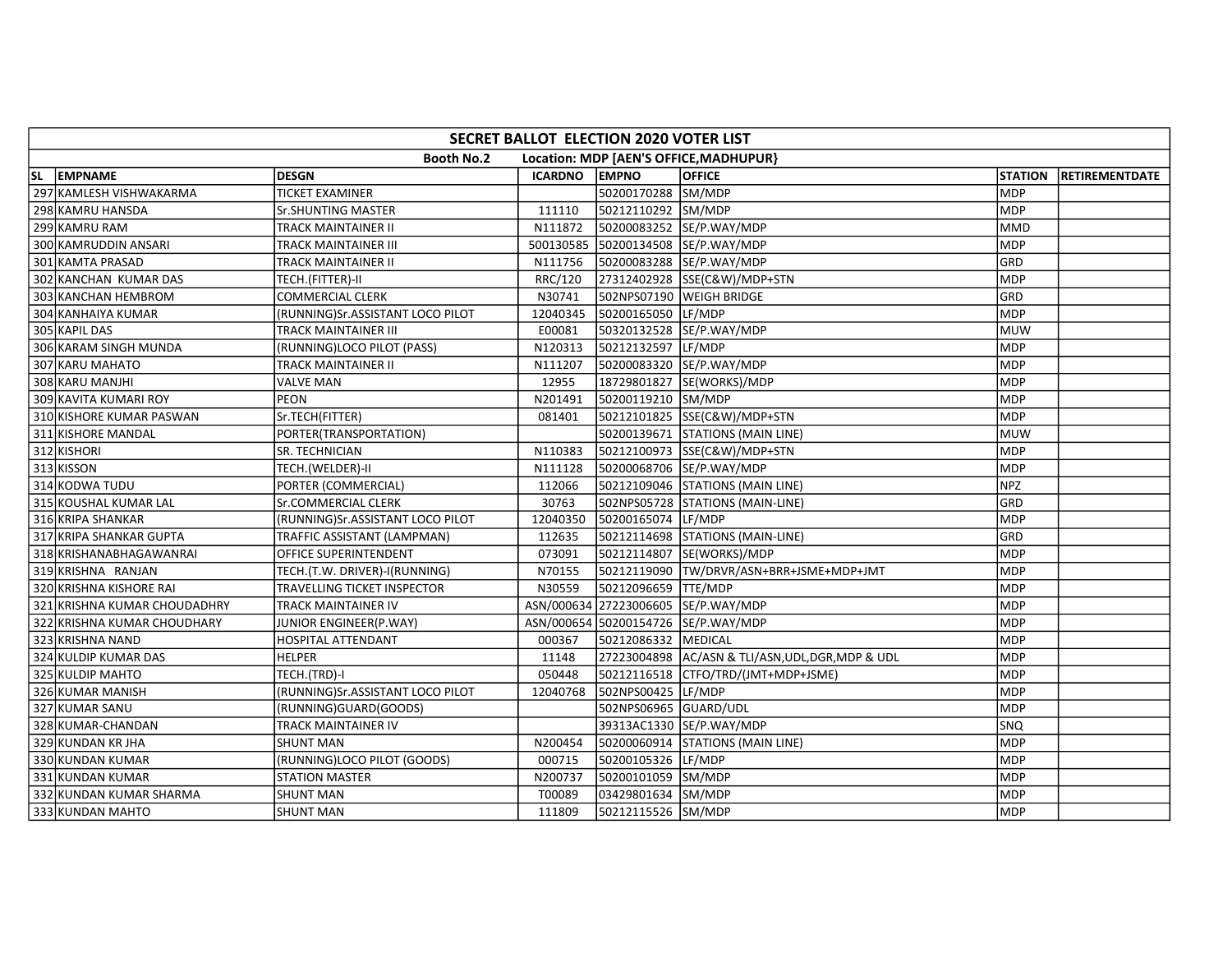| SECRET BALLOT ELECTION 2020 VOTER LIST |                                    |         |                         |                                        |                |                       |  |  |  |  |
|----------------------------------------|------------------------------------|---------|-------------------------|----------------------------------------|----------------|-----------------------|--|--|--|--|
|                                        | <b>Booth No.2</b>                  |         |                         | Location: MDP [AEN'S OFFICE, MADHUPUR} |                |                       |  |  |  |  |
| SL EMPNAME                             | <b>DESGN</b>                       | ICARDNO | <b>EMPNO</b>            | <b>OFFICE</b>                          | <b>STATION</b> | <b>RETIREMENTDATE</b> |  |  |  |  |
| 334 LAKHAN SOREN                       | <b>TROLLEY MAN</b>                 | N500651 |                         | 50200101710 SE/P.WAY/MDP               | <b>MDP</b>     |                       |  |  |  |  |
| 335 LAKHI SINHA                        | SUPERVISOR (ENQUIRY / RESERVATION) | N30303  | 50207337401 SM/MDP      |                                        | <b>MDP</b>     |                       |  |  |  |  |
| 336 LAL BABU CHOUDHARY                 | STATION MANAGER-NG                 | 113093  |                         | 50212110103 STATIONS (MAIN LINE)       | <b>MMD</b>     |                       |  |  |  |  |
| 337 LALAN KUMAR CHOUDHARY              | <b>Sr.COMMERCIAL CLERK</b>         | N30743  | 50211021858 SM/MDP      |                                        | <b>MDP</b>     |                       |  |  |  |  |
| 338 LALAN KUMAR RAWANI                 | TRACK MAINTAINER IV                |         |                         | 5001112794 50200157417 SE/P.WAY/MDP    | <b>MDP</b>     |                       |  |  |  |  |
| 339 LALCHAN KUMAR                      | TRACK MAINTAINER IV                | E00063  |                         | 03429801729 SE/P.WAY/MDP               | <b>JGD</b>     |                       |  |  |  |  |
| 340 LALU ROUTH                         | PORTER(TRANSPORTATION)             |         |                         | 50200110607 STATIONS (MAIN LINE)       | <b>MUW</b>     |                       |  |  |  |  |
| 341 LAXMAN HARI                        | <b>SHUNT MAN</b>                   | N201241 | 50200107750 SM/MDP      |                                        | MDP            |                       |  |  |  |  |
| 342 LILA DEVI                          | KHALASI HELPER                     | 072945  |                         | 50212136311 SE(WORKS)/MDP              | <b>MDP</b>     |                       |  |  |  |  |
| 343 LILADHAR MARIK                     | TRACK MAINTAINER IV                |         |                         | 50200163995 SE/P.WAY/MDP               | KBQ            |                       |  |  |  |  |
| 344 LOK NATH YADAV                     | Sr.CABINMAN                        | N200725 |                         | 50212128211 STATIONS (MAIN-LINE)       | GRD            |                       |  |  |  |  |
| 345 LOLAKI SOREN                       | <b>HELPER</b>                      | 072880  |                         | 50212101047 SE(WORKS)/MDP              | <b>MDP</b>     |                       |  |  |  |  |
| 346 LOOTAN HAZAM                       | <b>TECHNICIAN GR-I</b>             | 081680  |                         | 50212054926 SSE(C&W)/MDP+STN           | MDP            |                       |  |  |  |  |
| 347 LUKHI RAM MURMU                    | SR. TECHNICIAN                     | N110729 |                         | 50212093350 SSE(C&W)/MDP+STN           | MDP            |                       |  |  |  |  |
| 348 MADAN KUMAR                        | TRACK MAINTAINER IV                |         |                         | 03429802436 SE/P.WAY/MDP               | SNQ            |                       |  |  |  |  |
| 349 MADANMOHAN PRASAD YADAV            | TECH.(SIGNAL MAINTAINER)-III       |         | 502NPS00152 CSI(II)/ASN |                                        | <b>MDP</b>     |                       |  |  |  |  |
| 350 MAHADEO MONDAL                     | TRACK MAINTAINER I                 | 72728   |                         | 50212129884 SE/P.WAY/MDP               | <b>KBO</b>     |                       |  |  |  |  |
| 351 MAHADEV RAWANI                     | TRACK MAINTAINER IV                |         |                         | 500131409 03429801169 SE/P.WAY/MDP     | <b>NPZ</b>     |                       |  |  |  |  |
| 352 MAHENDRA PASWAN                    | TRACK MAINTAINER II                | N111484 |                         | 50200081553 SE/P.WAY/MDP               | <b>JGD</b>     |                       |  |  |  |  |
| 353 MAHENDRA SINGH                     | TECHNICIAN GR-I                    | N110881 |                         | 50212121538 SSE(C&W)/MDP+STN           | <b>MDP</b>     |                       |  |  |  |  |
| 354 MAHENDRA SINGH SARDAR              | TECHNICIAN GR-II                   | N110891 |                         | 50200124771 SSE(C&W)/MDP+STN           | MDP            |                       |  |  |  |  |
| 355 MAHESH                             | Sr.TECH.(TRD)                      | 050270  |                         | 50212095321  CTFO/TRD/(JMT+MDP+JSME)   | <b>MDP</b>     |                       |  |  |  |  |
| 356 MAHESH PRASAD                      | TRACK MAINTAINER III               |         |                         | 500112441 50200146298 SE/P.WAY/MDP     | MUW            |                       |  |  |  |  |
| 357 MAHESHWAR MAHATO                   | TECH.(SIGNAL MAINTAINER)-I         | 120898  | 50212084761 CSI(II)/ASN |                                        | MMD            |                       |  |  |  |  |
| 358 MAHRU SHAW                         | TRACK MAINTAINER II                | N111211 |                         | 50200082946 SE/P.WAY/MDP               | GRD            |                       |  |  |  |  |
| 359 MAKSUD ANSARY                      | <b>HELPER</b>                      | 120875  | 50212088640 CSI(II)/ASN |                                        | <b>MDP</b>     |                       |  |  |  |  |
| 360 MAN KUMAR MURMU                    | TRACK MAINTAINER II                | N500622 |                         | 50200101709 SE/P.WAY/MDP               | <b>MMD</b>     |                       |  |  |  |  |
| 361 MANI KANT BHAGAT                   | TRAVELLING TICKET INSPECTOR        | N30557  | 50212091649 TTE/MDP     |                                        | MDP            |                       |  |  |  |  |
| 362 MANI SHANKAR                       | STATION MANAGER-NG                 | T00015  | 50212068410 SM/MDP      |                                        | <b>MDP</b>     |                       |  |  |  |  |
| 363 MANISH KUMAR                       | STATION MANAGER-NG                 | N201850 |                         | 50200117122 STATIONS (MAIN LINE)       | <b>MMD</b>     |                       |  |  |  |  |
| 364 MANISH KUMAR                       | (RUNNING)LOCO PILOT (GOODS)        | N60501  | 50200101461 TRS/DR/ASN  |                                        | <b>MDP</b>     |                       |  |  |  |  |
| 365 MANISH KUMAR                       | TRACK MAINTAINER IV                |         |                         | 03429802677 SE/P.WAY/MDP               | GRD            |                       |  |  |  |  |
| 366 MANISH KUMAR                       | <b>HELPER</b>                      | R00020  |                         | 50200087816 CTFO/TRD/(JMT+MDP+JSME)    | MDP            |                       |  |  |  |  |
| 367 MANJI SINGH                        | TRACK MAINTAINER IV                |         |                         | 03429802695 SE/P.WAY/MDP               | <b>SNQ</b>     |                       |  |  |  |  |
| 368 MANOHAR KUMAR                      | <b>STATION MASTER</b>              |         |                         | 00210005158 STATIONS (MAIN LINE)       | <b>MUW</b>     |                       |  |  |  |  |
| 369 MANOHAR KUMAR                      | TRAVELLING TICKET INSPECTOR        | C00056  | 334NP000531 TTE/MDP     |                                        | <b>MDP</b>     |                       |  |  |  |  |
| 370 MANOJ KUMAR                        | HELPER                             | 111797  |                         | 50200154581 SSE(C&W)/MDP+STN           | MDP            |                       |  |  |  |  |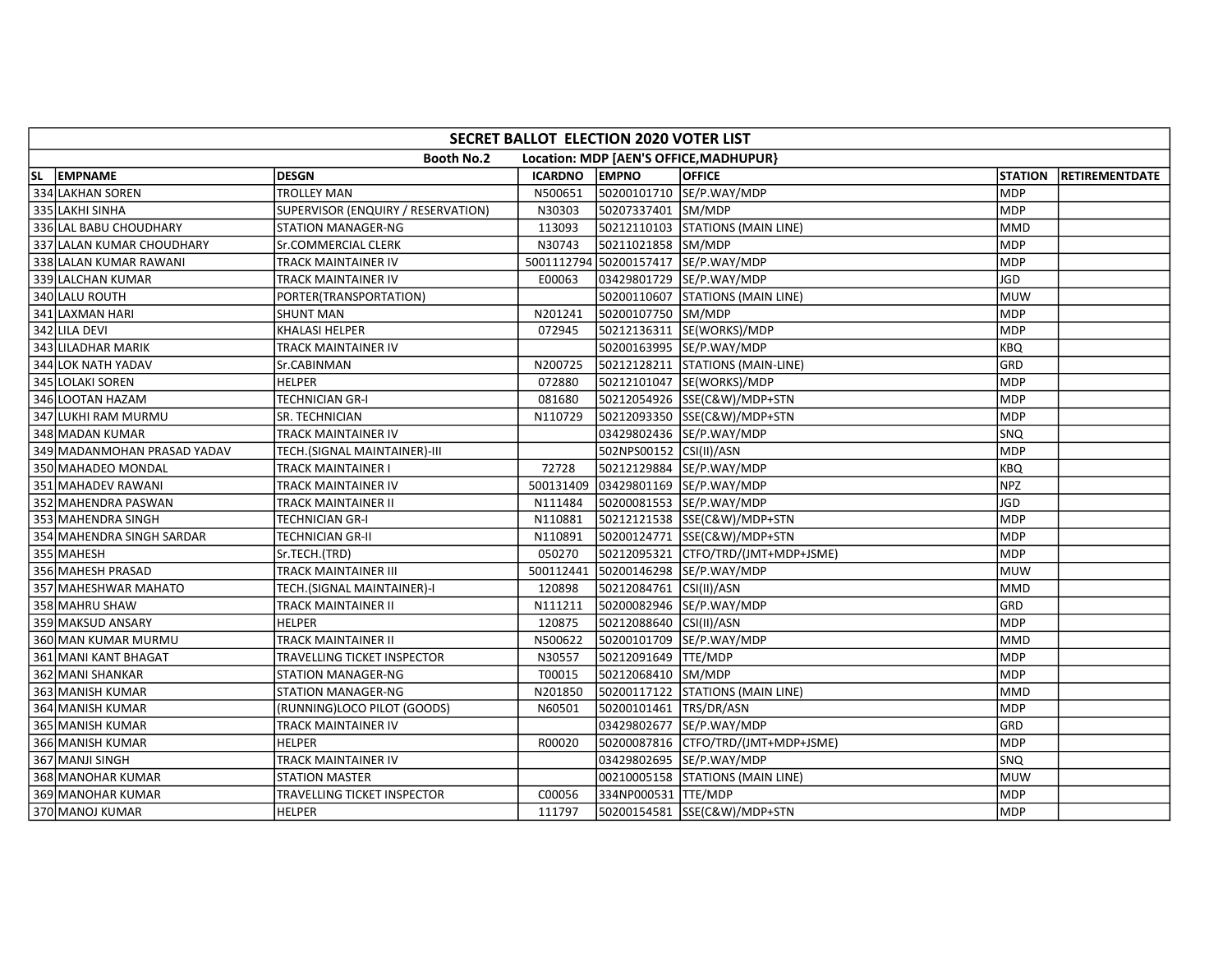| SECRET BALLOT ELECTION 2020 VOTER LIST |                             |           |                         |                                                 |                |                |  |  |  |  |
|----------------------------------------|-----------------------------|-----------|-------------------------|-------------------------------------------------|----------------|----------------|--|--|--|--|
|                                        | <b>Booth No.2</b>           |           |                         | Location: MDP [AEN'S OFFICE, MADHUPUR}          |                |                |  |  |  |  |
| SL EMPNAME                             | <b>DESGN</b>                | ICARDNO   | <b>EMPNO</b>            | <b>OFFICE</b>                                   | <b>STATION</b> | RETIREMENTDATE |  |  |  |  |
| 371 MANOJ KUMAR                        | <b>TECHNICIAN GR-I</b>      | N-80388   |                         | 50200101667 EF/ASN(MDP+GRD)                     | <b>MDP</b>     |                |  |  |  |  |
| 372 MANOJ KUMAR BARNWAL                | STATION MANAGER-NG          | N200828   |                         | 50212112926 STATIONS (MAIN-LINE)                | GRD            |                |  |  |  |  |
| 373 MANOJ KUMAR CHOURASIA              | STATION MASTER              |           |                         | 53120060096 STATIONS (MAIN LINE)                | <b>NPZ</b>     |                |  |  |  |  |
| 374 MANOJ KUMAR DAS                    | TRACK MAINTAINER IV         |           |                         | 18429802606 SE/P.WAY/MDP                        | <b>SNQ</b>     |                |  |  |  |  |
| 375 MANOJ KUMAR NIRALA                 | TRACK MAINTAINER IV         | 500131407 |                         | 03429801458 SE/P.WAY/MDP                        | JGD            |                |  |  |  |  |
| 376 MANOJ KUMAR RAJAK                  | TRACK MAINTAINER II         | N111119   |                         | 50200119891 SE/P.WAY/MDP                        | <b>NPZ</b>     |                |  |  |  |  |
| 377 MANOJ MURMU                        | TECHNICIAN GR-II            | 70248     |                         |                                                 | <b>MDP</b>     |                |  |  |  |  |
| 378 MANOJ PANDIT                       | <b>VALVE MAN</b>            |           |                         | ASN/000444 50229800175 SE(WORKS)/MDP            | MDP            |                |  |  |  |  |
| 379 MANOJ PRASAD YADAV                 | TRACK MAINTAINER IV         |           |                         | ASN/000635 50200405311 SE/P.WAY/MDP             | MDP            |                |  |  |  |  |
| 380 MASI NIRMAL TUDU                   | ASSISTANT(S/T)              |           | 12221403960 CTCI/ASN    |                                                 | <b>MDP</b>     |                |  |  |  |  |
| 381 MASUDAN YADAV                      | TRACK MAINTAINER III        | N111748   |                         | 50200094640 SE/P.WAY/MDP                        | <b>KBQ</b>     |                |  |  |  |  |
| 382 MD ABDULLA ANSARI                  | ASSISTANT(S/T)              |           | 50293315917 CSI(II)/ASN |                                                 | <b>MDP</b>     |                |  |  |  |  |
| 383 MD AKBAR ANSARI                    | TECH.(TRD)-I                | 050298    |                         | 50212113682 CTFO/TRD/(JMT+MDP+JSME)             | <b>MDP</b>     |                |  |  |  |  |
| 384 MD ALAMGIR                         | SR. TECHNICIAN              | 060645    |                         | 50204520257 EF/ASN(MDP+GRD)                     | <b>MDP</b>     |                |  |  |  |  |
| 385 MD ALIM ANSARI                     | TRACK MAINTAINER IV         |           |                         | 500130763 50220132292 SE/P.WAY/MDP              | MDP            |                |  |  |  |  |
| 386 MD ANWAR ALI                       | HELPER                      | 80393     |                         | 50200114108 EF/ASN(MDP+GRD)                     | <b>MDP</b>     |                |  |  |  |  |
| 387 MD ARMAN ALAM                      | TRACK MAINTAINER IV         |           |                         | 500130814 502NPS10889 SE/P.WAY/MDP              | <b>MDP</b>     |                |  |  |  |  |
| 388 MD ASGAR SHEKH                     | TRACK MAINTAINER IV         |           |                         | 500130955 03429800454 SE/P.WAY/MDP              | <b>MDP</b>     |                |  |  |  |  |
| 389 MD ASLAM                           | Sr.TECH.(TRD)               | 050296    |                         | 50212132690 CTFO/TRD/(JMT+MDP+JSME)             | <b>MDP</b>     |                |  |  |  |  |
| 390 MD AZAD                            | <b>TECHNICIAN GR-I</b>      | 081416    |                         | 50212037217 SSE(C&W)/MDP+STN                    | <b>MDP</b>     |                |  |  |  |  |
| 391 MD AZAM                            | Sr.SECTION ENGINEER(CnW)    | N110871   |                         | 50209524873 SSE(C&W)/MDP+STN                    | MDP            |                |  |  |  |  |
| 392 MD BASIRUDDIN ANSARI               | <b>STATION MASTER</b>       | 113044    | 50212107682 SM/MDP      |                                                 | <b>MDP</b>     |                |  |  |  |  |
| 393 MD FARID ANSARI                    | Sr.TECH(FITTER)             | N110884   |                         | 50212107001 SSE(C&W)/MDP+STN                    | MDP            |                |  |  |  |  |
| 394 MD FIROJ                           | TECH.(TRD)-I                | 70320     |                         | 50212116609 CTFO/TRD/(JMT+MDP+JSME)             | <b>MDP</b>     |                |  |  |  |  |
| 395 MD IMRAN ANSARI                    | KHALASI HELPER              |           |                         | ASN/001883 03429802114 SSE(C&W)/MDP+STN         | MDP            |                |  |  |  |  |
| 396 MD INTAKHAB AHMAD                  | TRACK MAINTAINER IV         |           |                         | 03429802679 SE/P.WAY/MDP                        | <b>MMD</b>     |                |  |  |  |  |
| 397 MD IQUBAL JAWAID                   | TRACK MAINTAINER IV         | E00376    |                         | 27223004784 SE/P.WAY/MDP                        | <b>MDP</b>     |                |  |  |  |  |
| 398 MD JAMAL ANSARI                    | <b>SHUNT MAN</b>            | 110438    |                         | 50212110530 STATIONS (MAIN-LINE)                | GRD            |                |  |  |  |  |
| 399 MD JAMALUDDIN ANSARI               | <b>HELPER</b>               | N80359    |                         | 50200100535  AC/ASN & TLI/ASN,UDL,DGR,MDP & UDL | <b>MDP</b>     |                |  |  |  |  |
| 400 MD KALIMUDDIN                      | (RUNNING)Sr.GUARD(PASS)     | 112001    | 50212096787 GUARD/UDL   |                                                 | MDP            |                |  |  |  |  |
| 401 MD KAMRUDDIN                       | <b>VALVE MAN</b>            | 072878    |                         | 50212112379 SE(WORKS)/MDP                       | MDP            |                |  |  |  |  |
| 402 MD MAHBUB ALI                      | OFFICE SUPERINTENDENT       | N40309    | 50200018879 AEN/MDP     |                                                 | <b>MDP</b>     |                |  |  |  |  |
| 403 MD MOFID ANSARY                    | PORTER (COMMERCIAL)         | 110059    | 50212139178 SM/MDP      |                                                 | <b>MDP</b>     |                |  |  |  |  |
| 404 MD MOZASIM KHAN                    | <b>TRACK MAINTAINER III</b> |           |                         | ASN/000636 50200095140 SE/P.WAY/MDP             | <b>NPZ</b>     |                |  |  |  |  |
| 405 MD MUMTAZ AHMAD                    | Sr.TECH(FITTER)             | N110873   |                         | 50212101849 SSE(C&W)/MDP+STN                    | MDP            |                |  |  |  |  |
| 406 MD MURTAJA                         | TRACK MAINTAINER IV         | N111229   |                         | 50200042614 SE/P.WAY/MDP                        | JGD            |                |  |  |  |  |
| 407 MD MUSHTAQUE                       | <b>KHALASI HELPER</b>       | N70052    |                         | 50200051743   CTFO/TRD/(JMT+MDP+JSME)           | MDP            |                |  |  |  |  |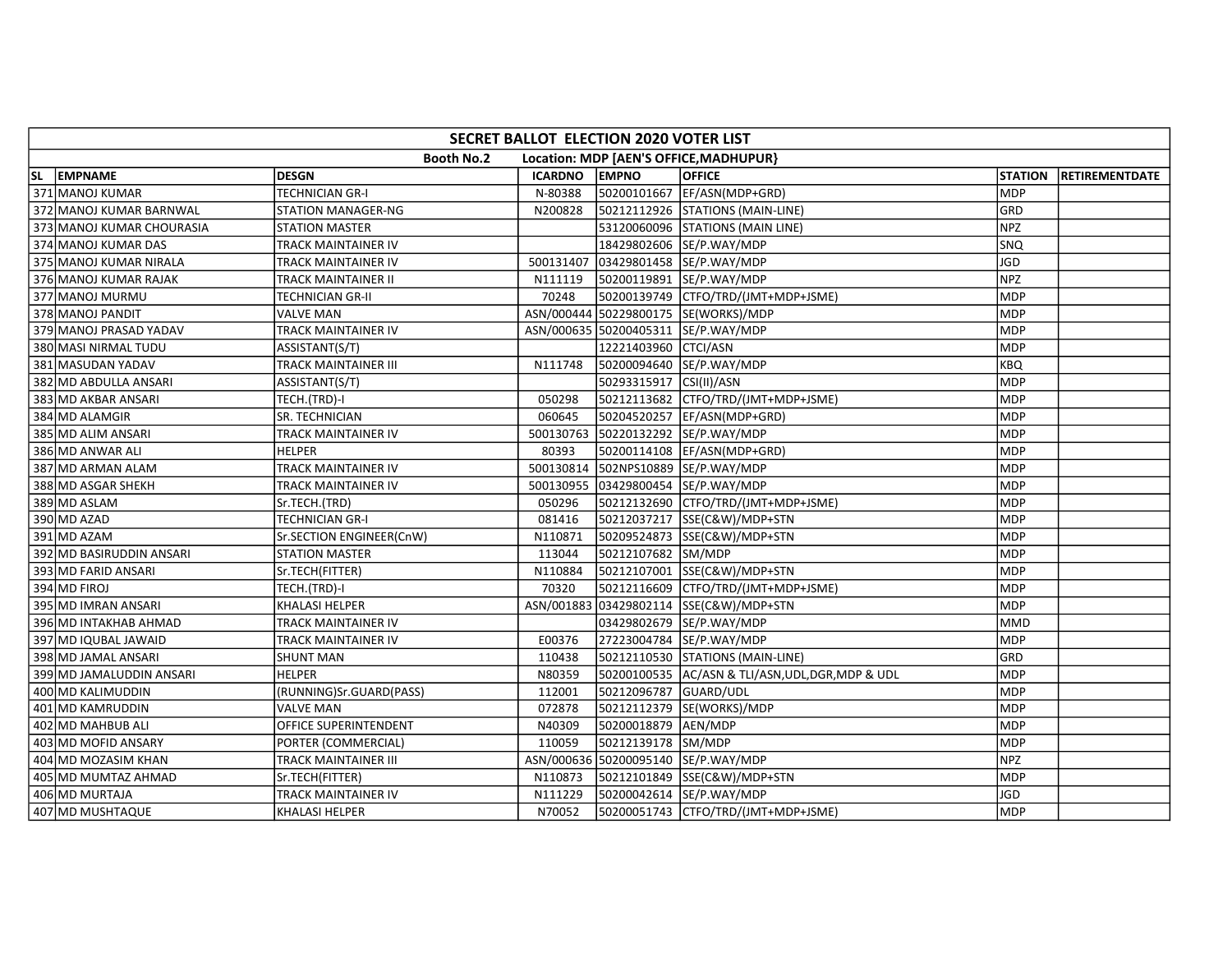| SECRET BALLOT ELECTION 2020 VOTER LIST |                                   |           |                              |                                                    |                |                       |  |  |  |  |  |
|----------------------------------------|-----------------------------------|-----------|------------------------------|----------------------------------------------------|----------------|-----------------------|--|--|--|--|--|
|                                        | <b>Booth No.2</b>                 |           |                              | Location: MDP [AEN'S OFFICE, MADHUPUR]             |                |                       |  |  |  |  |  |
| SL EMPNAME                             | <b>DESGN</b>                      | ICARDNO   | <b>EMPNO</b>                 | <b>OFFICE</b>                                      | <b>STATION</b> | <b>RETIREMENTDATE</b> |  |  |  |  |  |
| 408 MD NAIYER JAMAL                    | <b>CHIEF TRAINS CLERK</b>         | 112032    | 50212088183 SM/MDP           |                                                    | <b>MDP</b>     |                       |  |  |  |  |  |
| 409 MD NASIM AKHTAR                    | CHIEF.TRAVELLING TICKET INSPECTOR | N30565    |                              | 50212077938 DRM/TRNSP/ASN                          | <b>MDP</b>     |                       |  |  |  |  |  |
| 410 MD NAYEEMUDDIN                     | PORTER (COMMERCIAL)               | N201682   | 50200118497 SM/MDP           |                                                    | <b>MDP</b>     |                       |  |  |  |  |  |
| 411 MD QUAMRUDDIN                      | <b>TECHNICIAN GR-I</b>            | 050277    |                              | 50212113426 CTFO/TRD/(JMT+MDP+JSME)                | <b>MDP</b>     |                       |  |  |  |  |  |
| 412 MD RUKNUDDIN KHAN                  | OFFICE SUPERINTENDENT             | N111139   |                              | 50212086502 SE/P.WAY/MDP                           | <b>MDP</b>     |                       |  |  |  |  |  |
| 413 MD SABIR                           | TECHNICIAN GR-I                   | N110880   |                              | 50212105077 SSE(C&W)/MDP+STN                       | <b>MDP</b>     |                       |  |  |  |  |  |
| 414 MD SAHEB ALAM                      | <b>TECHNICIAN GR-II</b>           |           |                              | N500130567 50200085698 EF/ASN(MDP+GRD)             | <b>MDP</b>     |                       |  |  |  |  |  |
| 415 MD SALAUDDIN                       | TECHNICIAN GR-I                   | N111042   |                              | 50212142281 SSE(C&W)/MDP+STN                       | <b>MDP</b>     |                       |  |  |  |  |  |
| 416 MD SAMIM                           | TRACK MAINTAINER I                | 72730     |                              | 50212123432 SE/P.WAY/MDP                           | <b>MDP</b>     |                       |  |  |  |  |  |
| 417 MD SARFARAJ HAIDAR                 | <b>SHUNT MAN</b>                  | N200134   | 50212145180 SM/MDP           |                                                    | <b>MDP</b>     |                       |  |  |  |  |  |
| 418 MD SARFUDDIN ANSARI                | <b>SHUNT MAN</b>                  | N200999   | 50200020114 SM/MDP           |                                                    | <b>MDP</b>     |                       |  |  |  |  |  |
| 419 MD SHAFAUDDIN SHEKH                | ASSISTANT(S/T)                    | N170317   | 50200129082 CSI(II)/ASN      |                                                    | <b>MDP</b>     |                       |  |  |  |  |  |
| 420 MD SHAFIRUDDIN ANSARI              | <b>SHUNT MAN</b>                  | 111421    | 50212082004 SM/MDP           |                                                    | <b>MDP</b>     |                       |  |  |  |  |  |
| 421 MD SIDDIQUE                        | <b>TECHNICIAN GR-I</b>            | 606303    |                              | 50212115927 EF/ASN(MDP+GRD)                        | <b>MDP</b>     |                       |  |  |  |  |  |
| 422 MD SOIB ANSARI                     | <b>SHUNT MAN</b>                  | N200394   | 50200036596 SM/MDP           |                                                    | <b>MDP</b>     |                       |  |  |  |  |  |
| 423 MD TARIQUE KHAN NEYAZI             | CHIEF.TRAVELLING TICKET INSPECTOR | N30556    |                              | 50212080287 DRM/TRNSP/ASN                          | <b>MDP</b>     |                       |  |  |  |  |  |
| 424 MD ZAKIR HUSSAIN                   | <b>STATION MANAGER-NG</b>         | N200830   |                              | 50212106665 STATIONS (MAIN-LINE)                   | GRD            |                       |  |  |  |  |  |
| 425 MEENA DEVI                         | <b>HELPER</b>                     | 072925    |                              | 50212122373 SE(WORKS)/MDP                          | <b>MDP</b>     |                       |  |  |  |  |  |
| 426 MEWALAL RAM                        | TRACK MAINTAINER II               |           |                              | 500112790 50200146511 SE/P.WAY/MDP                 | JGD            |                       |  |  |  |  |  |
| 427 MILAN MAHATO                       | <b>HELPER</b>                     |           |                              | ASN1000717   18729801982   CTFO/TRD/(JMT+MDP+JSME) | <b>MDP</b>     |                       |  |  |  |  |  |
| 428 MITHILESH PASWAN                   | <b>TRACK MAINTAINER II</b>        | N111193   |                              | 50200083392 SE/P.WAY/MDP                           | <b>JGD</b>     |                       |  |  |  |  |  |
| 429 MITHU MAHATO                       | TECH.(FITTER)-I                   | 082403    |                              | 50200018200 SSE(C&W)/MDP+STN                       | <b>MDP</b>     |                       |  |  |  |  |  |
| 430 MITHUN KUMAR                       | <b>HELPER</b>                     |           |                              | ASN000720 50200139488 CTFO/TRD/(JMT+MDP+JSME)      | <b>MDP</b>     |                       |  |  |  |  |  |
| 431 MOBARAK                            | TRACK MAINTAINER IV               | 72668     |                              | 50212048513 SE/P.WAY/MDP                           | <b>MDP</b>     |                       |  |  |  |  |  |
| 432 MOFIL TURI                         | TRACK MAINTAINER II               | N111755   |                              | 50200083239 SE/P.WAY/MDP                           | GRD            |                       |  |  |  |  |  |
| 433 MOHAMMAD ABU BAKAR SIDDIQUE        | (RUNNING)Sr.GUARD(PASS)           | 111766    | 50212072000 GUARD/UDL        |                                                    | <b>MDP</b>     |                       |  |  |  |  |  |
| 434 MOHAMMAD NOUSHAD ALAM              | (RUNNING)Sr.GUARD(PASS)           | 111804    | 50205296687 GUARD/UDL        |                                                    | <b>MDP</b>     |                       |  |  |  |  |  |
| 435 MOHAN                              | SANITARY JAMADAR                  | 100664    |                              | 50212086137 HI/STN+BRR+MDP+PAN                     | MDP            |                       |  |  |  |  |  |
| 436 MOHAN MUKHARJY                     | TRAVELLING TICKET INSPECTOR       | C00055    | 27202669389 TTE/MDP          |                                                    | <b>MDP</b>     |                       |  |  |  |  |  |
| 437 MOHD JAHID ANSARI                  | TRACK MAINTAINER IV               | ASN/00637 |                              | 50488802279 SE/P.WAY/MDP                           | <b>MDP</b>     |                       |  |  |  |  |  |
| 438 MOTI MAHATO                        | <b>HELPER</b>                     | 072902    |                              | 50212096600 SE(WORKS)/MDP                          | MDP            |                       |  |  |  |  |  |
| 439 MRITUNJAY KUMAR                    | ASSISTANT(S/T)                    |           | 502NPS10582 CSI(II)/ASN      |                                                    | MDP            |                       |  |  |  |  |  |
| 440 MRITYUNJAY KUMAR                   | Sr.SECTION ENGINEER(CnW)          | N110760   |                              | 50216010930 SSE(C&W)/MDP+STN                       | <b>MDP</b>     |                       |  |  |  |  |  |
| 441 MUKESH KUMAR                       | <b>TRACK MAINTAINER III</b>       |           |                              | 500112442 50200146444 SE/P.WAY/MDP                 | MDP            |                       |  |  |  |  |  |
| 442 MUKESH KUMAR                       | (RUNNING)Sr.ASSISTANT LOCO PILOT  |           | N12040633 502NPS00341 LF/MDP |                                                    | <b>MDP</b>     |                       |  |  |  |  |  |
| 443 MUKESH KUMAR AGRAWAL               | <b>HELPER</b>                     | E100008   |                              | 03429801123 CTFO/TRD/(JMT+MDP+JSME)                | <b>MDP</b>     |                       |  |  |  |  |  |
| 444 MUKESH KUMAR SINGH                 | TRACK MAINTAINER III              | N111747   |                              | 50200119994 SE/P.WAY/MDP                           | GRD            |                       |  |  |  |  |  |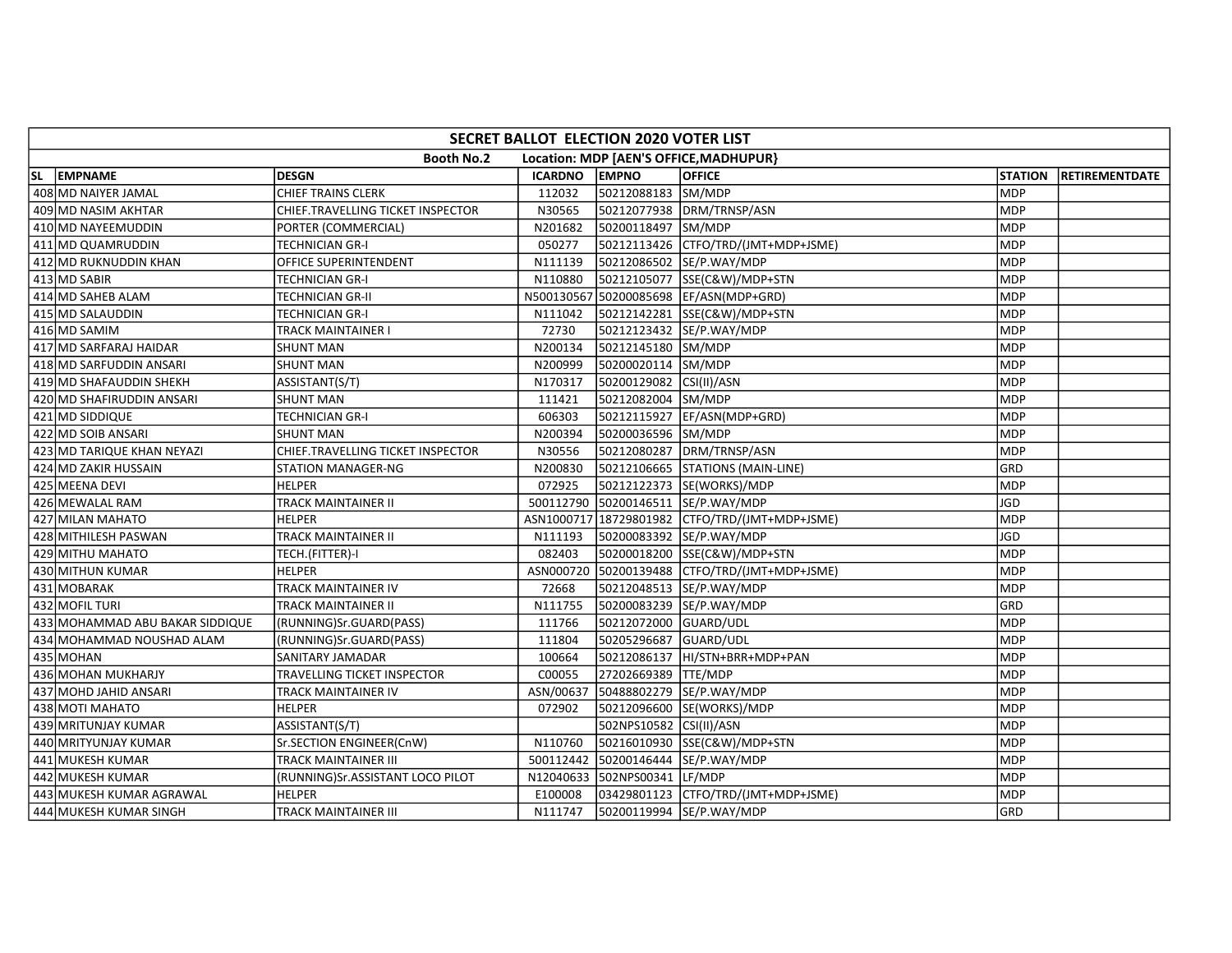| SECRET BALLOT ELECTION 2020 VOTER LIST |                                    |           |                         |                                                 |                |                       |  |  |  |  |
|----------------------------------------|------------------------------------|-----------|-------------------------|-------------------------------------------------|----------------|-----------------------|--|--|--|--|
|                                        | <b>Booth No.2</b>                  |           |                         | Location: MDP [AEN'S OFFICE, MADHUPUR}          |                |                       |  |  |  |  |
| SL EMPNAME                             | <b>DESGN</b>                       | ICARDNO   | <b>EMPNO</b>            | <b>OFFICE</b>                                   | <b>STATION</b> | <b>RETIREMENTDATE</b> |  |  |  |  |
| 445 MUKESH KUMAR SINGH                 | TRACK MAINTAINER IV                | E00079    |                         | 03429801673 SE/P.WAY/MDP                        | <b>MUW</b>     |                       |  |  |  |  |
| 446 MUKESH RAM                         | Sr.TECH(FITTER)                    | N110742   |                         | 50212070579 SSE(C&W)/MDP+STN                    | <b>MDP</b>     |                       |  |  |  |  |
| 447 MUMTAZ                             | TRACK MAINTAINER I                 | 72833     |                         | 50212139798 SE/P.WAY/MDP                        | JGD            |                       |  |  |  |  |
| 448 MUNDRIKA PRASAD DEO                | Sr.COMMERCIAL CLERK                | 031070    | 50212102386 SM/MDP      |                                                 | MDP            |                       |  |  |  |  |
| 449 MUNNA KUMAR                        | <b>SHUNT MAN</b>                   |           |                         | 03429801569 STATIONS (MAIN LINE)                | <b>MMD</b>     |                       |  |  |  |  |
| 450 MUNNA KUMAR PASWAN                 | <b>KHALASI HELPER</b>              | N111837   |                         | 50200132135 SE(WORKS)/MDP                       | <b>MDP</b>     |                       |  |  |  |  |
| 451 MUNNA MURMU                        | <b>TRACK MAINTAINER IV</b>         |           |                         | 03429801737 SE/P.WAY/MDP                        | <b>MDP</b>     |                       |  |  |  |  |
| 452 MUNSHI MARANDI                     | TECH.(MASON)-II                    | 113023    |                         | 50212113153 SE(WORKS)/MDP                       | <b>MDP</b>     |                       |  |  |  |  |
| 453 MURARI MANDAL                      | <b>HELPER</b>                      |           |                         | ASN/000727 50200152754 SE(WORKS)/MDP            | <b>MDP</b>     |                       |  |  |  |  |
| 454 NABIN KUMAR HANSDA                 | PORTER (COMMERCIAL)                | N201282   | 50212137133 SM/MDP      |                                                 | <b>MDP</b>     |                       |  |  |  |  |
| 455 NAGENDRA CHOUDHARY                 | <b>STATION MANAGER-NG</b>          | 112957    | 50212119696 SM/MDP      |                                                 | MDP            |                       |  |  |  |  |
| 456 NALINI KUMAR DAS                   | TRACK MAINTAINER IV                | <b>NA</b> |                         | 275N0007230 SE/P.WAY/MDP                        | <b>NPZ</b>     |                       |  |  |  |  |
| 457 NAND KISHOR RAWANI                 | <b>SHUNT MAN</b>                   | N200023   | 502A0069954 SM/MDP      |                                                 | <b>MDP</b>     |                       |  |  |  |  |
| 458 NANDU RAM                          | TRACK MAINTAINER I                 | N111941   |                         | 50200083185 SE/P.WAY/MDP                        | <b>SNQ</b>     |                       |  |  |  |  |
| 459 NARENDRA KUMAR MISHRA              | <b>OFFICE SUPERINTENDENT</b>       | 071748    | 50212032918 AEN/MDP     |                                                 | <b>MDP</b>     |                       |  |  |  |  |
| 460 NARESH CHANDRA MONDAL              | ASSISTANT(S/T)                     | 120848    | 50212079911 CSI(II)/ASN |                                                 | <b>MDP</b>     |                       |  |  |  |  |
| 461 NARESH KUMAR                       | <b>TRACK MAINTAINER I</b>          | 073013    |                         | 50212032931 SE/P.WAY/MDP                        | GRD            |                       |  |  |  |  |
| 462 NARESH KUMAR MONDAL                | <b>HELPER</b>                      | 4385      |                         | 50205634143  EF/ASN(MDP+GRD)                    | GRD            |                       |  |  |  |  |
| 463 NARESH PRASAD YADAV                | TRACK MAINTAINER III               | N111125   |                         | 50200094638 SE/P.WAY/MDP                        | <b>MDP</b>     |                       |  |  |  |  |
| 464 NARESH PRASAD YADAV                | TECH-I(ELECT)                      | N80350    |                         | 50212140089  AC/ASN & TLI/ASN,UDL,DGR,MDP & UDL | <b>MDP</b>     |                       |  |  |  |  |
| 465 NARESH PRASAD YADAV                | <b>STATION MANAGER-NG</b>          | N200627   |                         | 50212072229 STATIONS (MAIN LINE)                | <b>JGD</b>     |                       |  |  |  |  |
| 466 NAUSHAD ALAM                       | SR. TECHNICIAN                     | N80374    |                         | 50212114182 EF/ASN(MDP+GRD)                     | <b>MDP</b>     |                       |  |  |  |  |
| 467 NAWAL KISHORE SINGH                | SUPERVISOR (ENQUIRY / RESERVATION) | 031004    |                         | 50212108236 STATIONS (MAIN-LINE)                | GRD            |                       |  |  |  |  |
| 468 NAWAL KISHORE SINGH                | PORTER (COMMERCIAL)                | 030131    | 50212131817 SM/MDP      |                                                 | <b>MDP</b>     |                       |  |  |  |  |
| 469 NAWAL PANDIT                       | (RUNNING)LOCO PILOT (GOODS)        | 081112    | 50212076983 LF/MDP      |                                                 | <b>MDP</b>     |                       |  |  |  |  |
| 470 NEELAM KUMARI                      | <b>KHALASI HELPER</b>              |           |                         | ASN/000726 03429800354 SE(WORKS)/MDP            | <b>MDP</b>     |                       |  |  |  |  |
| 471 NEERAJ KUMAR SINHA                 | (RUNNING)Sr.ASSISTANT LOCO PILOT   | 000711    | 50200160453 LF/MDP      |                                                 | <b>MDP</b>     |                       |  |  |  |  |
| 472 NILKANTHA GHOSH                    | ASSISTANT(S/T)                     |           | 03429802189 CSI(II)/ASN |                                                 | MDP            |                       |  |  |  |  |
| 473 NIRAJ KUMAR VERMA                  | JUNIOR ENGINEER(TRD-ELEC)          | 70309     |                         | 50205562028 TRD(JSME+MDP+JMT)                   | <b>MDP</b>     |                       |  |  |  |  |
| 474 NIRANJAN BHOGTA                    | TRACK MAINTAINER III               | N111179   |                         | 50200083070 SE/P.WAY/MDP                        | <b>KBQ</b>     |                       |  |  |  |  |
| 475 NIRANJAN KUMAR                     | ASSISTANT(S/T)                     |           | 03429801399 CSI(II)/ASN |                                                 | <b>MDP</b>     |                       |  |  |  |  |
| 476 NIRANJAN KUMAR                     | <b>TRACK MAINTAINER III</b>        |           |                         | 500130584 50200157430 SE/P.WAY/MDP              | MUW            |                       |  |  |  |  |
| 477 NIRANJAN KUMAR RAWIDAS             | (RUNNING)LOCO PILOT (GOODS)        | D00092    | 275N0003155 LF/MDP      |                                                 | <b>MDP</b>     |                       |  |  |  |  |
| 478 NIRANJAN MANDAL                    | Sr.TECH. CARPENTER                 | N111750   |                         | 50200089114 SE/P.WAY/MDP                        | <b>MDP</b>     |                       |  |  |  |  |
| 479 NIRANJAN MARANDI                   | <b>TRACK MAINTAINER IV</b>         | E000229   |                         | 03429801772 SE/P.WAY/MDP                        | NPZ            |                       |  |  |  |  |
| 480 NIRANJAN SHAW                      | TRACK MAINTAINER II                | N111740   |                         | 50200082934 SE/P.WAY/MDP                        | <b>MMD</b>     |                       |  |  |  |  |
| 481 NIRMAL DAS                         | TECH.(TRD)-III                     | N70050    |                         | 50200032530 CTFO/TRD/(JMT+MDP+JSME)             | <b>MDP</b>     |                       |  |  |  |  |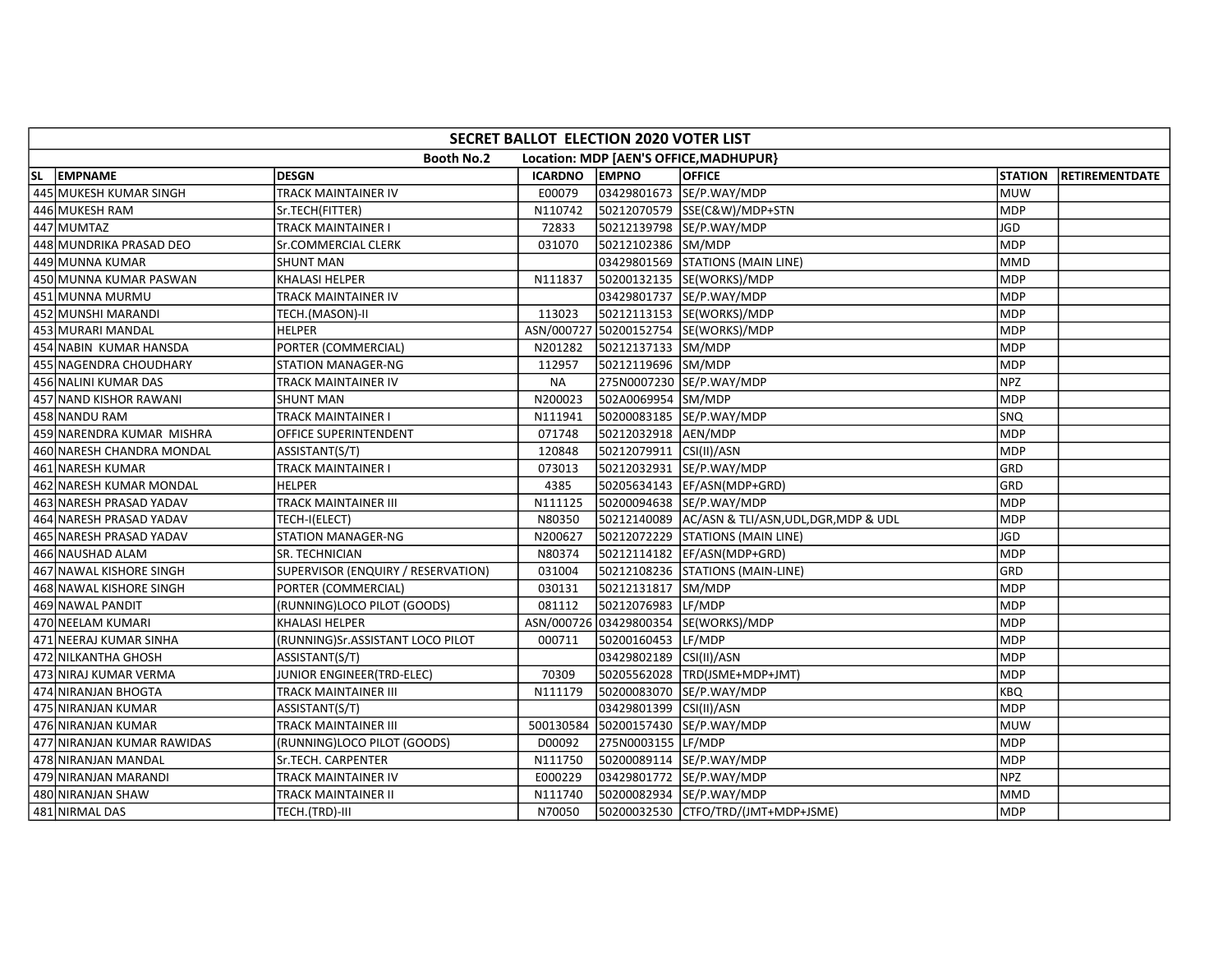| SECRET BALLOT ELECTION 2020 VOTER LIST |                                    |               |                                |                                        |                |                       |  |  |  |  |
|----------------------------------------|------------------------------------|---------------|--------------------------------|----------------------------------------|----------------|-----------------------|--|--|--|--|
|                                        | <b>Booth No.2</b>                  |               |                                | Location: MDP [AEN'S OFFICE, MADHUPUR} |                |                       |  |  |  |  |
| SL EMPNAME                             | <b>DESGN</b>                       | ICARDNO EMPNO |                                | <b>OFFICE</b>                          | <b>STATION</b> | <b>RETIREMENTDATE</b> |  |  |  |  |
| 482 NITEESH KUMAR BHAKTA               | TRACK MAINTAINER IV                |               |                                | 03429802680 SE/P.WAY/MDP               | <b>MUW</b>     |                       |  |  |  |  |
| 483 NITISH KUMAR                       | TRACK MAINTAINER III               |               |                                | 500112458 50200146699 SE/P.WAY/MDP     | <b>SNQ</b>     |                       |  |  |  |  |
| 484 NITYANAND KUMAR YADAV              | HOSPITAL ATTENDANT                 |               | N/50013090 50201770275 MEDICAL |                                        | <b>MDP</b>     |                       |  |  |  |  |
| 485 NUNESHWAR PD YADAV                 | TECH.(SIGNAL MAINTAINER)-I         | N170414       | 50200088158 CSI(II)/ASN        |                                        | MUW            |                       |  |  |  |  |
| 486 NUNESWAR SINGH                     | TRACK MAINTAINER II                | N111749       |                                | 50200092101 SE/P.WAY/MDP               | KBQ            |                       |  |  |  |  |
| 487 NUNULAL MAHATO                     | STATION MANAGER-NG                 | 112056        |                                | 50212072473 STATIONS (MAIN-LINE)       | GRD            |                       |  |  |  |  |
| 488 OKIL RAWANI                        | Sr.CABINMAN                        | 112098        |                                | 50212110498 STATIONS (MAIN LINE)       | <b>MDP</b>     |                       |  |  |  |  |
| 489 OM NARAYAN PRASAD                  | (RUNNING)LOCO PILOT (PASS)         | 080231        | 50212043321 LF/MDP             |                                        | <b>MDP</b>     |                       |  |  |  |  |
| 490 OM PRAKASH PANDIT                  | (RUNNING)LOCO PILOT (GOODS)        | 12040646      | 50236400747 LF/MDP             |                                        | <b>MDP</b>     |                       |  |  |  |  |
| 491 OM PRAKASH YADAV                   | Sr.TECH.(TRD)                      | 050293        |                                |                                        | <b>MDP</b>     |                       |  |  |  |  |
| 492 PAIKA INNOCENT BESRA               | TECHNICIAN GR-I                    | N-80094       |                                | 50200052140  EF/ASN(MDP+GRD)           | MDP            |                       |  |  |  |  |
| 493 PANKAJ KUMAR                       | TRACK MAINTAINER III               | N111115       |                                | 50200119878 SE/P.WAY/MDP               | GRD            |                       |  |  |  |  |
| 494 PANKAJ KUMAR                       | (RUNNING)Sr.ASSISTANT LOCO PILOT   | 12040649      | 502NPS00435 LF/MDP             |                                        | <b>MDP</b>     |                       |  |  |  |  |
| 495 PANKAJ KUMAR                       | JUNIOR ENGINEER(TRD-ELEC)          | N70103        |                                | 50200092526 TRD(JSME+MDP+JMT)          | <b>MDP</b>     |                       |  |  |  |  |
| 496 PANKAJ KUMAR RAJAK                 | (RUNNING)LOCO PILOT (GOODS)        |               | N12040055 50206AB0339 LF/MDP   |                                        | <b>MDP</b>     |                       |  |  |  |  |
| 497 PANTU PANDIT                       | COMMERCIAL CLERK(BOOKING)          | N30307        | 50212115290 SM/MDP             |                                        | <b>MDP</b>     |                       |  |  |  |  |
| 498 PAPPU KUMAR                        | SR.TICKET EXAMINER                 |               |                                | 50200152705 STATIONS (MAIN-LINE)       | GRD            |                       |  |  |  |  |
| 499 PAPPU YADAV                        | <b>SHUNT MAN</b>                   | N201286       | 50200097974 SM/MDP             |                                        | <b>MDP</b>     |                       |  |  |  |  |
| 500 PARAS NATH                         | KHALASI(MULTI PURPOSE)             |               |                                | N500130142 502NPS06668 SE(WORKS)/MDP   | <b>MDP</b>     |                       |  |  |  |  |
| 501 PARMESHWAR RANA                    | TRACK MAINTAINER IV                |               | 247IK090170                    | SE/P.WAY/MDP                           | <b>MDP</b>     |                       |  |  |  |  |
| 502 PARMESHWAR YADAV                   | <b>SHUNT MAN</b>                   | N200970       | 50200022664 SM/MDP             |                                        | MDP            |                       |  |  |  |  |
| 503 PARMESHWAR YADAV                   | Sr.TECH.(TRD)                      | 050272        |                                |                                        | <b>MDP</b>     |                       |  |  |  |  |
| 504 PARTHA SARATHI MONDAL              | TRACK MAINTAINER IV                | 500131098     |                                | 03429800517 SE/P.WAY/MDP               | JGD            |                       |  |  |  |  |
| 505 PAWAN KUMAR                        | TRACK MAINTAINER IV                |               |                                | 03429802435 SE/P.WAY/MDP               | SNQ            |                       |  |  |  |  |
| 506 PAWAN KUMAR RAWANI                 | <b>HELPER</b>                      | 80391         |                                | 50200108698  EF/ASN(MDP+GRD)           | <b>MDP</b>     |                       |  |  |  |  |
| 507 PAWAN RAM                          | <b>TRACK MAINTAINER III</b>        | N111132       |                                | 50200083010 SE/P.WAY/MDP               | KBQ            |                       |  |  |  |  |
| 508 PHANI ROY                          | TECH.(SIGNAL MAINTAINER)-I         | 120887        | 50212085613 CSI(II)/ASN        |                                        | <b>MDP</b>     |                       |  |  |  |  |
| 509 PINTU KUMAR SHARMA                 | JUNIOR ENGINEER(TRD-ELEC)          | N70148        |                                | 50200092514 TRD(JSME+MDP+JMT)          | MDP            |                       |  |  |  |  |
| 510 POKHAN RAI                         | TRACK MAINTAINER III               | N111869       |                                | 50200094286 SE/P.WAY/MDP               | <b>NPZ</b>     |                       |  |  |  |  |
| 511 PRABHAT RANJAN                     | (RUNNING)Sr.ASSISTANT LOCO PILOT   |               | 50200603417 LF/MDP             |                                        | <b>MDP</b>     |                       |  |  |  |  |
| 512 PRABIR NATH                        | (RUNNING)LOCO PILOT (PASS)         | N120305       | 50212131260 LF/MDP             |                                        | <b>MDP</b>     |                       |  |  |  |  |
| 513 PRADEEP KUMAR DAS                  | SUPERVISOR (ENQUIRY / RESERVATION) | 030747        | 50212106756 SM/MDP             |                                        | <b>MDP</b>     |                       |  |  |  |  |
| 514 PRADEEP MANDAL                     | TRACK MAINTAINER III               | N111940       |                                | 50200126780 SE/P.WAY/MDP               | <b>MUW</b>     |                       |  |  |  |  |
| 515 PRADEEP PRASAD YADAV               | HOSPITAL ATTENDANT                 | 100713        | 50212113190                    | <b>MEDICAL</b>                         | <b>MDP</b>     |                       |  |  |  |  |
| 516 PRADIP KUMAR RAY                   | (RUNNING)LOCO PILOT (GOODS)        |               | 50200099223                    | TRS/DR/ASN                             | MDP            |                       |  |  |  |  |
| 517 PRADIP MONOJ TOPPO                 | (RUNNING)Sr.GUARD(PASS)            | N201287       |                                |                                        | <b>MDP</b>     |                       |  |  |  |  |
| 518 PRADIP PAL                         | <b>COMMERCIAL SUPERVISOR</b>       | N30130        | 50212139397 SM/MDP             |                                        | <b>MDP</b>     |                       |  |  |  |  |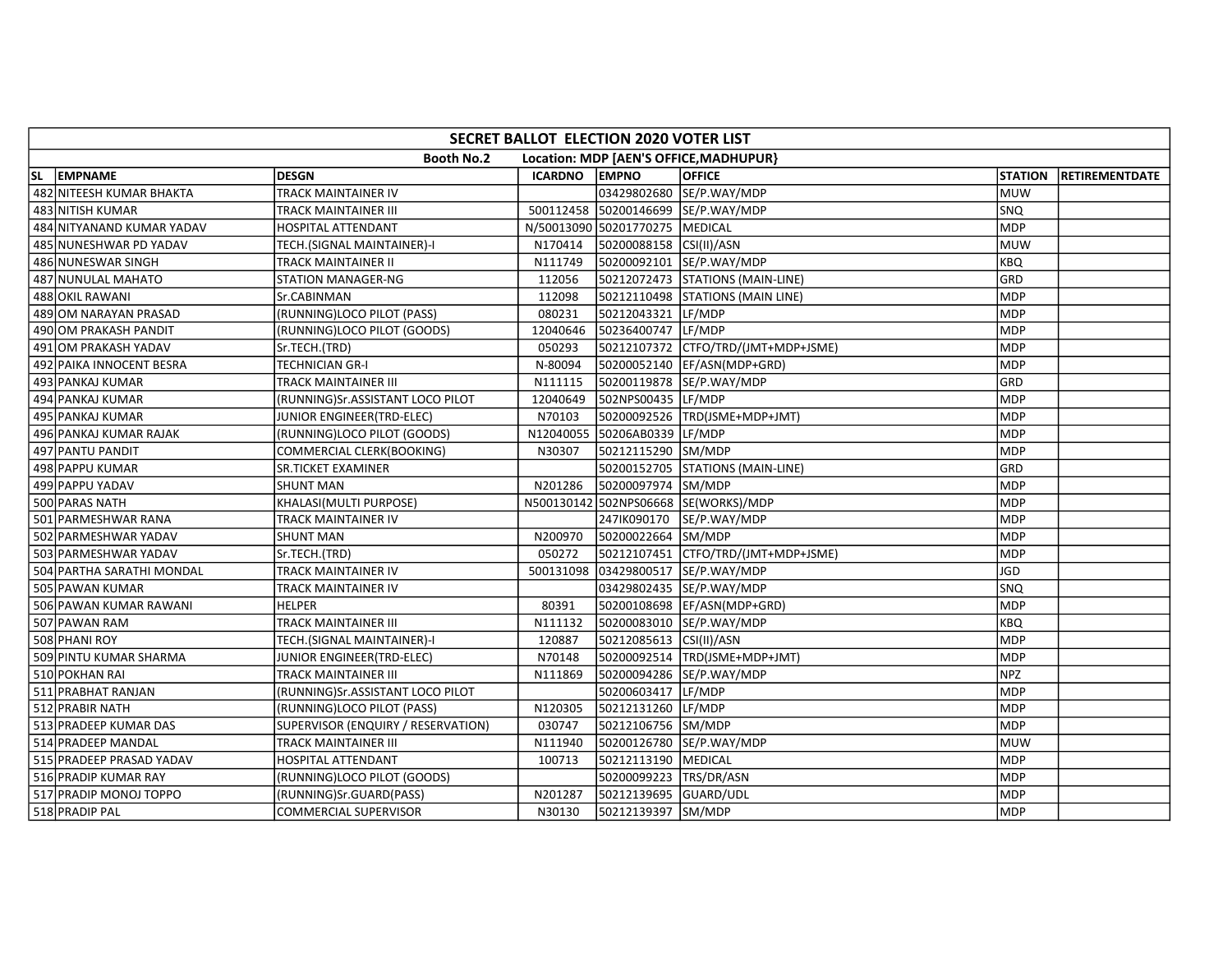| SECRET BALLOT ELECTION 2020 VOTER LIST |                                  |          |                         |                                                |                |                       |  |  |  |
|----------------------------------------|----------------------------------|----------|-------------------------|------------------------------------------------|----------------|-----------------------|--|--|--|
|                                        | <b>Booth No.2</b>                |          |                         | Location: MDP [AEN'S OFFICE, MADHUPUR}         |                |                       |  |  |  |
| SL EMPNAME                             | <b>DESGN</b>                     | ICARDNO  | <b>EMPNO</b>            | <b>OFFICE</b>                                  | <b>STATION</b> | <b>RETIREMENTDATE</b> |  |  |  |
| 519 PRAFULL CHANDRA BHAIYA             | TECH.(FITTER)-III                |          |                         | 50714703668 SSE(C&W)/MDP+STN                   | <b>MDP</b>     |                       |  |  |  |
| 520 PRAHLAD KUMAR SAW                  | PORTER (COMMERCIAL)              | N201833  |                         | 50200127127 STATIONS (MAIN LINE)               | <b>JGD</b>     |                       |  |  |  |
| 521 PRAHLAD PD MAHRA                   | TRACK MAINTAINER IV              |          |                         | ASN/000638 50412023863 SE/P.WAY/MDP            | <b>MUW</b>     |                       |  |  |  |
| 522 PRAKASH CHANDRA RAJAK              | (RUNNING)LOCO PILOT (GOODS)      | 12040248 | 50200071973 LF/MDP      |                                                | <b>MDP</b>     |                       |  |  |  |
| 523 PRAKASH GUPTA                      | TRACK MAINTAINER III             |          |                         | 500130756 502NPS05883 SE/P.WAY/MDP             | <b>MDP</b>     |                       |  |  |  |
| 524 PRAMOD AZAD                        | (RUNNING)LOCO PILOT (GOODS)      | 12040771 | 50200091224 LF/MDP      |                                                | <b>MDP</b>     |                       |  |  |  |
| 525 PRAMOD KUMAR                       | OFFICE SUPERINTENDENT            | N040264  |                         | 50205523667 LF/ASN+UDL+MDP                     | <b>MDP</b>     |                       |  |  |  |
| 526 PRAMOD KUMAR CHOUDHARY             | TICKET EXAMINER                  |          | 50200151476 SM/MDP      |                                                | <b>MDP</b>     |                       |  |  |  |
| 527 PRAMOD KUMAR RAJAK                 | TECHNICIAN GR-II                 | N110968  |                         | 50200122555 SSE(C&W)/MDP+STN                   | <b>MDP</b>     |                       |  |  |  |
| 528 PRAMOD RAJAK                       | TECH. (SIGNAL MAINTAINER)-I      | 120200   | 50212086186 CSI(II)/ASN |                                                | <b>MDP</b>     |                       |  |  |  |
| 529 PRASENJIT MAJI                     | PORTER(TRANSPORTATION)           | N-30808  | 03429800202 SM/MDP      |                                                | <b>MDP</b>     |                       |  |  |  |
| 530 PRASHANT CHANDRA                   | (RUNNING)Sr.GUARD(GOODS)         | N200157  | 50200034514 GUARD/UDL   |                                                | <b>MDP</b>     |                       |  |  |  |
| 531 PRASHANT KUMAR PANKAJ              | <b>STATION MANAGER-NG</b>        | 110799   |                         |                                                | SNQ            |                       |  |  |  |
| 532 PRAVEEN KR UPADHYAY                | (RUNNING)Sr.GUARD(GOODS)         | N200796  | 50200600093 GUARD/UDL   |                                                | MDP            |                       |  |  |  |
| 533 PREM KUMAR                         | TRAVELLING TICKET INSPECTOR      | 030694   | 50212134806   TTE/MDP   |                                                | <b>MDP</b>     |                       |  |  |  |
| 534 PURAN                              | TRACK MAINTAINER II              | N111741  |                         | 50200083290 SE/P.WAY/MDP                       | <b>MDP</b>     |                       |  |  |  |
| 535 PURAN MAHATO                       | ASSISTANT(S/T)                   |          | 50200176862 CSI(II)/ASN |                                                | <b>MDP</b>     |                       |  |  |  |
| 536 PURUSOTTAM RAM                     | TRACK MAINTAINER II              | N111753  |                         | 50200083124 SE/P.WAY/MDP                       | <b>KBQ</b>     |                       |  |  |  |
| 537 RABINDRA KUMAR HARI                | SANITARY JAMADAR                 | N100067  |                         | 50212039408 HI/STN+BRR+MDP+PAN                 | <b>MDP</b>     |                       |  |  |  |
| 538 RAHUL DEV                          | (RUNNING)Sr.ASSISTANT LOCO PILOT | 12040644 | 50200160428 LF/MDP      |                                                | <b>MDP</b>     |                       |  |  |  |
| 539 RAHUL KUMAR                        | <b>STATION MASTER</b>            |          | ASN/001302 03429801887  | <b>STATIONS (MAIN LINE)</b>                    | <b>MUW</b>     |                       |  |  |  |
| 540 RAHUL KUMAR                        | (RUNNING)Sr.ASSISTANT LOCO PILOT |          | N12040339 50200165049   | LF/MDP                                         | <b>MDP</b>     |                       |  |  |  |
| 541 RAHUL KUMAR GANDHI                 | COMMERCIAL SUPERVISOR            | N30633   | 50209629002 SM/MDP      |                                                | <b>MDP</b>     |                       |  |  |  |
| 542 RAHUL KUMAR RAUT                   | PORTER(TRANSPORTATION)           |          |                         | 03429800623 STATIONS (MAIN-LINE)               | lgrd           |                       |  |  |  |
| 543 RAHUL KUMAR RAWANI                 | <b>HELPER</b>                    |          |                         | 502NPS06294 EF/ASN(MDP+GRD)                    | <b>MDP</b>     |                       |  |  |  |
| 544 RAJ KISHORE RAJ                    | (RUNNING)GUARD(GOODS)            |          | 247IK070044 GUARD/UDL   |                                                | <b>MDP</b>     |                       |  |  |  |
| 545 RAJ KUMAR BHOGTA                   | TRACK MAINTAINER II              | N111176  |                         | 50200083082 SE/P.WAY/MDP                       | <b>KBQ</b>     |                       |  |  |  |
| 546 RAJ KUMAR RAM                      | TRACK MAINTAINER III             | N111876  |                         | 50200083069 SE/P.WAY/MDP                       | <b>KBQ</b>     |                       |  |  |  |
| 547 RAJ KUMAR SURILA                   | TECHNICIAN III                   | 060725   |                         | 50212143560   EF/ASN (MDP+GRD)                 | <b>MDP</b>     |                       |  |  |  |
| 548 RAJAN MARIK                        | TRACK MAINTAINER III             | N111752  |                         | 50200126792 SE/P.WAY/MDP                       | <b>KBQ</b>     |                       |  |  |  |
| 549 RAJANI KANT SINGH                  | <b>TECHNICIAN III</b>            | N-80095  |                         | 50200006099  EF/ASN(MDP+GRD)                   | GRD            |                       |  |  |  |
| 550 RAJEEV RANJAN                      | <b>STATION MANAGER-NG</b>        | N200604  | 50200021260 SM/MDP      |                                                | <b>MDP</b>     |                       |  |  |  |
| 551 RAJENDRA PRASAD                    | Sr.TECH.(TL FITTER EHLF)         | N80356   |                         | 50212115940 AC/ASN & TLI/ASN,UDL,DGR,MDP & UDL | <b>MDP</b>     |                       |  |  |  |
| 552 RAJENDRA RAVIDAS                   | <b>STATION MASTER</b>            |          |                         | 03429801659 STATIONS (MAIN LINE)               | JGD            |                       |  |  |  |
| 553 RAJESH BHARATI                     | <b>HELPER</b>                    | 24297    | 50211155139 CSI(II)/ASN |                                                | <b>MDP</b>     |                       |  |  |  |
| 554 RAJESH DAS                         | TRACK MAINTAINER III             | 50031136 |                         | 50714701092 SE/P.WAY/MDP                       | <b>KBQ</b>     |                       |  |  |  |
| 555 RAJESH KUMAR                       | TECH-III(ELECT)                  |          |                         | 50200089230   EF/ASN(MDP+GRD)                  | GRD            |                       |  |  |  |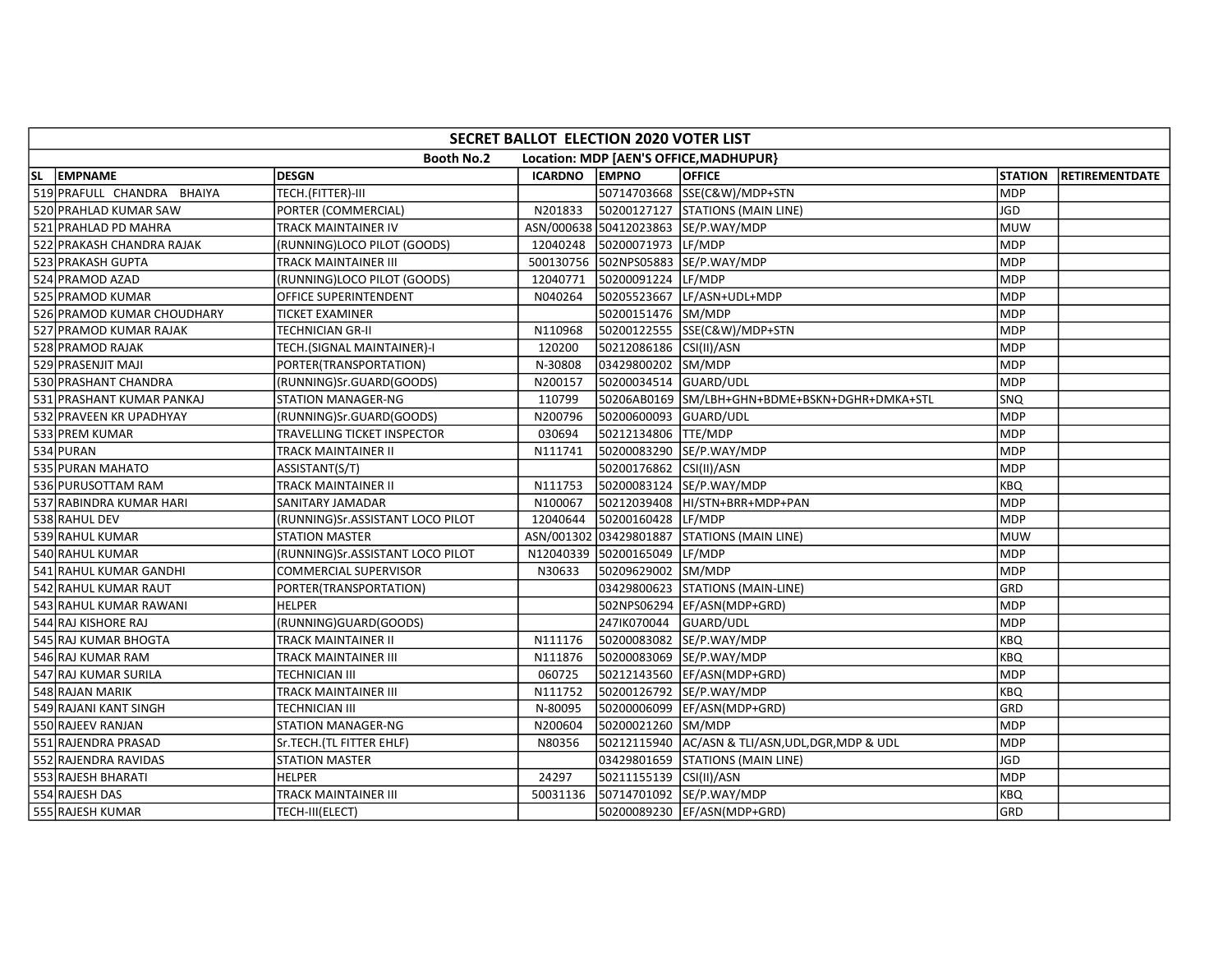| SECRET BALLOT ELECTION 2020 VOTER LIST |                                  |          |                         |                                        |                |                |  |  |  |  |
|----------------------------------------|----------------------------------|----------|-------------------------|----------------------------------------|----------------|----------------|--|--|--|--|
|                                        | <b>Booth No.2</b>                |          |                         | Location: MDP [AEN'S OFFICE, MADHUPUR} |                |                |  |  |  |  |
| SL EMPNAME                             | <b>DESGN</b>                     | ICARDNO  | <b>EMPNO</b>            | <b>OFFICE</b>                          | <b>STATION</b> | RETIREMENTDATE |  |  |  |  |
| 556 RAJESH KUMAR                       | TRACK MAINTAINER IV              |          |                         | 03429802694 SE/P.WAY/MDP               | <b>JGD</b>     |                |  |  |  |  |
| 557 RAJESH KUMAR                       | STATION MASTER                   | N200513  |                         | 50200060150 STATIONS (MAIN LINE)       | <b>MDP</b>     |                |  |  |  |  |
| 558 RAJESH KUMAR                       | TRACK MAINTAINER IV              |          |                         | 500112436 50200146626 SE/P.WAY/MDP     | <b>MUW</b>     |                |  |  |  |  |
| 559 RAJESH KUMAR BARNWAL               | <b>STATION MASTER</b>            |          | 50214641010 SM/MDP      |                                        | <b>MDP</b>     |                |  |  |  |  |
| 560 RAJESH KUMAR DAS                   | ASSISTANT(S/T)                   |          | 50200147849 CSI(II)/ASN |                                        | <b>MDP</b>     |                |  |  |  |  |
| 561 RAJESH KUMAR GOND                  | Sr.TECH(FITTER)                  | 81230    |                         | 50212078426 SSE(C&W)/MDP+STN           | <b>MDP</b>     |                |  |  |  |  |
| 562 RAJESH KUMAR SINHA                 | Sr.SECTION ENGINEER(CnW)         | N110887  |                         | 50212121149 SSE(C&W)/MDP+STN           | <b>MDP</b>     |                |  |  |  |  |
| 563 RAJESH MARANDI                     | TECHNICIAN GR-I                  | N110315  |                         | 50200054800 SSE(C&W)/MDP+STN           | <b>MDP</b>     |                |  |  |  |  |
| 564 RAJESH PRASAD YADAV                | <b>SHUNT MAN</b>                 | N201059  | 50200110619 SM/MDP      |                                        | <b>MDP</b>     |                |  |  |  |  |
| 565 RAJESH PRASAD YADAV                | <b>HELPER</b>                    | 80589    |                         | 50200407957 EF/ASN(MDP+GRD)            | <b>MDP</b>     |                |  |  |  |  |
| 566 RAJESH VISHWAKARMA                 | OFFICE SUPERINTENDENT            | T00016   | 50210605605 SM/MDP      |                                        | MDP            |                |  |  |  |  |
| 567 RAJIV KUMAR PANDEY                 | <b>STATION MASTER</b>            |          | 275N0002426 SM/MDP      |                                        | <b>MDP</b>     |                |  |  |  |  |
| 568 RAJNI KANT                         | (RUNNING)Sr.ASSISTANT LOCO PILOT | D00093   | 502NPS00423 LF/MDP      |                                        | <b>MDP</b>     |                |  |  |  |  |
| 569 RAJNI KANT CHOUDHURY               | <b>SR. TECHNICIAN</b>            | 80561    |                         | 50200041968 EF/ASN(MDP+GRD)            | <b>MDP</b>     |                |  |  |  |  |
| 570 RAJNISH KUMAR                      | TECH.(TRD)-III                   | 70272    |                         |                                        | <b>MDP</b>     |                |  |  |  |  |
| 571 RAJNISH RANJAN                     | (RUNNING)Sr.ASSISTANT LOCO PILOT | 12040767 | 502NPS00440 LF/MDP      |                                        | <b>MDP</b>     |                |  |  |  |  |
| 572 RAJU HARI                          | TRACK MAINTAINER II              | N111937  |                         | 50212134223 SE/P.WAY/MDP               | JGD            |                |  |  |  |  |
| 573 RAJU KUMAR RAMANI                  | <b>TECHNICIAN GR-I</b>           | 60652    |                         | 50212132366 EF/ASN(MDP+GRD)            | MDP            |                |  |  |  |  |
| 574 RAJU MAJHI                         | TRACK MAINTAINER IV              |          |                         | 03429802437 SE/P.WAY/MDP               | <b>NPZ</b>     |                |  |  |  |  |
| 575 RAJU MANDAL                        | PORTER (COMMERCIAL)              | 113440   | 50200004510 SM/MDP      |                                        | <b>MDP</b>     |                |  |  |  |  |
| 576 RAKESH KUMAR                       | (RUNNING)LOCO PILOT (GOODS)      | 080222   | 50212133218 LF/MDP      |                                        | <b>MDP</b>     |                |  |  |  |  |
| 577 RAKESH RANJAN                      | TECH.(TRD)-III                   | N70205   |                         | 50200400820 CTFO/TRD/(JMT+MDP+JSME)    | <b>MDP</b>     |                |  |  |  |  |
| 578 RAKESH RANJAN PANDEY               | <b>HELPER</b>                    | 80341    | 50200123778             | EF/ASN(MDP+GRD)                        | <b>MDP</b>     |                |  |  |  |  |
| 579 RAM ADHAR JHA                      | PORTER (COMMERCIAL)              | N201889  | 50200113967 SM/MDP      |                                        | <b>MDP</b>     |                |  |  |  |  |
| 580 RAM BALI RAM                       | TRAVELLING TICKET INSPECTOR      | 030678   | 50212105259 TTE/MDP     |                                        | <b>MDP</b>     |                |  |  |  |  |
| 581 RAM DEO                            | SANITARY JAMADAR                 | 100662   |                         | 50212066825 HI/STN+BRR+MDP+PAN         | <b>MDP</b>     |                |  |  |  |  |
| 582 RAM LAGAN PASWAN                   | STATION MANAGER-NG               | 112749   | 50212109940 SM/MDP      |                                        | <b>MDP</b>     |                |  |  |  |  |
| 583 RAM LAKHAN SHAW                    | TRACK MAINTAINER II              | N111108  |                         | 50200083331 SE/P.WAY/MDP               | MDP            |                |  |  |  |  |
| 584 RAM MARANDI                        | TRACK MAINTAINER I               | 72635    |                         | 50212129859 SE/P.WAY/MDP               | <b>MDP</b>     |                |  |  |  |  |
| 585 RAM PRASAD PASWAN                  | STATION MANAGER-NG               | N201297  |                         | 50212119726 STATIONS (MAIN LINE)       | <b>MDP</b>     |                |  |  |  |  |
| 586 RAM VISHWASH MEENA                 | TRACK MAINTAINER IV              |          |                         | 03429802428 SE/P.WAY/MDP               | <b>MUW</b>     |                |  |  |  |  |
| 587 RAMA KANT SINGH                    | STATION MANAGER-NG               | 111840   |                         | 50212068408 STATIONS (MAIN LINE)       | JGD            |                |  |  |  |  |
| 588 RAMADHIN KUMAR                     | TRACK MAINTAINER IV              |          |                         | 500131410 03429801294 SE/P.WAY/MDP     | <b>NPZ</b>     |                |  |  |  |  |
| 589 RAMAYAN SINGH                      | JUNIOR ENGINEER(WORKS)           | 073117   |                         | 50212141460 SE(WORKS)/MDP              | <b>MDP</b>     |                |  |  |  |  |
| 590 RAMBHAROSA PASWAN                  | <b>TECHNICIAN GR-I</b>           | 050468   |                         | 50212141690 CTFO/TRD/(JMT+MDP+JSME)    | MDP            |                |  |  |  |  |
| 591 RAMESH KUMAR                       | Sr.COMMERCIAL CLERK(BOOKING)     | N30618   | 50200130620 SM/MDP      |                                        | <b>MDP</b>     |                |  |  |  |  |
| 592 RAMESH KUMAR GUPTA                 | TRACK MAINTAINER IV              |          |                         | 500131185 03429800877 SE/P.WAY/MDP     | JGD            |                |  |  |  |  |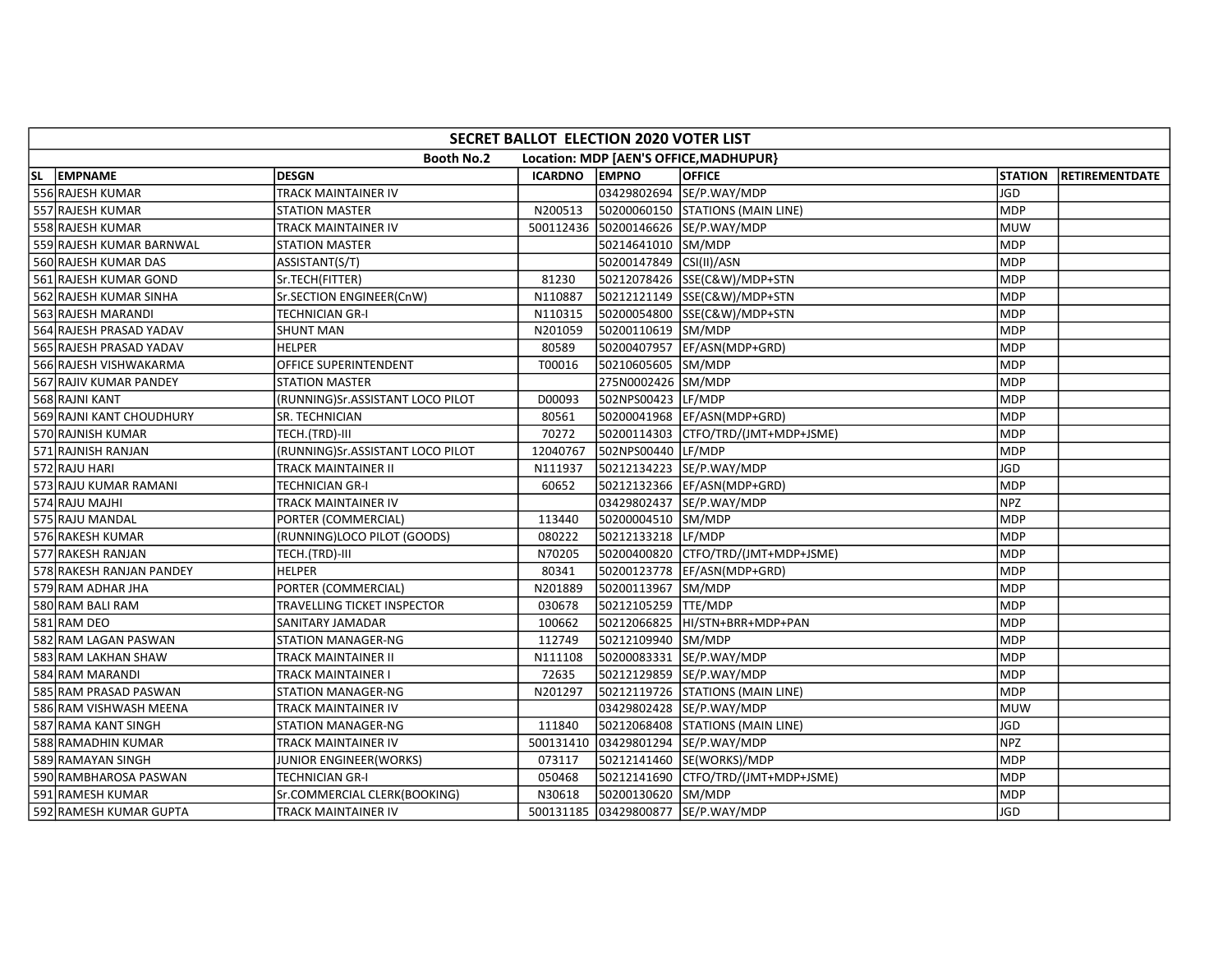| SECRET BALLOT ELECTION 2020 VOTER LIST |                                  |               |                         |                                        |                |                       |  |  |  |
|----------------------------------------|----------------------------------|---------------|-------------------------|----------------------------------------|----------------|-----------------------|--|--|--|
|                                        | <b>Booth No.2</b>                |               |                         | Location: MDP [AEN'S OFFICE, MADHUPUR] |                |                       |  |  |  |
| SL EMPNAME                             | <b>DESGN</b>                     | ICARDNO EMPNO |                         | <b>OFFICE</b>                          | <b>STATION</b> | <b>RETIREMENTDATE</b> |  |  |  |
| 593 RAMESH KUMAR RAY                   | SENIOR SECTION ENGINEER(P.WAY)   |               |                         | ASN/000653 50212102441 SE/P.WAY/MDP    | <b>MDP</b>     |                       |  |  |  |
| 594 RAMGOPAL JAISWAR                   | Sr.COMMERCIAL CLERK              | N30737        |                         | 502NPS05881 STATIONS (MAIN-LINE)       | GRD            |                       |  |  |  |
| 595 RAMJEE PASWAN                      | SANITARY JAMADAR                 | 100392        |                         | 50212136499 STATIONS (MAIN LINE)       | <b>JGD</b>     |                       |  |  |  |
| 596 RANJAN KUMAR                       | (RUNNING)Sr.GUARD(GOODS)         |               | 502IE070744 GUARD/UDL   |                                        | <b>MDP</b>     |                       |  |  |  |
| 597 RANJANA ROY                        | <b>TECHNICIAN GR-I</b>           | N110877       |                         | 50212142335 SSE(C&W)/MDP+STN           | <b>MDP</b>     |                       |  |  |  |
| 598 RANJEET KUMAR                      | <b>TRACK MAINTAINER III</b>      |               |                         | 500112778 50200146687 SE/P.WAY/MDP     | <b>NPZ</b>     |                       |  |  |  |
| 599 RANJIT KUMAR YADAV                 | (RUNNING)Sr.ASSISTANT LOCO PILOT | 12040906      | 502JM148969 LF/MDP      |                                        | <b>MDP</b>     |                       |  |  |  |
| 600 RATNA                              | SANITARY JAMADAR                 | 100660        |                         | 50212049475 HI/STN+BRR+MDP+PAN         | <b>MDP</b>     |                       |  |  |  |
| 601 RATNAKAR PANDA                     | TRACK MAINTAINER IV              | 50013008      |                         | 502NPS00529 SE/P.WAY/MDP               | <b>MDP</b>     |                       |  |  |  |
| 602 RATNESH TIGGA                      | (RUNNING)LOCO PILOT (PASS)       | 081047        | 50212130631 LF/MDP      |                                        | <b>MDP</b>     |                       |  |  |  |
| 603 RAVI KUMAR                         | <b>TRACK MAINTAINER III</b>      |               |                         | 500112474 50200146663 SE/P.WAY/MDP     | <b>SNQ</b>     |                       |  |  |  |
| 604 RAVI KUMAR                         | (RUNNING)CREW CONTROLLER         | N040205       |                         | 502D3584018 LF/ASN+UDL+MDP             | <b>MDP</b>     |                       |  |  |  |
| 605 RAVI RANJAN                        | <b>TRACK MAINTAINER IV</b>       |               |                         | 500131408 03429800869 SE/P.WAY/MDP     | <b>MUW</b>     |                       |  |  |  |
| 606 RAVI SHEKHAR                       | <b>TRAFFIC INSPECTOR</b>         | N200013       |                         | 50200018545 DRM/TRNSP/ASN              | <b>MDP</b>     |                       |  |  |  |
| 607 RAVIKANT BHARADWAJ                 | (RUNNING) ASSISTANT LOCO PILOT   |               | 27223007439 LF/MDP      |                                        | <b>MDP</b>     |                       |  |  |  |
| 608 RAVINDRA KUMAR                     | (RUNNING)Sr.ASSISTANT LOCO PILOT | 12040826      | 50200167149 LF/MDP      |                                        | <b>MDP</b>     |                       |  |  |  |
| 609 RAVINDRA KUMAR YADAV               | <b>TRACK MAINTAINER III</b>      | N111190       |                         | 50200126809 SE/P.WAY/MDP               | <b>MDP</b>     |                       |  |  |  |
| 610 RAVINDRA NATH DAS                  | (RUNNING)LOCO PILOT (GOODS)      | 12040772      | 50212133176 LF/MDP      |                                        | <b>MDP</b>     |                       |  |  |  |
| 611 REENA KUMARI                       | CHIEF COMMERCIAL CLERK           | N30137        | 50200006361 SM/MDP      |                                        | <b>MDP</b>     |                       |  |  |  |
| 612 REEZWANA KHATOON                   | PORTER (COMMERCIAL)              | N110084       | 50212129963 SM/MDP      |                                        | <b>MDP</b>     |                       |  |  |  |
| 613 REKHA RAUT                         | <b>TECHNICIAN GR-I</b>           | N110870       |                         | 50212106136 SSE(C&W)/MDP+STN           | MDP            |                       |  |  |  |
| 614 REWAT MAHATO                       | PEON                             | 112102        | 50212091390 DTT/SCL/MDP |                                        | <b>MDP</b>     |                       |  |  |  |
| 615 REYAZUDDIN                         | <b>TECHNICIAN GR-I</b>           | 082267        |                         | 50212096015 SSE(C&W)/MDP+STN           | <b>MDP</b>     |                       |  |  |  |
| 616 REYAZUDDIN ANSARI                  | TRACK MAINTAINER II              | N40462        |                         | 50200071596 SE/P.WAY/MDP               | <b>NPZ</b>     |                       |  |  |  |
| 617 RISHABH KUMAR                      | TRACK MAINTAINER IV              |               |                         | 03429802699 SE/P.WAY/MDP               | <b>SNQ</b>     |                       |  |  |  |
| 618 RISHIKANT KUMAR                    | <b>TRACK MAINTAINER III</b>      |               |                         | 500112795 50200146675 SE/P.WAY/MDP     | <b>MUW</b>     |                       |  |  |  |
| 619 RITESH PANDEY                      | Sr.TECH(FITTER)                  | 080728        |                         | 50212142402 SSE(C&W)/MDP+STN           | MDP            |                       |  |  |  |
| 620 ROBIN MAHATO                       | <b>CHOWKIDAR</b>                 | 050436        |                         | 50212113505 CTFO/TRD/(JMT+MDP+JSME)    | MDP            |                       |  |  |  |
| 621 RONIT RANJAN                       | (RUNNING)Sr.ASSISTANT LOCO PILOT | 12040393      | 50200162085 LF/MDP      |                                        | <b>MDP</b>     |                       |  |  |  |
| 622 ROSHNI DEVI                        | MALI                             |               |                         | N500130143 50200155081 SE(WORKS)/MDP   | <b>MDP</b>     |                       |  |  |  |
| 623 RUPENDR KUMAR                      | ASSISTANT(S/T)                   |               | 50200170318 CTCI/ASN    |                                        | <b>MDP</b>     |                       |  |  |  |
| 624 RUPLAL ROY                         | PORTER (COMMERCIAL)              | N201889       | 50200115460 SM/MDP      |                                        | <b>MDP</b>     |                       |  |  |  |
| 625 RUSHAN MANJHI                      | TECH.(FITTER)-I                  | N110307       |                         | 50200032360 SSE(C&W)/MDP+STN           | <b>MDP</b>     |                       |  |  |  |
| 626 S MANAWAR EQBAL                    | TECH.(SIGNAL MAINTAINER)-I       | 120712        | 50212122725 CSI(II)/ASN |                                        | MDP            |                       |  |  |  |
| 627 SABIR AHMED                        | (RUNNING)Sr.GUARD(GOODS)         | N200775       | 50212097007 GUARD/UDL   |                                        | <b>MDP</b>     |                       |  |  |  |
| 628 SACHIN KUMAR                       | TRACK MAINTAINER IV              |               |                         | 500131403 03429800838 SE/P.WAY/MDP     | <b>MMD</b>     |                       |  |  |  |
| 629 SACHIN KUMAR                       | <b>HELPER</b>                    | 80582         |                         | 50200407930 EF/ASN(MDP+GRD)            | GRD            |                       |  |  |  |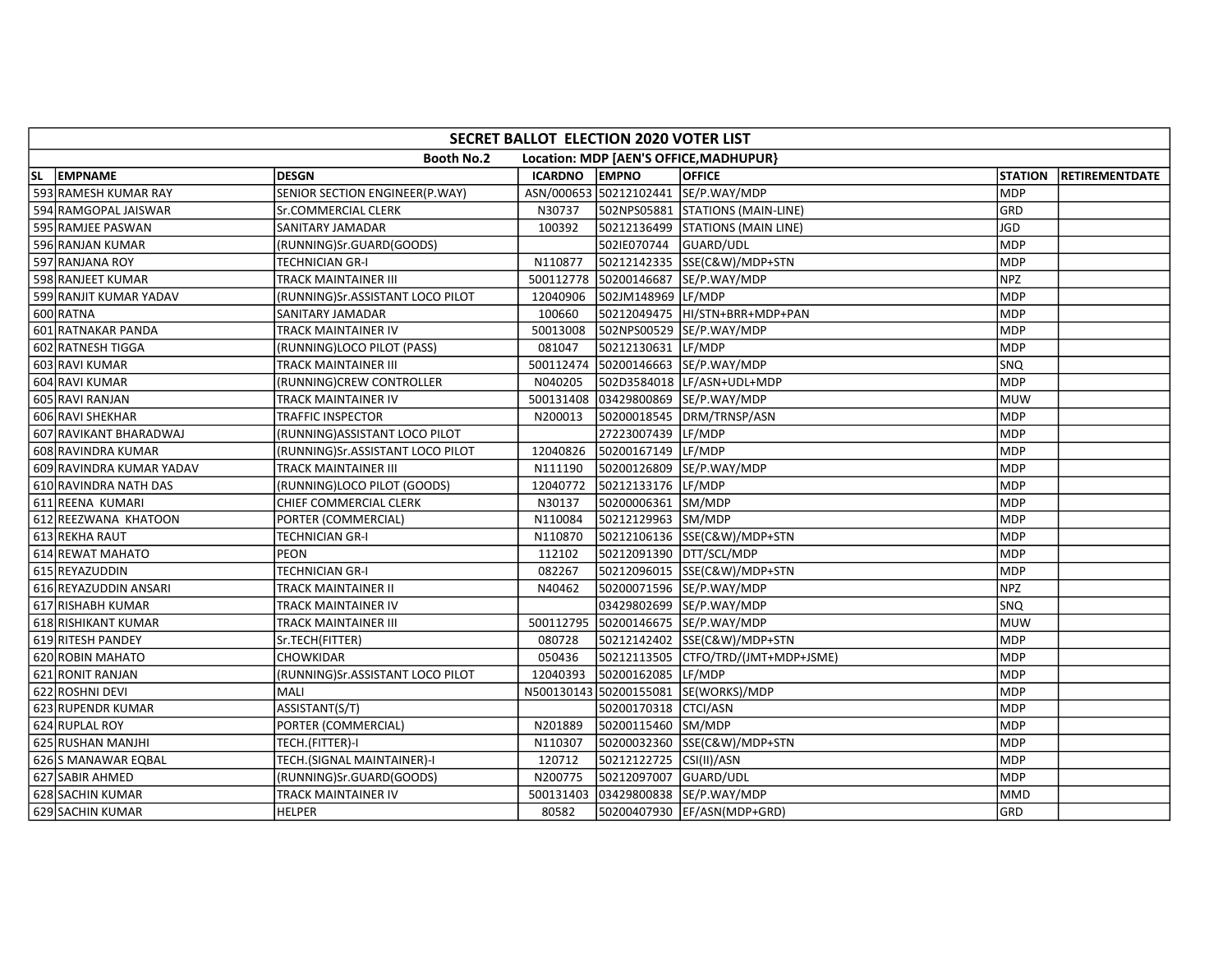| SECRET BALLOT ELECTION 2020 VOTER LIST |                                  |                |                         |                                                   |                |                |  |  |  |
|----------------------------------------|----------------------------------|----------------|-------------------------|---------------------------------------------------|----------------|----------------|--|--|--|
|                                        | <b>Booth No.2</b>                |                |                         | Location: MDP [AEN'S OFFICE, MADHUPUR}            |                |                |  |  |  |
| SL EMPNAME                             | <b>DESGN</b>                     | <b>ICARDNO</b> | <b>EMPNO</b>            | <b>OFFICE</b>                                     | <b>STATION</b> | RETIREMENTDATE |  |  |  |
| 630 SADHAN CHATTERJEE                  | ASSISTANT(S/T)                   |                | 50200181316 CTCI/ASN    |                                                   | <b>MDP</b>     |                |  |  |  |
| 631 SALIM AHMAD                        | SENIOR SECTION ENGINEER(P.WAY)   | N111105        |                         | 50200031616 SE/P.WAY/MDP                          | <b>MDP</b>     |                |  |  |  |
| 632 SAMANTA SINGH BABU                 | TRACK MAINTAINER IV              |                |                         | 03429802678 SE/P.WAY/MDP                          | <b>MMD</b>     |                |  |  |  |
| 633 SAMIR MANDI                        | TRACK MAINTAINER IV              |                |                         | 03429802425 SE/P.WAY/MDP                          | GRD            |                |  |  |  |
| 634 SAMIRAN DEBROY                     | Sr.SECTION ENGINEER(LOCO)        | 080051         |                         | 50204769934 LF/ASN+UDL+MDP                        | <b>MDP</b>     |                |  |  |  |
| 635 SAMIT RANJAN                       | (RUNNING)Sr.ASSISTANT LOCO PILOT | 12040855       | 502NPS06809             | LF/MDP                                            | <b>MDP</b>     |                |  |  |  |
| 636 SAMSUDDIN ANSARI                   | TRACK MAINTAINER I               | 075870         |                         | 50212137832 SE/P.WAY/MDP                          | MUW            |                |  |  |  |
| 637 SANDEEP KR SINGH                   | TECH.(SIGNAL MAINTAINER)-I       |                | 27212123470 CSI(II)/ASN |                                                   | <b>MMD</b>     |                |  |  |  |
| 638 SANDEEPKUMAR                       | <b>STATION MASTER</b>            | 353012         |                         | 50806009440 STATIONS (MAIN LINE)                  | JGD            |                |  |  |  |
| 639 SANDIP KUMAR                       | <b>HELPER</b>                    |                |                         | 27223006544 AC/ASN & TLI/ASN, UDL, DGR, MDP & UDL | MDP            |                |  |  |  |
| 640 SANDIP MALAKAR                     | <b>TRACK MAINTAINER IV</b>       | 500131093      |                         | 03429800518 SE/P.WAY/MDP                          | MMD            |                |  |  |  |
| 641 SANJAY KUMAR SINGH                 | PORTER(TRANSPORTATION)           | N30126         |                         | 50209377440 WEIGH BRIDGE                          | GRD            |                |  |  |  |
| 642 SANJAY HEMBRAM                     | TRACK MAINTAINER II              |                |                         | ASN/000652 502A0071663 SE/P.WAY/MDP               | MDP            |                |  |  |  |
| 643 SANJAY KISKU                       | TECH.(C-W)-II                    | 1118006        |                         | 50200147280 SSE(C&W)/MDP+STN                      | <b>MDP</b>     |                |  |  |  |
| 644 SANJAY KUMAR                       | SR. TECHNICIAN                   | 050276         |                         | 50208282596 CTFO/TRD/(JMT+MDP+JSME)               | <b>MDP</b>     |                |  |  |  |
| 645 SANJAY KUMAR                       | TRACK MAINTAINER IV              |                |                         | 03429802438 SE/P.WAY/MDP                          | SNQ            |                |  |  |  |
| 646 SANJAY KUMAR                       | TRACK MAINTAINER III             |                |                         | 500112776 50200157478 SE/P.WAY/MDP                | KBO            |                |  |  |  |
| 647 SANJAY KUMAR BASFOR                | <b>SHUNT MAN</b>                 |                |                         | 50200168439 STATIONS (MAIN-LINE)                  | GRD            |                |  |  |  |
| 648 SANJAY KUMAR DAS                   | TRACK MAINTAINER IV              |                |                         | 12221300720 SE/P.WAY/MDP                          | <b>MDP</b>     |                |  |  |  |
| 649 SANJAY KUMAR SHARMA                | Ch. OFFICE SUPERINTENDENT        | 073094         |                         | 50212040629 SE/P.WAY/MDP                          | <b>MDP</b>     |                |  |  |  |
| 650 SANJAY KUMAR UPADHYAY              | TRACK MAINTAINER I               | N111867        |                         | 50200032669 SE/P.WAY/MDP                          | KBQ            |                |  |  |  |
| 651 SANJAY YADAV                       | TRACK MAINTAINER IV              |                |                         | 500131187 03429800897 SE/P.WAY/MDP                | <b>MMD</b>     |                |  |  |  |
| 652 SANJAY YADAV                       | TRACK MAINTAINER III             | N111948        |                         | 50200134491 SE/P.WAY/MDP                          | <b>MDP</b>     |                |  |  |  |
| 653 SANJEET KUMAR                      | (RUNNING)Sr.ASSISTANT LOCO PILOT |                | N12040601 50200167137   | LF/MDP                                            | <b>MDP</b>     |                |  |  |  |
| 654 SANJIB KUMAR                       | (RUNNING)LOCO PILOT (GOODS)      | 12040200       | 50242428841             | LF/MDP                                            | <b>MDP</b>     |                |  |  |  |
| 655 SANJIT HANSDA                      | TRACK MAINTAINER IV              |                |                         | 03429802698 SE/P.WAY/MDP                          | KBQ            |                |  |  |  |
| 656 SANJOY KUMAR                       | <b>TECHNICIAN GR-I</b>           | 050280         |                         | 50212119179 CTFO/TRD/(JMT+MDP+JSME)               | MDP            |                |  |  |  |
| 657 SANKAR KOLE                        | Sr. SECTION ENGINEER(ELEC)       | N80310         |                         | 50212090116 AC/ASN & TLI/ASN, UDL, DGR, MDP & UDL | MDP            |                |  |  |  |
| 658 SANTOSH KUMAR                      | (RUNNING)LOCO PILOT (GOODS)      | 12040954       | 50200058646 LF/MDP      |                                                   | MDP            |                |  |  |  |
| 659 SANTOSH KUMAR                      | TECH.(FITTER)-II                 | N111179        |                         | 50200126330 SSE(C&W)/MDP+STN                      | MDP            |                |  |  |  |
| 660 SANTOSH KUMAR DAS                  | <b>VALVE MAN</b>                 |                |                         | ASN/000734 03429802101 SE(WORKS)/MDP              | <b>MDP</b>     |                |  |  |  |
| 661 SANTOSH KUMAR PRASHANT             | TRACK MAINTAINER IV              |                |                         | 50200402951 SE/P.WAY/MDP                          | KBQ            |                |  |  |  |
| 662 SANTOSH KUMAR SINGH                | TECH.(T.W. DRIVER)-I(RUNNING)    | N140008        |                         | 50200066140 TW/DRVR/ASN+BRR+JSME+MDP+JMT          | <b>MDP</b>     |                |  |  |  |
| 663 SANTOSH YADAV                      | <b>SHUNT MAN</b>                 | 112972         | 50212137431 SM/MDP      |                                                   | MDP            |                |  |  |  |
| 664 SARFRAJ ANSARI                     | PORTER(TRANSPORTATION)           | N200493        | 50200058099 SM/MDP      |                                                   | <b>MDP</b>     |                |  |  |  |
| 665 SARITA DEVI                        | MALI                             | 075873         |                         | 50212145762 SE(WORKS)/MDP                         | MDP            |                |  |  |  |
| 666 SAROJ DEVI                         | SAFAIWALA                        | 112639         |                         | 50212109447 STATIONS (MAIN-LINE)                  | GRD            |                |  |  |  |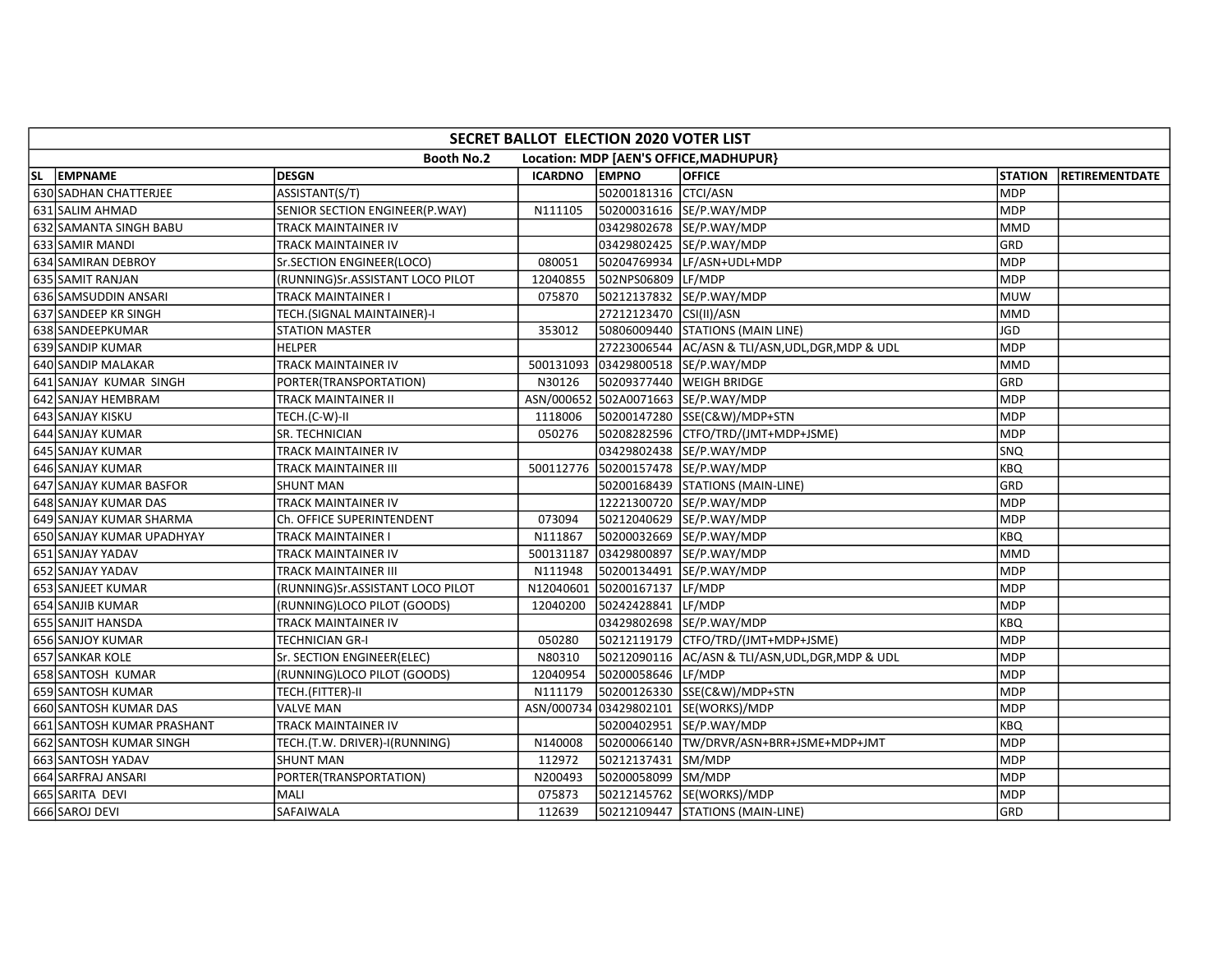| SECRET BALLOT ELECTION 2020 VOTER LIST |                                  |                |                               |                                        |                |                |  |  |  |  |
|----------------------------------------|----------------------------------|----------------|-------------------------------|----------------------------------------|----------------|----------------|--|--|--|--|
|                                        | <b>Booth No.2</b>                |                |                               | Location: MDP [AEN'S OFFICE, MADHUPUR} |                |                |  |  |  |  |
| SL EMPNAME                             | <b>DESGN</b>                     | <b>ICARDNO</b> | <b>EMPNO</b>                  | OFFICE                                 | <b>STATION</b> | RETIREMENTDATE |  |  |  |  |
| 667 SAROJ KUMAR GUPTA                  | <b>STATION MANAGER-NG</b>        | N201694        | 502A0020345 SM/MDP            |                                        | <b>MDP</b>     |                |  |  |  |  |
| 668 SARWAN SHAW                        | HOSPITAL ATTENDANT               | 140304         | 50205343872 MEDICAL           |                                        | <b>MDP</b>     |                |  |  |  |  |
| 669 SATYENDRA KUMAR MISHRA             | STATION MASTER                   |                |                               | 39210AB0469 STATIONS (MAIN LINE)       | <b>NPZ</b>     |                |  |  |  |  |
| 670 SATYENDRA MODI                     | <b>STATION MANAGER-NG</b>        | N201611        |                               | 50205176062 STATIONS (MAIN-LINE)       | GRD            |                |  |  |  |  |
| 671 SAURABH KUMAR                      | TRACK MAINTAINER III             |                |                               | 500112452 50200146705 SE/P.WAY/MDP     | GRD            |                |  |  |  |  |
| 672 SAUVIK ROY                         | TRACK MAINTAINER III             |                |                               | 500130815 502NPS08877 SE/P.WAY/MDP     | <b>MDP</b>     |                |  |  |  |  |
| 673 SAVITRI DEVI                       | HOUSE KEEPING ASSISTANT(MEDICAL) | 100716         | 50212134200 MEDICAL           |                                        | <b>MDP</b>     |                |  |  |  |  |
| 674 SAWAN KUMAR                        | TRACK MAINTAINER IV              |                |                               | 03429802426 SE/P.WAY/MDP               | <b>KBQ</b>     |                |  |  |  |  |
| 675 SAWNA MURMU                        | TECH.(ELEC)-II                   | N-80453        |                               | 50200147618 EF/ASN(MDP+GRD)            | <b>MDP</b>     |                |  |  |  |  |
| 676 SEOPUJAN RAM                       | Sr.TECH(BLACK SMITH)             | 73031          |                               | 50212090633 SE/P.WAY/MDP               | <b>MDP</b>     |                |  |  |  |  |
| 677 SEWAK                              | TRACK MAINTAINER II              | N111121        |                               | 50200082892 SE/P.WAY/MDP               | MDP            |                |  |  |  |  |
| 678 SHAKIL AHMED ANSARI                | CHIEF PHARMACIST                 | 100714         | 50212080780 MEDICAL           |                                        | <b>MDP</b>     |                |  |  |  |  |
| 679 SHAMBHU TANTI                      | COMMERCIAL SUPERVISOR (BOOKING)  | 030583         | 50212105582 SM/MDP            |                                        | MDP            |                |  |  |  |  |
| 680 SHAMBHU KUMAR                      | TRACK MAINTAINER IV              |                |                               | 500131182 03429800520 SE/P.WAY/MDP     | <b>NPZ</b>     |                |  |  |  |  |
| 681 SHAMBHU KUMAR YADAV                | (RUNNING)LOCO PILOT (GOODS)      | 12040192       | 50208040795 LF/MDP            |                                        | MDP            |                |  |  |  |  |
| 682 SHAMBHU MANDAL                     | TRACK MAINTAINER III             | N111947        |                               | 50200134480 SE/P.WAY/MDP               | <b>MUW</b>     |                |  |  |  |  |
| 683 SHAMBHU SINGH                      | <b>COMMERCIAL CLERK</b>          | N30306         | 50200093385 SM/MDP            |                                        | <b>MDP</b>     |                |  |  |  |  |
| 684 SHAMIM ANWAR                       | KHALASI HELPER                   |                |                               | ASN/000632 50200161548 SE/P.WAY/MDP    | <b>MDP</b>     |                |  |  |  |  |
| 685 SHANKAR PRASAD VERMA               | <b>STATION MASTER</b>            |                | ASN/001403 27223009121 SM/MDP |                                        | <b>MDP</b>     |                |  |  |  |  |
| 686 SHANTI DEVI                        | <b>PEON</b>                      |                | 50200148544 SM/MDP            |                                        | <b>MDP</b>     |                |  |  |  |  |
| 687 SHANTI DEVI                        | PEON                             |                | 50209369880                   | AEN/MDP                                | <b>MDP</b>     |                |  |  |  |  |
| 688 SHASHI KUMAR                       | (RUNNING)Sr.ASSISTANT LOCO PILOT | D00094         | 50200160234 LF/MDP            |                                        | <b>MDP</b>     |                |  |  |  |  |
| 689 SHASHI RANJAN                      | SENIOR SECTION ENGINEER(P.WAY)   | N500700        | 50200045100                   | SE/P.WAY/MDP                           | <b>MDP</b>     |                |  |  |  |  |
| 690 SHEKHAR PRASAD                     | (RUNNING)LOCO PILOT (PASS)       | 080210         | 50212107815 LF/MDP            |                                        | <b>MDP</b>     |                |  |  |  |  |
| 691 SHEO SHANKAR PRASAD                | (RUNNING)LOCO PILOT (GOODS)      | 12040647       | 50200057587                   | LF/MDP                                 | <b>MDP</b>     |                |  |  |  |  |
| 692 SHIBU YADAV                        | TECHNICIAN GR-I                  | 081274         |                               | 50212106574 SSE(C&W)/MDP+STN           | <b>MDP</b>     |                |  |  |  |  |
| 693 SHIRASHENDU SENGUPTA               | TRAVELLING TICKET INSPECTOR      | N30310         | 50212105650 TTE/MDP           |                                        | <b>MDP</b>     |                |  |  |  |  |
| 694 SHIV SHANKAR KUMAR                 | (RUNNING)LOCO PILOT (GOODS)      | N120028        | 50200058671 LF/MDP            |                                        | MDP            |                |  |  |  |  |
| 695 SHIV DAYAL MAHATA                  | <b>PEON</b>                      | 010382         |                               | 50212131489 STATIONS (MAIN-LINE)       | GRD            |                |  |  |  |  |
| 696 SHIV KUMAR PRASAD                  | Sr.TECH.(SIGNAL MAINTAINER)      | 120849         | 50200505328                   | CSI(II)/ASN                            | <b>MDP</b>     |                |  |  |  |  |
| 697 SHIV KUMAR SINGH                   | TECH.(TELECOM MAINTAINER)-I      | N170385        | 50200091091 CTCI/ASN          |                                        | MDP            |                |  |  |  |  |
| 698 SHIV KUMAR SINGH                   | (RUNNING)LOCO PILOT (GOODS)      | 12040773       | 50236400592 LF/MDP            |                                        | <b>MDP</b>     |                |  |  |  |  |
| 699 SHIV SHANKAR SUMAN                 | Sr.SECTION ENGINEER(CnW)         | 081737         |                               | 50212143133 SSE(C&W)/MDP+STN           | <b>MDP</b>     |                |  |  |  |  |
| 700 SHIVA BIHARI CHOUBEY               | (RUNNING)Sr.GUARD(GOODS)         | N201869        | 50212096635 GUARD/UDL         |                                        | MDP            |                |  |  |  |  |
| 701 SHIVLAL TUDU                       | TECH.(FITTER)-II                 | N111723        |                               | 50200175195 SSE(C&W)/MDP+STN           | MDP            |                |  |  |  |  |
| 702 SHIVLAL TUDU                       | Sr.TECH.(TRD)                    | 050297         |                               | 50212126263 CTFO/TRD/(JMT+MDP+JSME)    | <b>MDP</b>     |                |  |  |  |  |
| 703 SHRAVAN KUMAR PASWAN               | COMMERCIAL SUPERVISOR (BOOKING)  | N30198         |                               | 50212138710 STATIONS (MAIN-LINE)       | GRD            |                |  |  |  |  |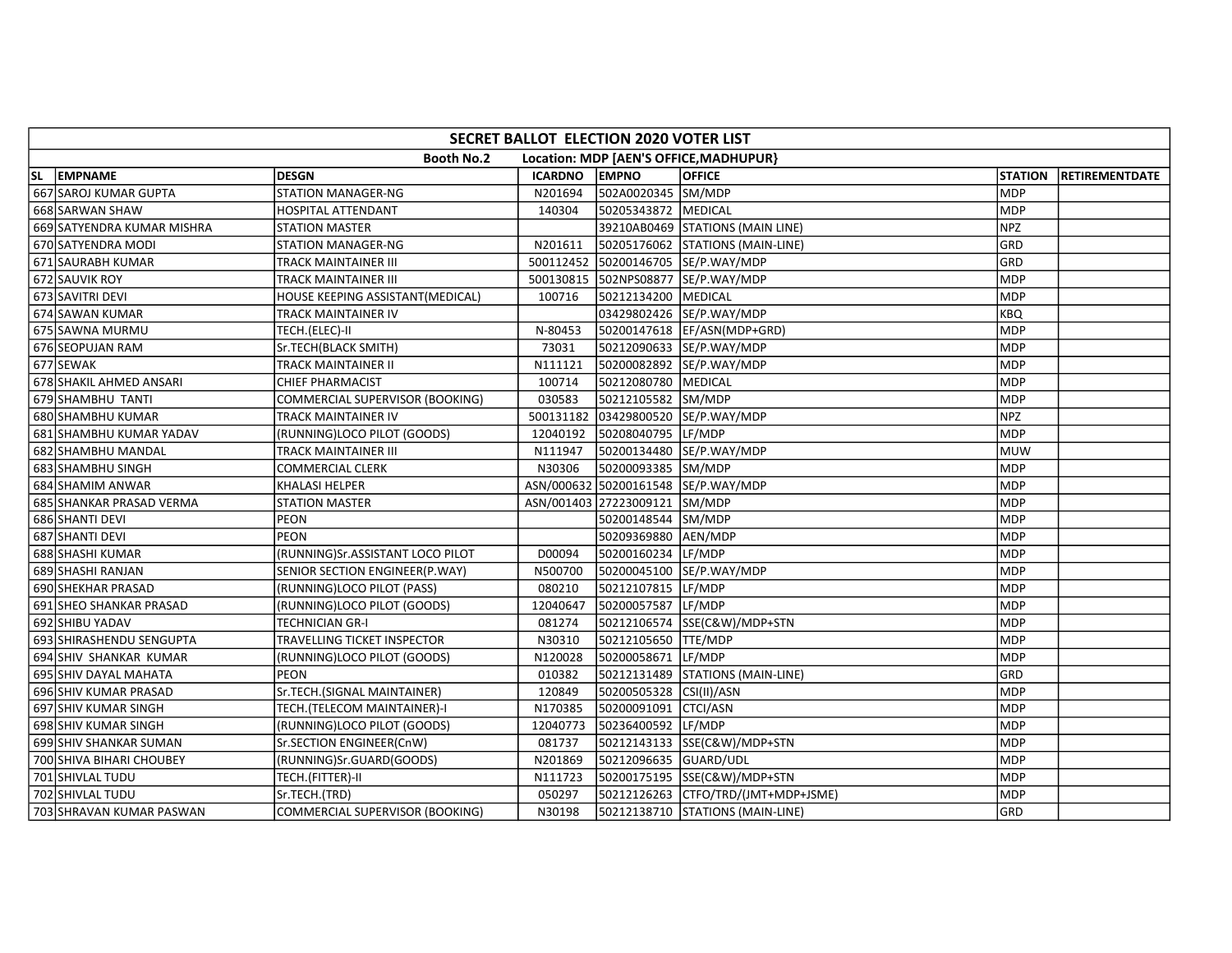| SECRET BALLOT ELECTION 2020 VOTER LIST |                                  |               |                               |                                        |            |                       |  |  |  |  |
|----------------------------------------|----------------------------------|---------------|-------------------------------|----------------------------------------|------------|-----------------------|--|--|--|--|
|                                        | <b>Booth No.2</b>                |               |                               | Location: MDP [AEN'S OFFICE, MADHUPUR} |            |                       |  |  |  |  |
| SL EMPNAME                             | <b>DESGN</b>                     | ICARDNO EMPNO |                               | <b>OFFICE</b>                          | STATION    | <b>RETIREMENTDATE</b> |  |  |  |  |
| 704 SHRAWAN KUMAR THAKUR               | TRACK MAINTAINER III             |               |                               | 500112475 50200146468 SE/P.WAY/MDP     | <b>MDP</b> |                       |  |  |  |  |
| 705 SHRI MATI PIYARI DEVI              | <b>PEON</b>                      | 081314        |                               | 50212096738 LF/ASN+UDL+MDP             | <b>MDP</b> |                       |  |  |  |  |
| 706 SHYAM BABU GUPTA                   | TRACK MAINTAINER IV              |               |                               | 500131401 03429801459 SE/P.WAY/MDP     | <b>MMD</b> |                       |  |  |  |  |
| 707 SHYAM BABU PRASAD                  | TRACK MAINTAINER III             |               |                               | 500112786 50200146821 SE/P.WAY/MDP     | JGD        |                       |  |  |  |  |
| 708 SHYAM KISHORE PASWAN               | COMMERCIAL SUPERVISOR (BOOKING)  | 030179        |                               | 50212090402 STATIONS (MAIN-LINE)       | GRD        |                       |  |  |  |  |
| 709 SHYAM LAL RAJAK                    | SR. TECHNICIAN                   | 060600        |                               | 50212113943 EF/ASN(MDP+GRD)            | GRD        |                       |  |  |  |  |
| 710 SHYAM SUNDAR PASWAN                | <b>SR.TICKET EXAMINER</b>        | N30758        | 50200047480 TTE/MDP           |                                        | <b>MDP</b> |                       |  |  |  |  |
| 711 SIDHESHWAR HEMBRAM                 | SR. TECHNICIAN                   | 050406        |                               |                                        | <b>MDP</b> |                       |  |  |  |  |
| 712 SIKENDAR YADAV                     | TRACK MAINTAINER I               |               | 500130670 50200045871 AEN/MDP |                                        | <b>MDP</b> |                       |  |  |  |  |
| 713 SIMA ROY                           | JR.WAITING ROOM BEARER           | N30658        | 50200101151 SM/MDP            |                                        | <b>MDP</b> |                       |  |  |  |  |
| 714 SINOD KUMAR YADAV                  | TRACK MAINTAINER III             |               |                               | ASN/000633 50200146742 SE/P.WAY/MDP    | <b>MDP</b> |                       |  |  |  |  |
| 715 SITARAM KISKU                      | Sr.CABINMAN                      | 112043        |                               | 50212111776 STATIONS (MAIN LINE)       | <b>JGD</b> |                       |  |  |  |  |
| 716 SITARAM MANDAL                     | <b>TRACK MAINTAINER II</b>       | N111178       |                               | 50200071675 SE/P.WAY/MDP               | <b>KBQ</b> |                       |  |  |  |  |
| 717 SMT. MANJU DEVI.                   | KHALASI HELPER                   | N110923       |                               | 03429800233 SSE(C&W)/MDP+STN           | <b>MDP</b> |                       |  |  |  |  |
| 718 SOHAIL RAZA                        | TRACK MAINTAINER IV              |               |                               | 03429802440 SE/P.WAY/MDP               | <b>JGD</b> |                       |  |  |  |  |
| 719 SOMENATH BHATTACHARJEE             | TICKET EXAMINER                  | 1695          | 50212111211 SM/MDP            |                                        | <b>MDP</b> |                       |  |  |  |  |
| 720 SONA LAL HANSDA                    | (RUNNING)Sr.GUARD(GOODS)         | N201661       | 50207319186 GUARD/UDL         |                                        | <b>MDP</b> |                       |  |  |  |  |
| 721 SONALAL MURMU                      | Ch. OFFICE SUPERINTENDENT        | 050286        |                               | 50212081530 TRD(JSME+MDP+JMT)          | MDP        |                       |  |  |  |  |
| 722 SONU KUMAR                         | KHALASI(MULTI PURPOSE)           |               |                               | 50881302992 CTFO/TRD/(JMT+MDP+JSME)    | <b>MDP</b> |                       |  |  |  |  |
| 723 SRABAN TUDU                        | TRACK MAINTAINER IV              |               |                               | 03429802693 SE/P.WAY/MDP               | MUW        |                       |  |  |  |  |
| 724 SRIMANT MANDAL                     | TRACK MAINTAINER II              | 500130759     |                               | 50200058830 SE/P.WAY/MDP               | SNQ        |                       |  |  |  |  |
| 725 SUBAL CHAUDHARY                    | TECH.(TRD)-III                   | N70184        |                               | 50200400821 CTFO/TRD/(JMT+MDP+JSME)    | <b>MDP</b> |                       |  |  |  |  |
| 726 SUBHAS MONDAL                      | Sr.TECH(FITTER)                  | 080394        |                               | 50212085182 SSE(C&W)/MDP+STN           | <b>MDP</b> |                       |  |  |  |  |
| 727 SUBHAS MONDAL                      | Sr.TECH.(SIGNAL MAINTAINER)      | 120881        | 50212088638 CSI(II)/ASN       |                                        | <b>MDP</b> |                       |  |  |  |  |
| 728 SUBHAS PRASAD PANDEY               | <b>Sr.CABIN MASTER</b>           | 112060        |                               | 50212005770 STATIONS (MAIN LINE)       | NPZ        |                       |  |  |  |  |
| 729 SUBHASH CHANDRA                    | TRACK MAINTAINER III             |               |                               | 500112451 50200146638 SE/P.WAY/MDP     | GRD        |                       |  |  |  |  |
| 730 SUBHASH CHANDRA PRASAD             | (RUNNING)Sr.ASSISTANT LOCO PILOT | 12040408      | 50200166832 LF/MDP            |                                        | <b>MDP</b> |                       |  |  |  |  |
| 731 SUBHASH KUMAR RAWANI               | COMMERCIAL CLERK                 |               | ASN/001404 03429801170 SM/MDP |                                        | <b>MDP</b> |                       |  |  |  |  |
| 732 SUBHASH KUMAR YADAV                | PORTER(TRANSPORTATION)           | T00025        |                               | 50200134090 STATIONS (MAIN LINE)       | <b>MUW</b> |                       |  |  |  |  |
| 733 SUBHASH MAHTO                      | TRACK MAINTAINER III             | 50013091      |                               | 50205580808 SE/P.WAY/MDP               | <b>MDP</b> |                       |  |  |  |  |
| 734 SUBINDRA KUMAR                     | PORTER(TRANSPORTATION)           |               |                               | 50205583986 STATIONS (MAIN LINE)       | <b>NPZ</b> |                       |  |  |  |  |
| 735 SUBIR PODDAR                       | TRACK MAINTAINER I               | N111138       |                               | 50200023206 SE/P.WAY/MDP               | KBQ        |                       |  |  |  |  |
| 736 SUBODH KUMAR SINHA                 | STATION SUPDT.                   | N110657       | 50212018181 SM/MDP            |                                        | <b>MDP</b> |                       |  |  |  |  |
| 737 SUBRATA BISWAS                     | TRACK MAINTAINER IV              | 500131094     |                               | 03429800523 SE/P.WAY/MDP               | <b>MMD</b> |                       |  |  |  |  |
| 738 SUDAMA PRASAD ARYA                 | TRACK MAINTAINER III             |               | 50200146791                   | AEN/MDP                                | MDP        |                       |  |  |  |  |
| 739 SUDEEP SAVIO BECK                  | (RUNNING)Sr.GUARD(PASS)          | 113377        | 50212139713 GUARD/UDL         |                                        | <b>MDP</b> |                       |  |  |  |  |
| 740 SUDERSHAN PRASAD SINHA             | OFFICE SUPERINTENDENT            | N201474       |                               | 5021E060246  LF/ASN+UDL+MDP            | <b>MDP</b> |                       |  |  |  |  |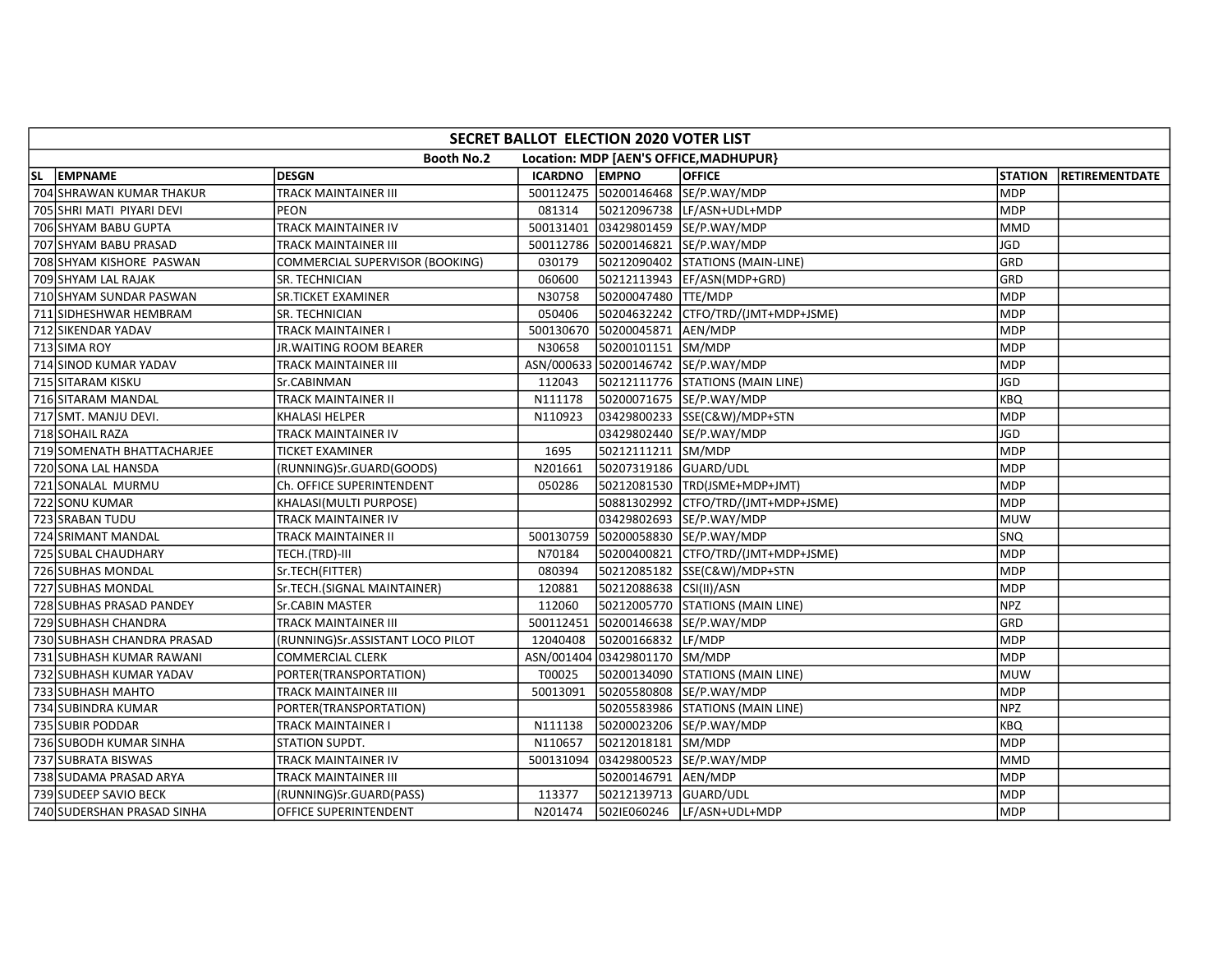| SECRET BALLOT ELECTION 2020 VOTER LIST |                                  |           |                         |                                        |                |                |  |  |  |
|----------------------------------------|----------------------------------|-----------|-------------------------|----------------------------------------|----------------|----------------|--|--|--|
|                                        | <b>Booth No.2</b>                |           |                         | Location: MDP [AEN'S OFFICE, MADHUPUR] |                |                |  |  |  |
| SL EMPNAME                             | <b>DESGN</b>                     | ICARDNO   | <b>EMPNO</b>            | <b>OFFICE</b>                          | <b>STATION</b> | RETIREMENTDATE |  |  |  |
| 741 SUDHA KUMARI                       | <b>TRACK MAINTAINER IV</b>       |           |                         | 500131139 03429800794 SE/P.WAY/MDP     | <b>MDP</b>     |                |  |  |  |
| 742 SUDHANSHU PRASAD YADAV             | (RUNNING)LOCO PILOT (GOODS)      | N120198   | 50200057411 LF/MDP      |                                        | <b>MDP</b>     |                |  |  |  |
| 743 SUDHIR YADAV                       | TRAVELLING TICKET EXAMINER       | 031192    | 50211118982 TTE/MDP     |                                        | MDP            |                |  |  |  |
| 744 SUDHIR KUMAR                       | <b>HELPER</b>                    | N70175    |                         | 50200130000 CTFO/TRD/(JMT+MDP+JSME)    | MDP            |                |  |  |  |
| 745 SUDHIR MANDI                       | TRACK MAINTAINER IV              |           |                         | 03429802423 SE/P.WAY/MDP               | MDP            |                |  |  |  |
| 746 SUDIP KUMAR                        | ASSISTANT(S/T)                   |           | 03429801511 CSI(II)/ASN |                                        | MDP            |                |  |  |  |
| 747 SUDIP MONDAL                       | <b>HELPER ELECTRICAL</b>         |           |                         | 03429802243 EF/ASN(MDP+GRD)            | MDP            |                |  |  |  |
| 748 SUGGI BIBI                         | <b>VALVE MAN</b>                 | N111102   |                         | 50200072552 SE(WORKS)/MDP              | <b>MDP</b>     |                |  |  |  |
| 749 SUJIT K UMAR ROY                   | (RUNNING)LOCO PILOT (PASS)       | 080881    | 50212076909 LF/MDP      |                                        | <b>MDP</b>     |                |  |  |  |
| 750 SUJIT KARMAKAR                     | <b>HELPER</b>                    |           |                         | N500130147 502NPS00419 SSE/WORKS/JSME  | MDP            |                |  |  |  |
| 751 SUJIT KUMAR                        | <b>JR CLERK</b>                  | N111020   |                         | 50200122713 SE(WORKS)/MDP              | MDP            |                |  |  |  |
| 752 SUJIT KUMAR MANDAL                 | JUNIOR ENGINEER(TRD-ELEC)        | N70179    |                         | 50200059687  TRD(JSME+MDP+JMT)         | <b>MDP</b>     |                |  |  |  |
| 753 SUJIT KUMAR PRASAD                 | <b>STATION MANAGER-NG</b>        | 111806    | 50212074743 SM/MDP      |                                        | MDP            |                |  |  |  |
| 754 SUKHDEO PRASAD SHARMA              | Sr.TECH(FITTER)                  | 081588    |                         | 50212004716 SSE(C&W)/MDP+STN           | MDP            |                |  |  |  |
| 755 SULTAN ANSARI                      | TRAINEE                          |           |                         | 502NPS07555 STATIONS (MAIN-LINE)       | GRD            |                |  |  |  |
| 756 SUMIR SAURABH                      | Sr. SECTION ENGINEER(ELEC)       | 80596     |                         | 50290027231 EF/ASN(MDP+GRD)            | MDP            |                |  |  |  |
| 757 SUMIT KUMAR SUMAN                  | (RUNNING)Sr.ASSISTANT LOCO PILOT | D00095    | 50200160246 LF/MDP      |                                        | <b>MDP</b>     |                |  |  |  |
| 758 SUMITS BARA                        | <b>KHALASI HELPER</b>            |           |                         | 03429802806 SSE(C&W)/MDP+STN           | MDP            |                |  |  |  |
| 759 SUNIL KUMAR                        | (RUNNING)Sr.ASSISTANT LOCO PILOT |           | 50200167150 LF/MDP      |                                        | MDP            |                |  |  |  |
| 760 SUNIL KUMAR                        | ASSISTANT(S/T)                   |           | 50205577457 CSI(II)/ASN |                                        | <b>MUW</b>     |                |  |  |  |
| 761 SUNIL KUMAR                        | <b>TRACK MAINTAINER III</b>      | 500112437 |                         | 50200146390 SE/P.WAY/MDP               | MUW            |                |  |  |  |
| 762 SUNIL KUMAR MAHTO                  | <b>HELPER</b>                    | 111762    |                         | 502NPS09445 SSE(C&W)/MDP+STN           | <b>MDP</b>     |                |  |  |  |
| 763 SUNIL KUMAR RAM                    | TECHNICIAN GR-II                 | N111188   |                         | 50200126093 SSE(C&W)/MDP+STN           | <b>MDP</b>     |                |  |  |  |
| 764 SUNIL KUMAR SHARMA                 | ASSISTANT(S/T)                   |           | 50200158100 CSI(II)/ASN |                                        | MDP            |                |  |  |  |
| 765 SUNIL KUMAR YADAV                  | TRACK MAINTAINER IV              |           |                         | 500112789 50200157480 SE/P.WAY/MDP     | <b>MDP</b>     |                |  |  |  |
| 766 SUNIL MAHTO                        | <b>KHALASI HELPER</b>            | N70003    |                         |                                        | <b>MDP</b>     |                |  |  |  |
| 767 SUNIL MANJHI                       | <b>TRACK MAINTAINER IV</b>       |           | 2451130926              | SE/P.WAY/MDP                           | KBQ            |                |  |  |  |
| 768 SUNNY KUMAR                        | TRACK MAINTAINER III             | 500112469 |                         | 50200146353 SE/P.WAY/MDP               | SNQ            |                |  |  |  |
| 769 SURAJ KUMAR                        | (RUNNING)Sr.ASSISTANT LOCO PILOT | 12040904  | 502JM148957 LF/MDP      |                                        | MDP            |                |  |  |  |
| 770 SURENDRA KUMAR                     | CLERK-CUM-TYPIST                 | N110934   |                         | 50200122786 SSE(C&W)/MDP+STN           | MDP            |                |  |  |  |
| 771 SURENDRA NATH DAS                  | Sr.COMMERCIAL CLERK              | 021037    | 50205351212 SM/MDP      |                                        | MDP            |                |  |  |  |
| 772 SURENDRA ORAON                     | <b>TECH.CARPENTER-II</b>         | N111118   |                         | 50200119933 SE(WORKS)/MDP              | <b>MDP</b>     |                |  |  |  |
| 773 SURESH KUMAR                       | <b>STATION MASTER</b>            |           |                         | 275N0002427 STATIONS (MAIN LINE)       | <b>NPZ</b>     |                |  |  |  |
| 774 SURESH KUMAR RAY                   | TECH.(FITTER)-II                 | 111796    |                         | 502NPS09061 SSE(C&W)/MDP+STN           | MDP            |                |  |  |  |
| 775 SURESH TURI                        | <b>HELPER</b>                    | N70101    |                         | 50200113578 CTFO/TRD/(JMT+MDP+JSME)    | MDP            |                |  |  |  |
| 776 SURESH YADAV                       | TRACK MAINTAINER II              | N111113   |                         | 50200081681 SE/P.WAY/MDP               | <b>MDP</b>     |                |  |  |  |
| 777 SUSMITA BOSE                       | <b>SR.TICKET EXAMINER</b>        | N30746    | 502NPS07494 SM/MDP      |                                        | MDP            |                |  |  |  |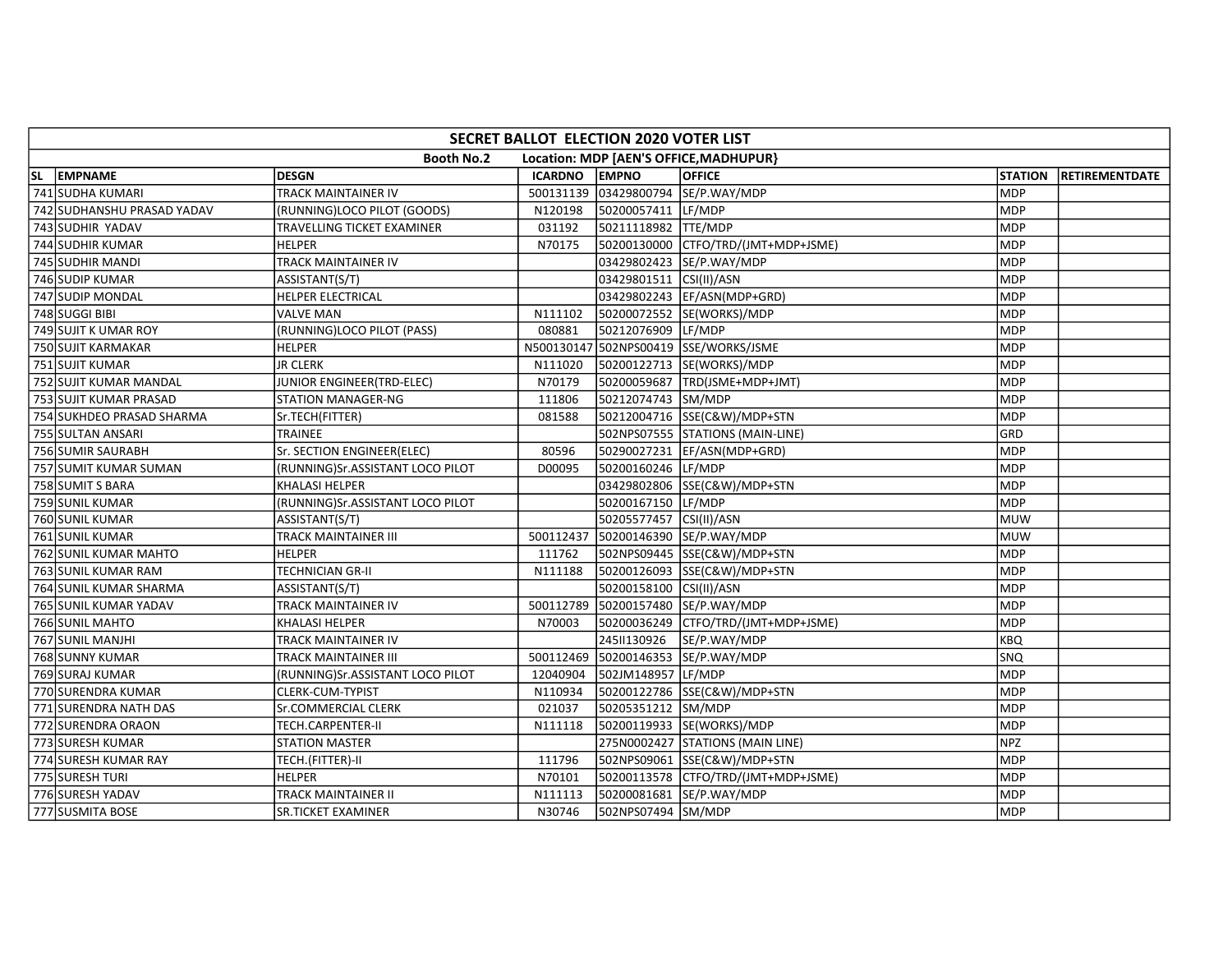| SECRET BALLOT ELECTION 2020 VOTER LIST |                             |               |                       |                                        |                |                       |  |  |  |  |
|----------------------------------------|-----------------------------|---------------|-----------------------|----------------------------------------|----------------|-----------------------|--|--|--|--|
|                                        | <b>Booth No.2</b>           |               |                       | Location: MDP [AEN'S OFFICE, MADHUPUR} |                |                       |  |  |  |  |
| SL EMPNAME                             | <b>DESGN</b>                | ICARDNO EMPNO |                       | <b>OFFICE</b>                          | <b>STATION</b> | <b>RETIREMENTDATE</b> |  |  |  |  |
| 778 SUTAPA PAL                         | CHIEF COMMERCIAL CLERK      | N30342        | 50204715561 SM/MDP    |                                        | <b>MDP</b>     |                       |  |  |  |  |
| 779 SWETA KUMARI                       | HELPER                      |               |                       |                                        | <b>MDP</b>     |                       |  |  |  |  |
| 780 TABREJ ALAM                        | TECHNICIAN GR-II            | E160010       |                       | 50250806890 CTFO/TRD/(JMT+MDP+JSME)    | <b>MDP</b>     |                       |  |  |  |  |
| 781 TAHIR ANSARI                       | (RUNNING)Sr.GUARD(GOODS)    | N201362       | 50212129227 GUARD/UDL |                                        | <b>MDP</b>     |                       |  |  |  |  |
| 782 TALO SHAW                          | TRACK MAINTAINER II         | N111110       |                       | 50200082922 SE/P.WAY/MDP               | <b>MDP</b>     |                       |  |  |  |  |
| 783 TAPAN KUMAR                        | ASSISTANT(S/T)              |               | 50200147370 CTCI/ASN  |                                        | <b>MDP</b>     |                       |  |  |  |  |
| 784 TAPAN KUMAR PAL                    | SR. TECHNICIAN              | E-00039       |                       | 50200060100 EF/ASN(MDP+GRD)            | GRD            |                       |  |  |  |  |
| 785 TARUN KUMAR                        | STATION MANAGER-NG          | 111925        | 50212121319 SM/MDP    |                                        | <b>MDP</b>     |                       |  |  |  |  |
| 786 TARUN ROUTH                        | TRACK MAINTAINER II         | N111188       |                       | 50200083215 SE/P.WAY/MDP               | <b>MDP</b>     |                       |  |  |  |  |
| 787 TEEKA LAL DAS                      | TRACK MAINTAINER IV         |               |                       | ASN/000659 27223004767 SE/P.WAY/MDP    | <b>MDP</b>     |                       |  |  |  |  |
| 788 TEKLAL MAHATO                      | TECH.CARPENTER-II           | 073578        |                       | 50212121885 SE(WORKS)/MDP              | MDP            |                       |  |  |  |  |
| 789 TIPAN MANDAL                       | PORTER (COMMERCIAL)         |               |                       | 50212113232 STATIONS (MAIN-LINE)       | GRD            |                       |  |  |  |  |
| 790 TRIBHUWAN GOPE                     | TRACK MAINTAINER II         | N111743       |                       | 50200086873 SE/P.WAY/MDP               | GRD            |                       |  |  |  |  |
| 791 TRIBHUWAN YADAV                    | Sr.CABINMAN                 | 201881        |                       | 50212108923 STATIONS (MAIN LINE)       | <b>MMD</b>     |                       |  |  |  |  |
| 792 TRIGUNANAND TIWARI                 | SR. TECHNICIAN              | 050292        |                       | 50212108121 CTFO/TRD/(JMT+MDP+JSME)    | MDP            |                       |  |  |  |  |
| 793 TULSI RAJWAR                       | SHUNT MAN                   | 111811        | 50212128235 SM/MDP    |                                        | <b>MDP</b>     |                       |  |  |  |  |
| 794 TUNNU                              | <b>TECHNICIAN GR-I</b>      | 050308        |                       | 50212119271 CTFO/TRD/(JMT+MDP+JSME)    | <b>MDP</b>     |                       |  |  |  |  |
| 795 UDAI SHANKAR SHARMA                | <b>STATION MASTER</b>       | N201521       | 50217391192 SM/MDP    |                                        | MDP            |                       |  |  |  |  |
| 796 UDAY PRATAP SINGH                  | <b>STATION MASTER</b>       | N201683       |                       | 50200117201 STATIONS (MAIN LINE)       | <b>MMD</b>     |                       |  |  |  |  |
| 797 UMESH BHOGTA                       | <b>TRACK MAINTAINER II</b>  | N111746       |                       | 50200083008 SE/P.WAY/MDP               | <b>KBQ</b>     |                       |  |  |  |  |
| 798 UMESH MONDAL                       | <b>TRACK MAINTAINER II</b>  | N111204       |                       | 50200081656 SE/P.WAY/MDP               | <b>MDP</b>     |                       |  |  |  |  |
| 799 UMESH ROUTH                        | TRACK MAINTAINER II         |               |                       | 500111136 50200082983 SE/P.WAY/MDP     | <b>KBQ</b>     |                       |  |  |  |  |
| 800 UPENDRA                            | TRACK MAINTAINER I          | N111196       |                       | 50200083264  SE/P.WAY/MDP              | <b>MMD</b>     |                       |  |  |  |  |
| 801 UPENDRA KUMAR                      | COMMERCIAL CLERK(BOOKING)   |               |                       | 50205557987 STATIONS (MAIN-LINE)       | GRD            |                       |  |  |  |  |
| 802 UPENDRA SHARMA                     | <b>VALVE MAN</b>            | N111103       |                       | 50200089412 SE(WORKS)/MDP              | <b>MDP</b>     |                       |  |  |  |  |
| 803 UTTAM KUMAR                        | TRACK MAINTAINER IV         |               |                       | ASN/000656 27313427064 SE/P.WAY/MDP    | <b>MDP</b>     |                       |  |  |  |  |
| 804 UTTAM KUMAR SEN                    | TRAVELLING TICKET INSPECTOR | N30522        | 50223002438 TTE/MDP   |                                        | <b>MDP</b>     |                       |  |  |  |  |
| 805 UTTAM KUMAR THAKUR                 | TECHNICIAN GR-II            | 050307        |                       | 50212140223 CTFO/TRD/(JMT+MDP+JSME)    | MDP            |                       |  |  |  |  |
| 806 VED PRAKASH GUPTA                  | TRACK MAINTAINER III        |               |                       | 500112438 50200146523 SE/P.WAY/MDP     | NPZ            |                       |  |  |  |  |
| 807 VICTOR MURMU                       | TRACK MAINTAINER IV         |               |                       | 03429802427 SE/P.WAY/MDP               | <b>JGD</b>     |                       |  |  |  |  |
| 808 VIJAY KUMAR                        | TRACK MAINTAINER IV         |               |                       | 500112785 50200157466 SE/P.WAY/MDP     | <b>KBQ</b>     |                       |  |  |  |  |
| 809 VIJAY KUMAR                        | TRACK MAINTAINER III        |               |                       | 500112449 50200146377 SE/P.WAY/MDP     | <b>SNQ</b>     |                       |  |  |  |  |
| 810 VIJAY KUMAR KULLU                  | TRAVELLING TICKET INSPECTOR | N30558        | 50212100729 TTE/MDP   |                                        | <b>MDP</b>     |                       |  |  |  |  |
| 811 VIJAY KUMAR SINGH                  | TRACK MAINTAINER III        |               |                       | 500112468 50200146420 SE/P.WAY/MDP     | <b>MMD</b>     |                       |  |  |  |  |
| 812 VIJAY KUMAR TIWARY                 | CHIEF COMMERCIAL CLERK      | N30305        | 50212092022 SM/MDP    |                                        | <b>MDP</b>     |                       |  |  |  |  |
| 813 VIJAY KUMAR VISHWAKARMA            | TRACK MAINTAINER III        |               |                       | 50381329209 SE/P.WAY/MDP               | <b>MDP</b>     |                       |  |  |  |  |
| 814 VIJAY SINGH                        | Sr.CABIN MASTER             | 112805        | 50212140478 SM/MDP    |                                        | MDP            |                       |  |  |  |  |